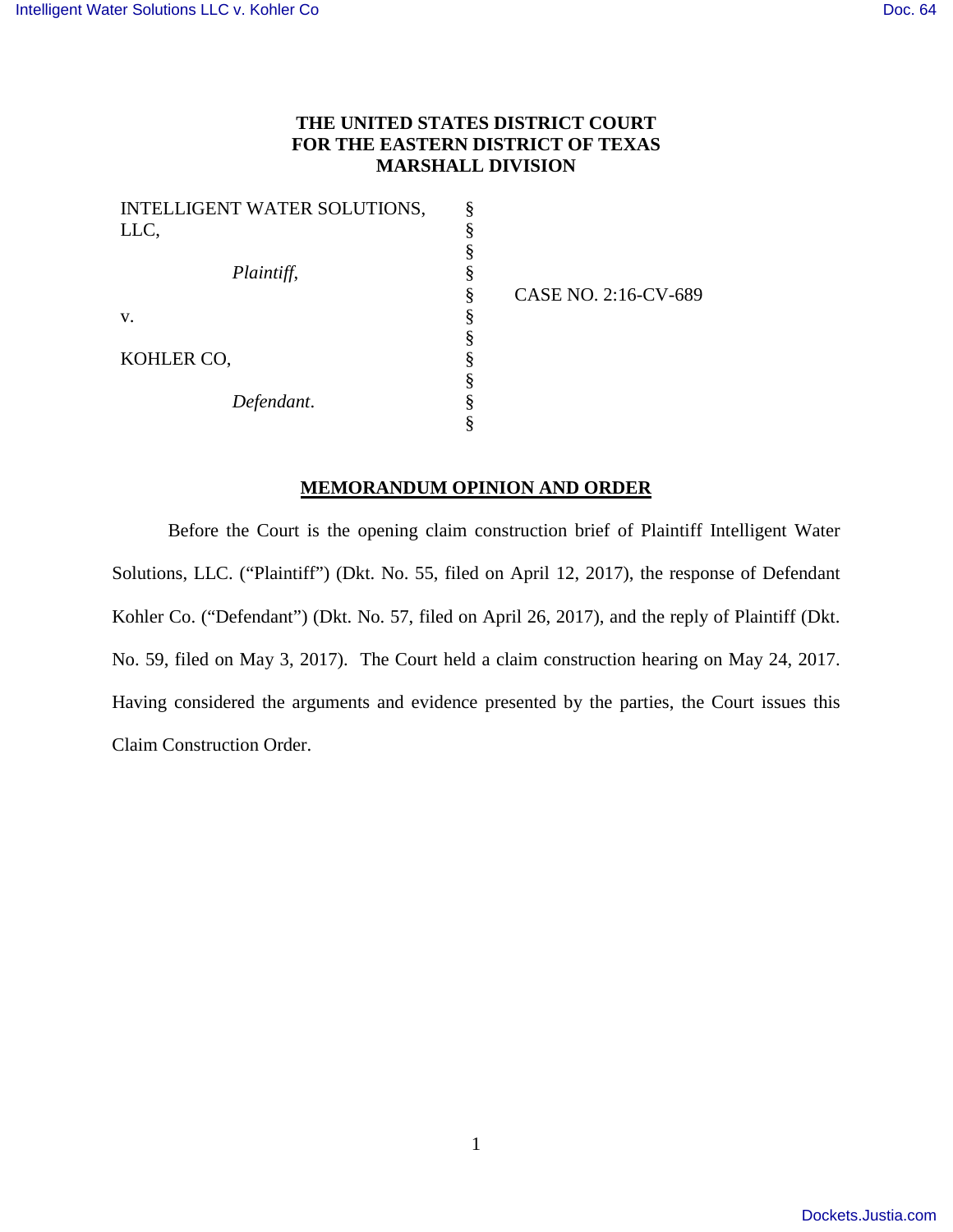# **Table of Contents**

| F. "fluid supply control valve actuator " and "fluid control valve actuator "  35 |  |
|-----------------------------------------------------------------------------------|--|
|                                                                                   |  |
|                                                                                   |  |
|                                                                                   |  |
|                                                                                   |  |
|                                                                                   |  |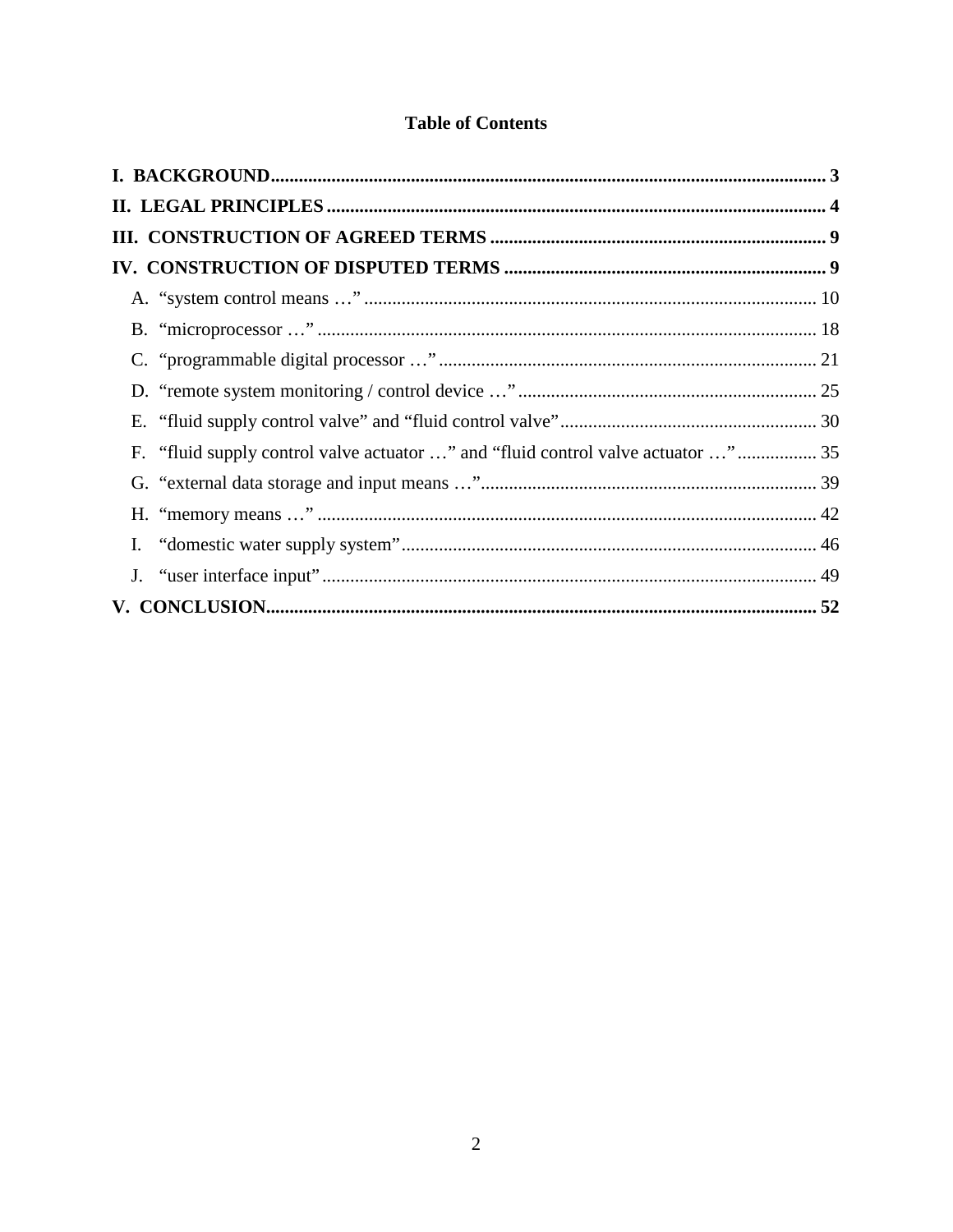## **I. BACKGROUND**

Plaintiff brings suit alleging infringement of United States Patent No. 6,286,764 ("the '764 patent" or "patent-in-suit") by the Defendant.

The application leading to the '764 patent was filed on July 14, 1999 and issued on September 11, 2001. The '764 patent is entitled "Fluid and Gas Supply System." In general, the '764 patent is directed to a fluid or gas delivery system that controls temperature, flow rate, and volume at a system outlet by controlling/regulating valves and/or flows. The Abstract of the '764

patent states:

A fluid or gas delivery system is provided for controlling fluid or gas temperature, flow rate and volume at a system outlet. The system comprises single or double control valves for regulating flow of a first fluid or gas and a second fluid or gas from corresponding first and second fluid or gas sources into a mixing port, wherein the first fluid or gas has a different temperature from the second fluid or gas. A fluid or gas supply control valve actuator operatively connected to the first and second fluid or gas supply valves actuate opening and closure operations of the valves. A thermosensor thermally coupled with the mixing port senses an estimated present temperature of a mixed fluid or gas within the mixing port. A flow control valve regulates flow of a mixed fluid or gas at the system outlet. A flow control valve actuator operatively connected to the flow control valve actuates opening and closure thereof. A user interface including user input means for selecting a set temperature, flow rate and volume of fluid or gas at the system outlet is provided along with a user display for displaying one or more system functions or parameters. Control means are provided for receiving signals from the thermosensor and user interface and for processing the signals to generate appropriate control signals to control the fluid or gas supply control valve actuator and flow control valve actuator means to achieve programmed or user-selected set temperature, flow rate and volume at the system outlet.

Claim 1 of the '764 patent recites:

1. A fluid delivery system for controlling fluid temperature, flow rate and volume at a system outlet comprising:

a fluid supply control valve for regulating flow of a first fluid and a second fluid from corresponding first and second fluid sources into a mixing port, wherein said first fluid has a different temperature from said second fluid;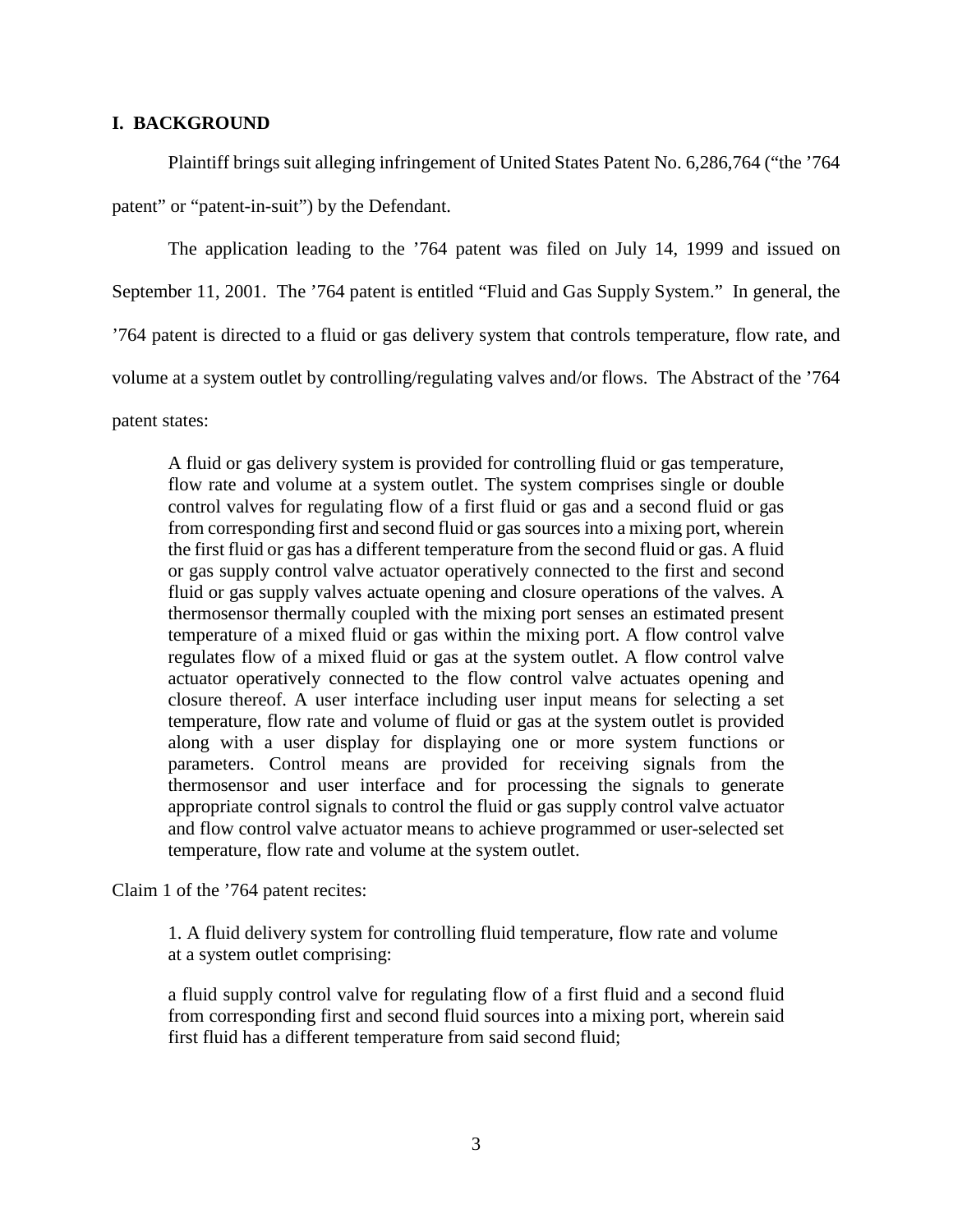a fluid supply control valve actuator operatively connected to said fluid supply valve for actuating opening and closure operations thereof;

a thermosensor thermally coupled with said mixing port to sense an estimated present temperature of a mixed fluid within said mixing port;

a fluid control valve for regulating flow of a mixed fluid flow at said system outlet;

a flow control valve actuator operatively connected to said flow control valve for actuating opening and closure operations thereof;

a user interface including user input means for selecting a set temperature, flow rate and volume of fluid at said system outlet and user display means for displaying one or more system functions or parameters;

system control means for receiving signals from said thermosensor and user interface and for processing said signals to generate appropriate control signals to control said fluid supply control valve actuator(s) and said flow control valve actuator means to achieve programmed or user-selected set temperature, flow rate and volume at said system outlet; and

a remote system monitoring/control device operable for bidirectional data transmission and reception between said remote monitoring/control device and said system control means and/or system sensor(s) for remotely monitoring and controlling said one or more system functions or parameters, wherein said remote monitoring/control device operates to remotely generate signals to remotely select said one or more system functions or parameters, and wherein said remote monitoring/control device also operates to receive signals from said system control means and/or said one or more system sensor(s) to remotely monitor said one or more system functions or parameters.

#### **II. LEGAL PRINCIPLES**

This Court's claim construction analysis is guided by the Federal Circuit's decision in *Phillips v. AWH Corporation*, 415 F.3d 1303 (Fed. Cir. 2005) (en banc). In *Phillips*, the court reiterated that "the claims of a patent define the invention to which the patentee is entitled the right to exclude." 415 F.3d at 1312 (quoting *Innova/Pure Water, Inc. v. Safari Water Filtration Sys., Inc.*, 381 F.3d 1111, 1115 (Fed. Cir. 2004)). "The construction that stays true to the claim language and most naturally aligns with the patent's description of the invention will be, in the end, the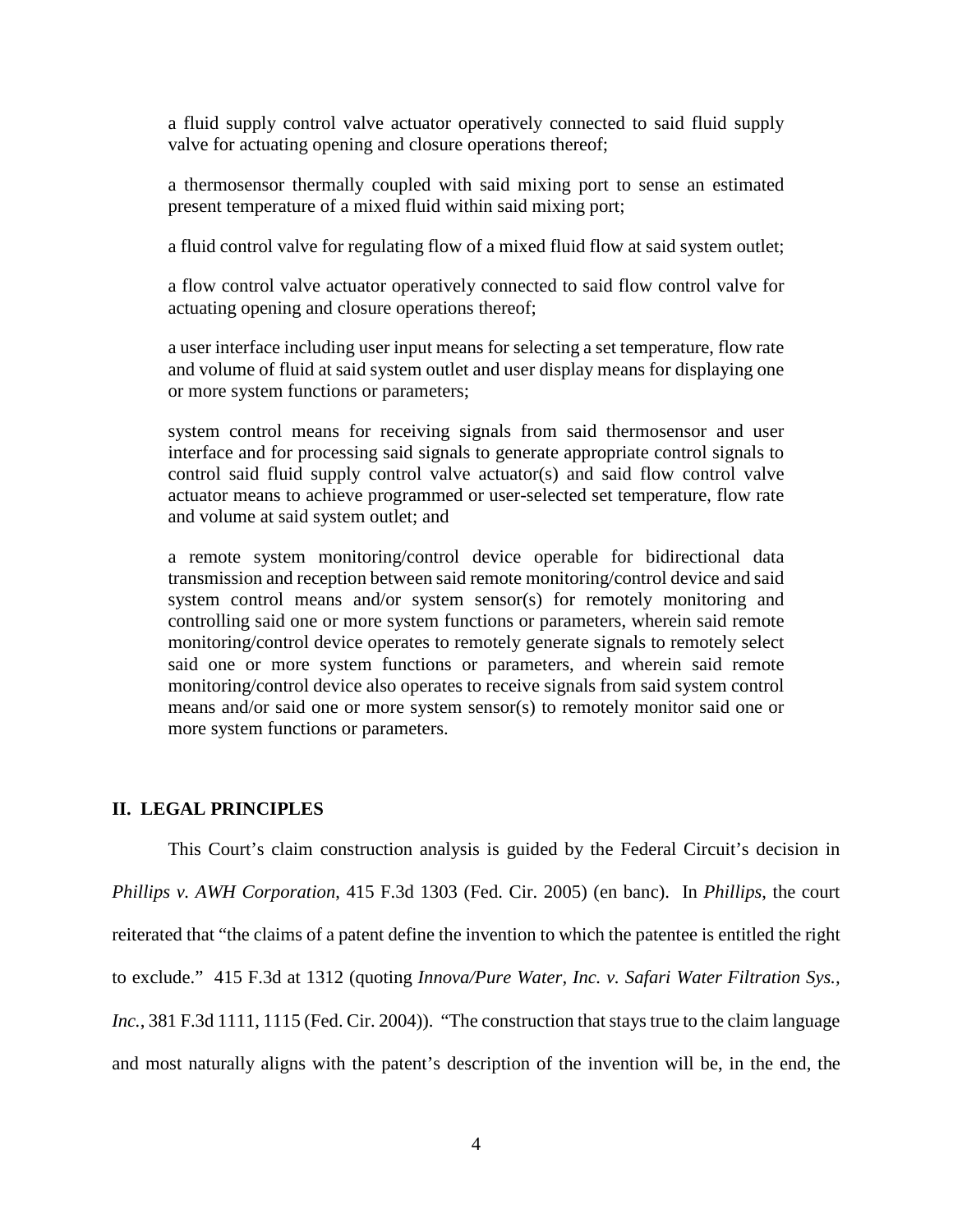correct construction." *Id.* at 1316 (quoting *Renishaw PLC v. Marposs Societa' per Azioni*, 158 F.3d 1243, 1250 (Fed. Cir. 1998)).

Claim terms are generally given their ordinary and customary meaning, which "is the meaning that the term would have to a person of ordinary skill in the art in question at the time of the invention, i.e., as of the effective filing date of the patent application." *Id.* at 1312-13. This principle of patent law flows naturally from the recognition that inventors are usually persons who are skilled in the field of the invention and that patents are addressed to, and intended to be read by, others skilled in the particular art. *Id.*

Despite the importance of claim terms, *Phillips* made clear that "the person of ordinary skill in the art is deemed to read the claim term not only in the context of the particular claim in which the disputed term appears, but in the context of the entire patent, including the specification." *Id.* The written description set forth in the specification, for example, "may act as a sort of dictionary, which explains the invention and may define terms used in the claims." *Markman*, 52 F.3d at 979. Thus, as the *Phillips* court emphasized, the specification is "the primary basis for construing the claims." *Phillips*, 415 F.3d at 1314–17. However, it is the claims, not the specification, which set forth the limits of the patentee's invention. Otherwise, "there would be no need for claims." *SRI Int'l v. Matsushita Elec. Corp.*, 775 F.2d 1107, 1121 (Fed. Cir. 1985) (en banc).

The prosecution history also plays an important role in claim interpretation as intrinsic evidence that is relevant to the determination of how the inventor understood the invention and whether the inventor limited the invention during prosecution by narrowing the scope of the claims. *Phillips*, 415 F.3d at 1314–17; *see also Microsoft Corp. v. Multi-Tech Sys., Inc.*, 357 F.3d 1340, 1350 (Fed. Cir. 2004) (noting that "a patentee's statements during prosecution, whether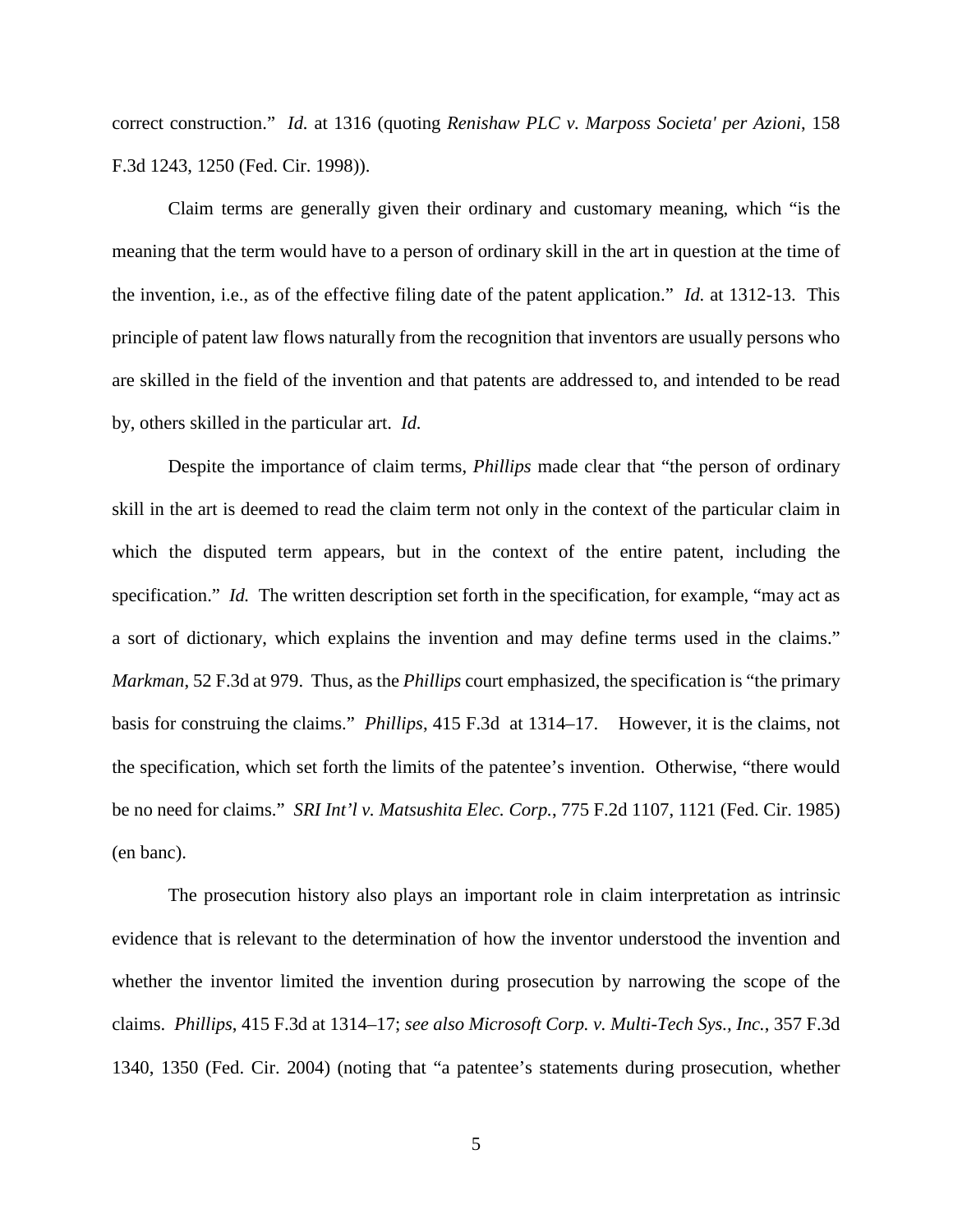relied on by the examiner or not, are relevant to claim interpretation"). The prosecution history helps to demonstrate how the inventor and the United States Patent and Trademark Office ("PTO") understood the patent. *Id.* at 1317. Because the prosecution history, however, "represents an ongoing negotiation between the PTO and the applicant," it may sometimes lack the clarity of the specification and thus be less useful in claim construction. *Id.*

Courts are also permitted to rely on extrinsic evidence, such as "expert and inventor testimony, dictionaries, and learned treatises," *id.* (quoting *Markman*, 52 F.3d at 980), but *Phillips* rejected any claim construction approach that sacrifices the intrinsic record in favor of extrinsic evidence. *Id.* at 1319. Instead, the court assigned extrinsic evidence, such as dictionaries, a role subordinate to the intrinsic record. In doing so, the court emphasized that claim construction issues are not resolved by any magic formula or particular sequence of steps. *Id.* at 1323–25. Rather, *Phillips* held that a court must attach the appropriate weight to the sources offered in support of a proposed claim construction, bearing in mind the general rule that the claims measure the scope of the patent grant. "In cases where . . . subsidiary facts are in dispute, courts will need to make subsidiary factual findings about [the] extrinsic evidence. These are the 'evidentiary underpinnings' of claim construction [discussed] in *Markman*, and this subsidiary factfinding must be reviewed for clear error on appeal." *Teva Pharm. USA, Inc. v. Sandoz, Inc.*, 135 S. Ct. 831, 841 (2015).

The Supreme Court of the United States has "read [35 U.S.C.] § 112, ¶ 2 to require that a patent's claims, viewed in light of the specification and prosecution history, inform those skilled in the art about the scope of the invention with reasonable certainty." *Nautilus, Inc. v. Biosig Instruments, Inc.*, 134 S. Ct. 2120, 2129 (2014). "A determination of claim indefiniteness is a legal conclusion that is drawn from the court's performance of its duty as the construer of patent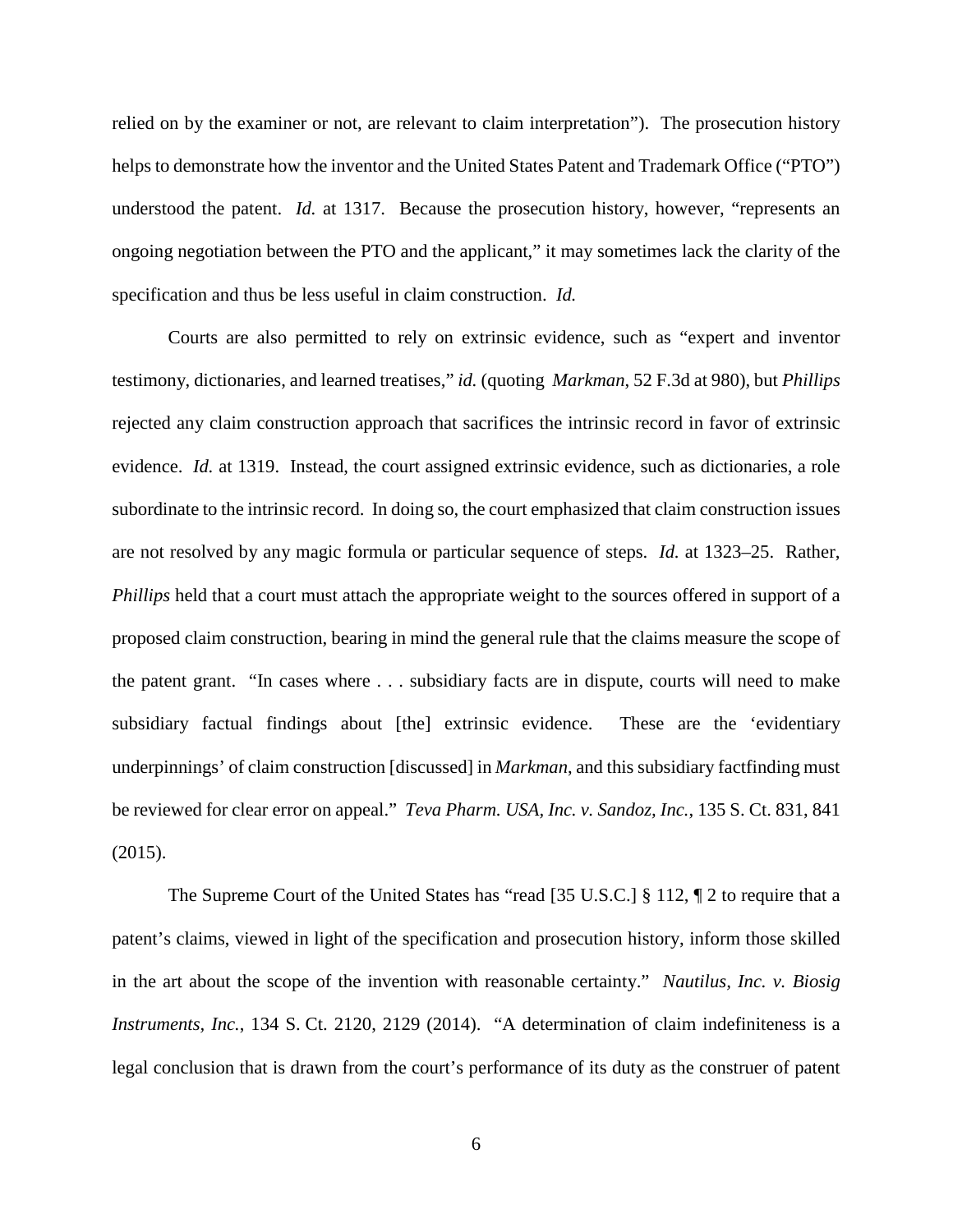claims." *Datamize, LLC v. Plumtree Software, Inc.*, 417 F.3d 1342, 1347 (Fed. Cir. 2005) (citations and internal quotation marks omitted), *abrogated on other grounds by Nautilus,* 134 S. Ct. 2120.

A patent claim may be expressed using functional language. *See* 35 U.S.C. § 112, ¶ 6; *Williamson v. Citrix Online, LLC*, 792 F.3d 1339, 1347-49 (Fed. Cir. 2015) (en banc in relevant portion). Where a claim limitation is expressed in means-plus-function language and does not recite definite structure in support of its function, the limitation is subject to 35 U.S.C. § 112, ¶ 6. *Braun Med., Inc. v. Abbott Labs.*, 124 F.3d 1419, 1424 (Fed. Cir. 1997). In relevant part, § 112, ¶ 6 mandates that such a claim limitation "be construed to cover the corresponding structure . . . described in the specification and equivalents thereof." *Id.* (citing 35 U.S.C. § 112, ¶ 6).

"It is well settled that a claim limitation that actually uses the word 'means' invokes a rebuttable presumption that § 112, ¶ 6 applies. In contrast, a claim term that does not use 'means' will trigger the rebuttable presumption that § 112, ¶ 6 does not apply." *Apex Inc. v. Raritan Comp.*, *Inc.*, 325 F.3d 1364, 1371 (Fed. Cir. 2003) (citations omitted). The Federal Circuit elaborated that "[w]hen a claim term lacks the word 'means,' the presumption can be overcome and § 112, ¶ 6 will apply if the challenger demonstrates that the claim term fails to recite sufficiently definite structure or else recites function without reciting sufficient structure for performing that function." *Williamson*, 792 F.3d at 1349 (quotations omitted). "The standard is whether the words of the claim are understood by persons of ordinary skill in the art to have a sufficiently definite meaning as the name for structure." *Id.*

When it applies,  $\S 112$ ,  $\P 6$  limits the scope of the functional term "to only the structure, materials, or acts described in the specification as corresponding to the claimed function and equivalents thereof." *Williamson*, 792 F.3d at 1347. Construing a means-plus-function limitation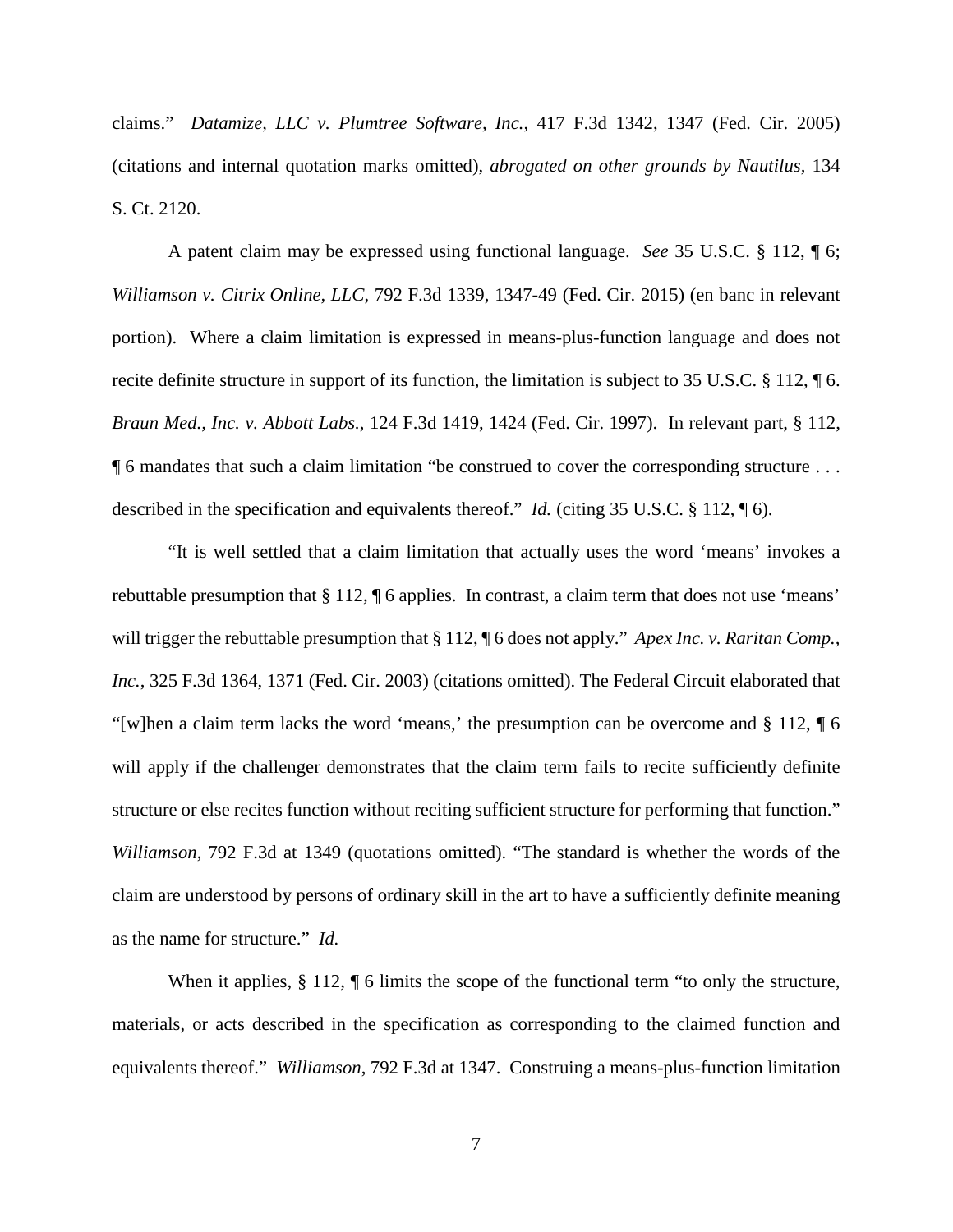involves multiple steps. "The first step . . . is a determination of the function of the means-plusfunction limitation." *Medtronic, Inc. v. Advanced Cardiovascular Sys., Inc.*, 248 F.3d 1303, 1311 (Fed. Cir. 2001). "[T]he next step is to determine the corresponding structure disclosed in the specification and equivalents thereof." *Id.* A "structure disclosed in the specification is 'corresponding' structure only if the specification or prosecution history clearly links or associates that structure to the function recited in the claim." *Id*. The focus of the "corresponding structure" inquiry is not merely whether a structure is capable of performing the recited function, but rather whether the corresponding structure is "clearly linked or associated with the [recited] function." *Id.* The corresponding structure "must include all structure that actually performs the recited function." *Default Proof Credit Card Sys. v. Home Depot U.S.A., Inc.*, 412 F.3d 1291, 1298 (Fed. Cir. 2005). However, § 112 does not permit "incorporation of structure from the written description beyond that necessary to perform the claimed function." *Micro Chem., Inc. v. Great Plains Chem. Co.*, 194 F.3d 1250, 1258 (Fed. Cir. 1999).

For § 112, ¶ 6 limitations implemented by a programmed general purpose computer or microprocessor, the corresponding structure described in the patent specification must include an algorithm for performing the function. *WMS Gaming, Inc. v. Int'l Game Tech.*, 184 F.3d 1339, 1349 (Fed. Cir. 1999). In such a case, the corresponding structure "is not the general purpose computer, but rather the special purpose computer programmed to perform the disclosed algorithm." *Aristocrat Techs. Austl. Pty Ltd. v. Int'l Game Tech.*, 521 F.3d 1328, 1333 (Fed. Cir. 2008) (*quoting WMS Gaming*, 184 F.3d at 1349).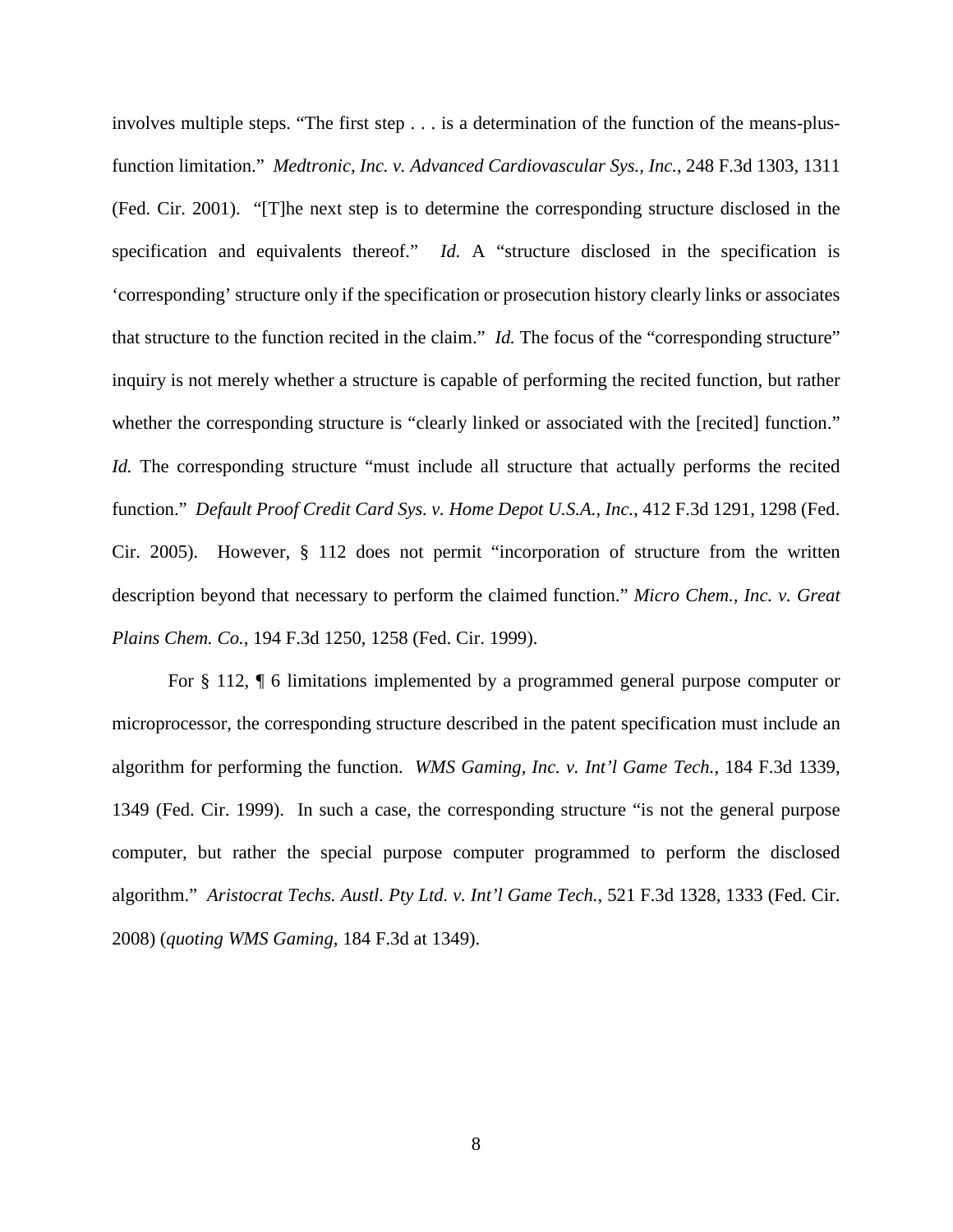# **III. CONSTRUCTION OF AGREED TERMS**

The parties have agreed to the following meanings for the following terms. *See, e.g.*, Dkt.

No. 61 (Joint Claim Construction Chart.)

| <b>TERM</b>                                                          | <b>AGREED CONSTRUCTION</b>                            |
|----------------------------------------------------------------------|-------------------------------------------------------|
| "flow rate"                                                          | "volume of fluid passing per unit time"               |
| "volume"                                                             | "amount of fluid dispensed or delivered"              |
| "user display means for displaying one or                            | Function: displaying one or more system               |
| more system functions or parameters"                                 | functions or parameters                               |
|                                                                      |                                                       |
|                                                                      | <b>Structure:</b> visual readout; visual display; LCD |
|                                                                      | display; graphic display, audio display, tactile      |
|                                                                      | display                                               |
| "user input means for selecting a set                                | Function: selecting a set temperature, flow           |
| temperature, flow rate and volume of fluid at<br>said system outlet" | rate and volume of fluid at said system outlet        |
|                                                                      | Structure: external data processing device;           |
|                                                                      | keypad; user display; touchpad; joystick;             |
|                                                                      | roller; pen selector; voice input; optical input;     |
|                                                                      | image input coupled with optical recognition;         |
|                                                                      | menu-based input template; menu of                    |
|                                                                      | selectable functions and parameters; control          |
|                                                                      | panel                                                 |
| "data transfer means"                                                | Plain and ordinary meaning                            |
| "laser control connection means"                                     | Plain and ordinary meaning                            |

Accordingly, the Court adopts the constructions agreed to by the parties as listed above.

# **IV. CONSTRUCTION OF DISPUTED TERMS**

The parties' positions and the Court's analysis as to the disputed terms are presented below.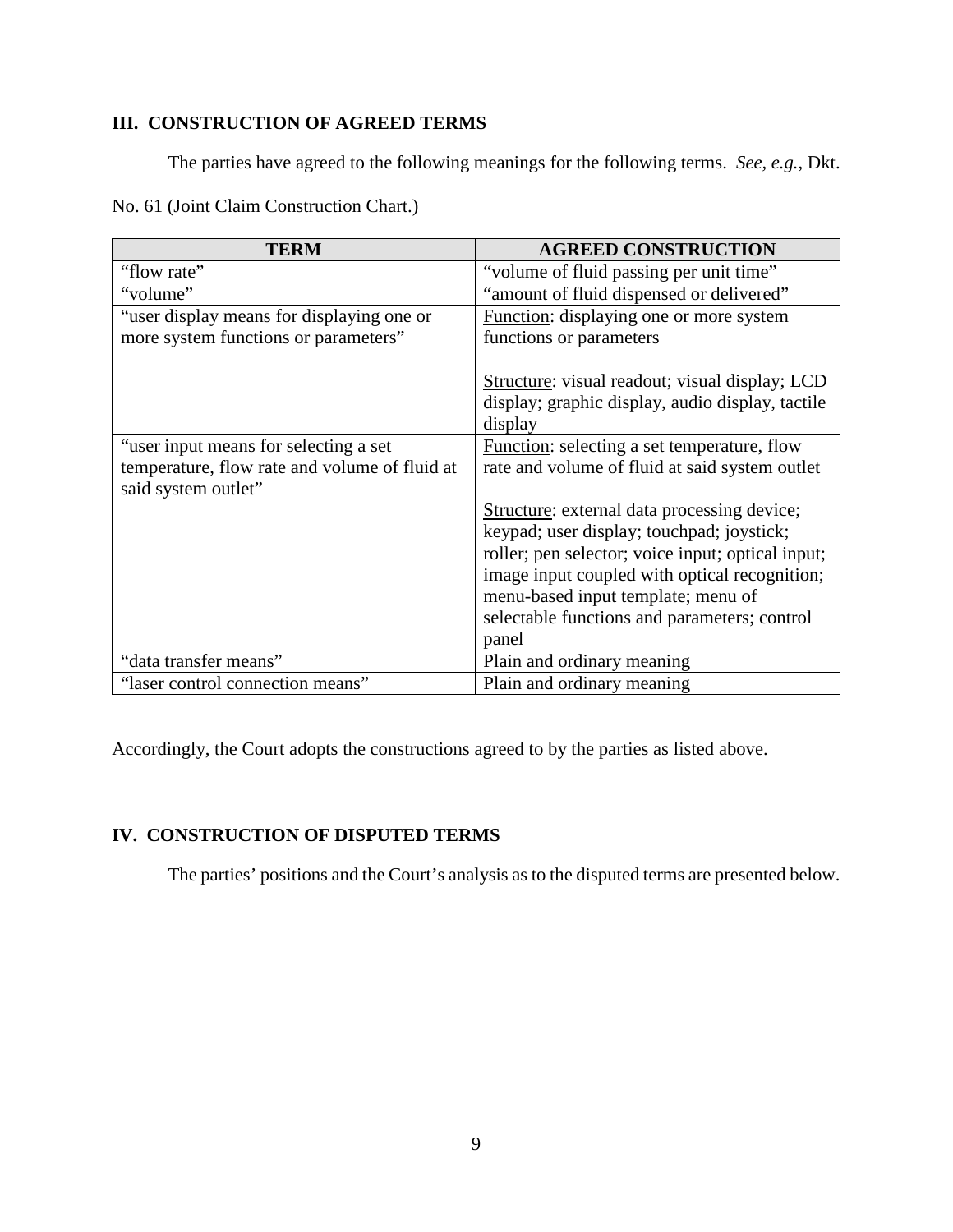## **A. "system control means …"**

| <b>Plaintiff's</b>                     | Defendant's                                                                                                                  |
|----------------------------------------|------------------------------------------------------------------------------------------------------------------------------|
| <b>Proposed Construction</b>           | <b>Proposed Construction</b>                                                                                                 |
| Not a means-plus-function              | Means-plus-function limitation                                                                                               |
| claim $\rightarrow$ Plain and ordinary |                                                                                                                              |
| meaning; In the alternative,           | <b>Function:</b> Receiving signals from said thermosensor and user<br>interface and processing said signals to generate      |
| Function: receiving and                | appropriate control signals to control said fluid supply control                                                             |
| processing signals                     | valve actuator(s) and said flow control valve actuator means to<br>achieve programmed or user-selected set temperature, flow |
| Structure: control unit;               | rate and volume at said system outlet                                                                                        |
| microprocessor, central                |                                                                                                                              |
| processing unit, input-                | Structure: standalone controller, single task control logic unit,                                                            |
| output inter-face, digital             | microprocessor, digital processor control unit, or CPU, and                                                                  |
| processor, controller, and             | structural equivalents thereof                                                                                               |
| memory                                 |                                                                                                                              |
|                                        | This claim element is directed to software and the specification                                                             |
|                                        | fails to "disclose an algorithm for performing the claimed                                                                   |
|                                        | function." Therefore, the claim is indefinite.                                                                               |

The disputed term "system control means for receiving signals from said thermosensor and user interface and for processing said signals to generate appropriate control signals to control said fluid supply control valve actuator(s) and said flow control valve actuator means to achieve programmed or user-selected set temperature, flow rate and volume at said system outlet" appears in at least claims 1 and 26 of the '764 patent.

## **(1) The Parties' Positions**

Plaintiff argues that the phrase recites sufficient structure to rebut any means-plus-function limitation application, and thus the term should be given its plain and ordinary meaning. (*See, e.g.*, Plaintiff's Opening Claim Construction Brief, Dkt. No. 55 at 20-23.) Plaintiff argues that the "system control means" essentially instructs the "fluid supply control valve" and the "fluid control valve" to open or close to effectuate the set temperature, flow rate, or volume at the system outlet and that Defendant's proposed function is overly expansive because it includes these structural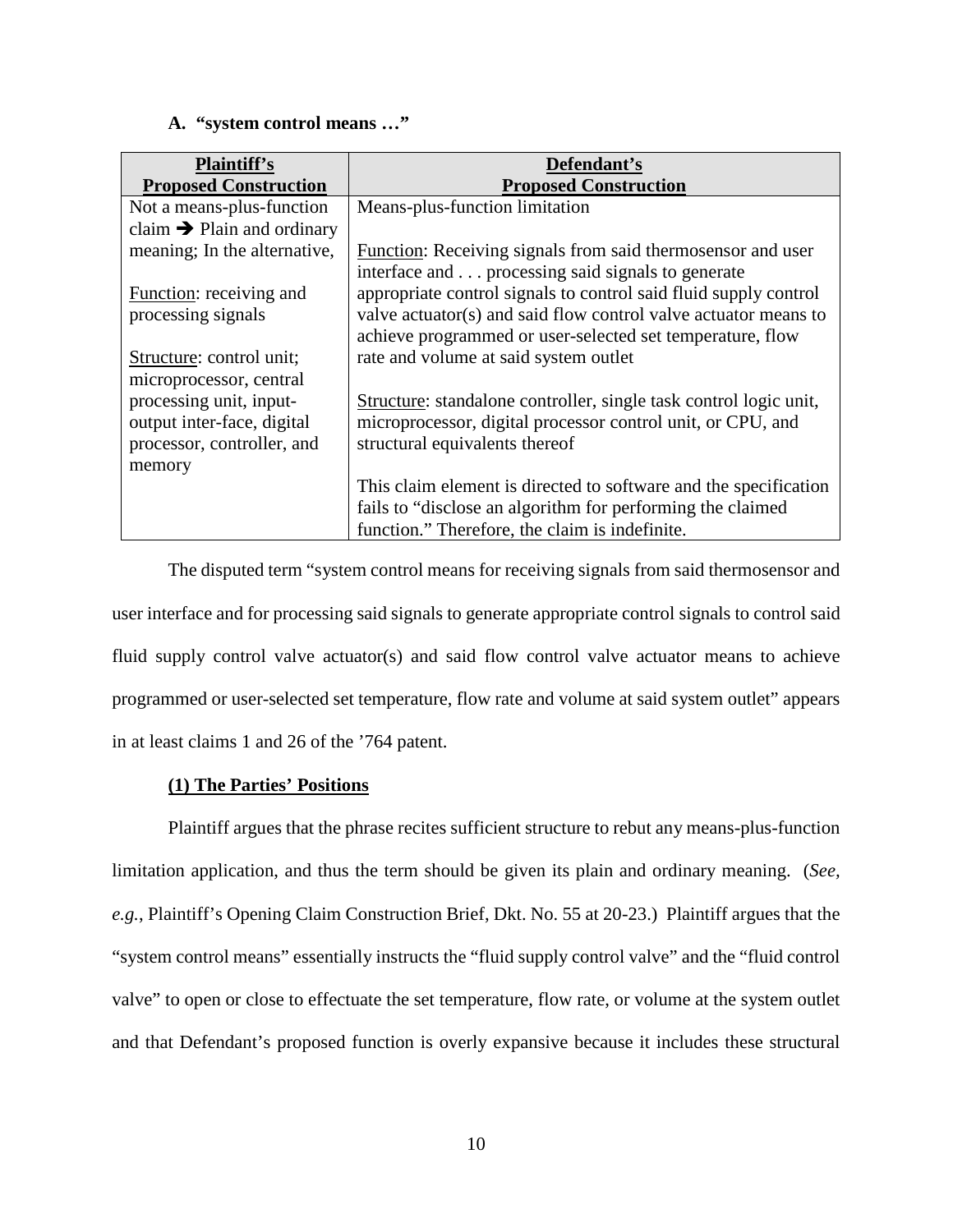elements—the inputs, outputs, and connections—within the proposed function. (*Id.* at 21.) Plaintiff argues that general purpose computing components recited here (such as "for processing" and "for receiving") are similar to the routine functions of "processing" and "receiving" that has previously been found by the Federal Circuit to simply require a general-purpose computer. (*Id.*) Plaintiff argues that various algorithms are disclosed in the specification to control system functions, which rebuts the charges by Defendant that the claim is indefinite for failure to set forth a particular algorithm. (*Id.* at 22.)

Defendant argues that the term is presumptively a means-plus-function limitation because it recites the term "means." (*See, e.g.*, Defendant's Responsive Claim Construction Brief, Dkt. No. 57 at 7.) Defendant argues that the term "system control" or "system control unit" does not provide any definite structure. (*Id.* at 8-9.) Defendant argues that the "system control means" must do more than just receive and process signals. (*Id.* at 9.) As recited in the claims, Defendant argues that it must process the signals to perform a particular function, which requires special programming and a corresponding algorithm. (*Id.* at 9-10.) Defendant argues that while the specification provides an algorithm for achieving set temperature, it does not disclose an algorithm for flow rate or volume control, much less controlling all three parameters at once. (*Id.* at 10.) Because the specification does not disclose an algorithm for performing all of the recited function, then Defendant argues that the claim is indefinite. (*Id.* at 10-11.)

In its Reply, Plaintiff argues that there is no requirement in the claims that the claimed invention be capable of controlling all three parameters at once. (*See, e.g.*, Dkt. No. 59 at 2.) For the claimed invention, the simple opening and closing of a valve is readily controlled based on information found in the specification and claims. (*Id.* at 2-3.)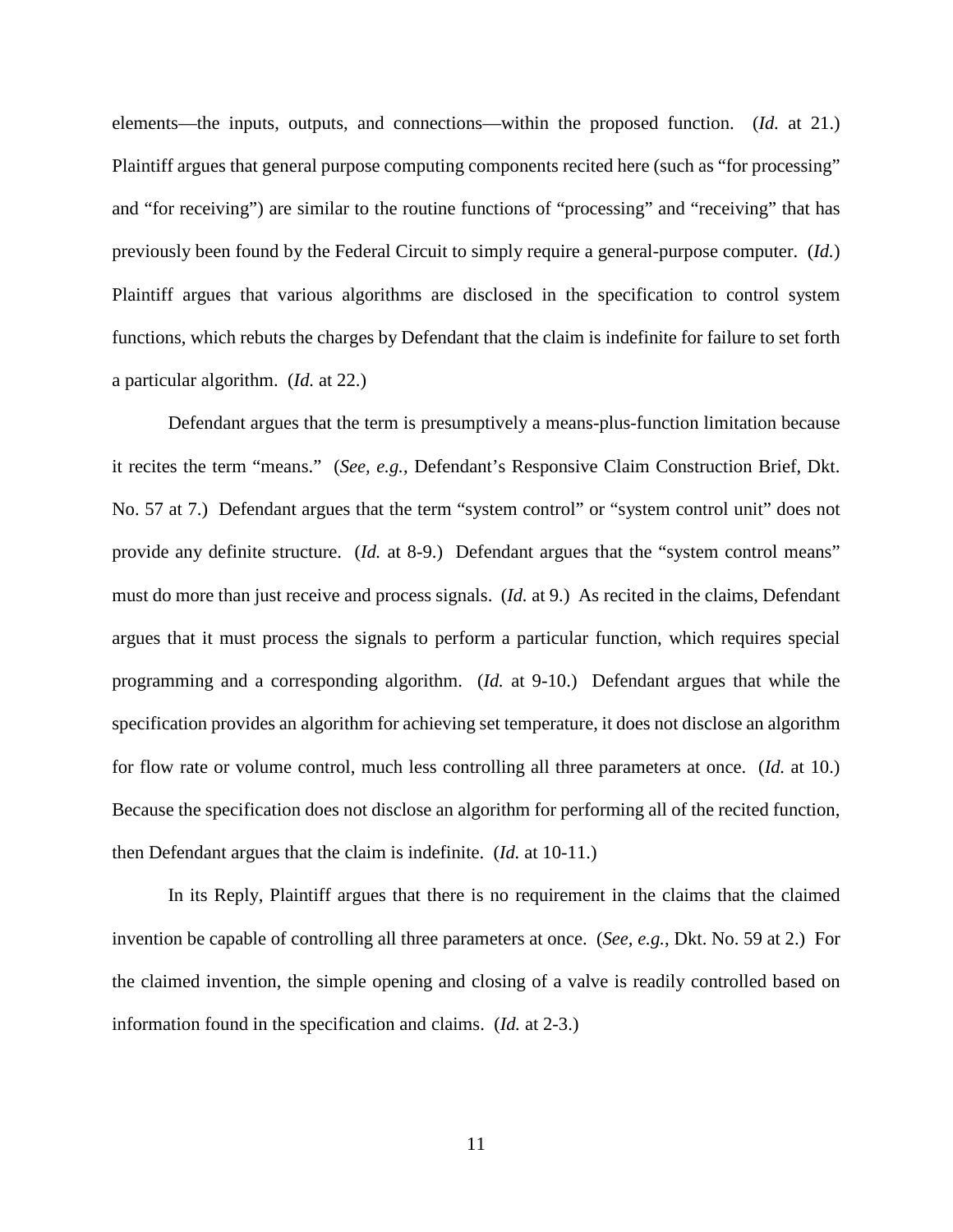#### **(2) Analysis**

The primary issue as to this term is whether it is a means-plus-function limitation. Further, if it is a means-plus-function limitation, the parties dispute the recited function and corresponding structure, as well as whether the term is indefinite for failure to provide required algorithms.

It is well settled that a claim limitation that actually uses the word "means" invokes a rebuttable presumption that § 112, ¶ 6 applies. *See*, *e.g.*, *Williamson*, 792 F.3d at 1349. It is also equally understood that a claim term that does not use "means" will trigger the rebuttable presumption that § 112, ¶ 6 does not apply. *Id.* The presumption against the application of § 112, ¶ 6 may be overcome if a party can "demonstrate[] that the claim term fails to 'recite sufficiently definite structure' or else recites 'function without reciting sufficient structure for performing that function.'" *Id.* (*quoting Watts v. XL Sys., Inc.*, 232 F.3d 877, 880 (Fed. Cir. 2000)).

Here, the disputed term recites "means," and thus there is a presumption that it is a meansplus-function limitation.

The Court finds that the term "system control" does not have a well-understood structural meaning. The "system control" term does not recite any distinct structure, and the term does not modify the word "means" with any language that imparts structure. Similarly, the remaining language cited in the disputed term is primarily functional and does not describe sufficient structure to avoid a finding that the term is a means-plus-function limitation. The Court finds that the Plaintiff has not rebutted the presumption that the term is a means-plus-function limitation. On balance, the Plaintiff has not persuasively demonstrated that the disputed term refers to a particular class of structures or that the disputed term's use of the word "system control" is structural rather than functional. Further, the disputed term does not contain a "recitation of ... operation in sufficient detail to suggest structure to persons of ordinary skill in the art." *Linear Tech. Corp. v.*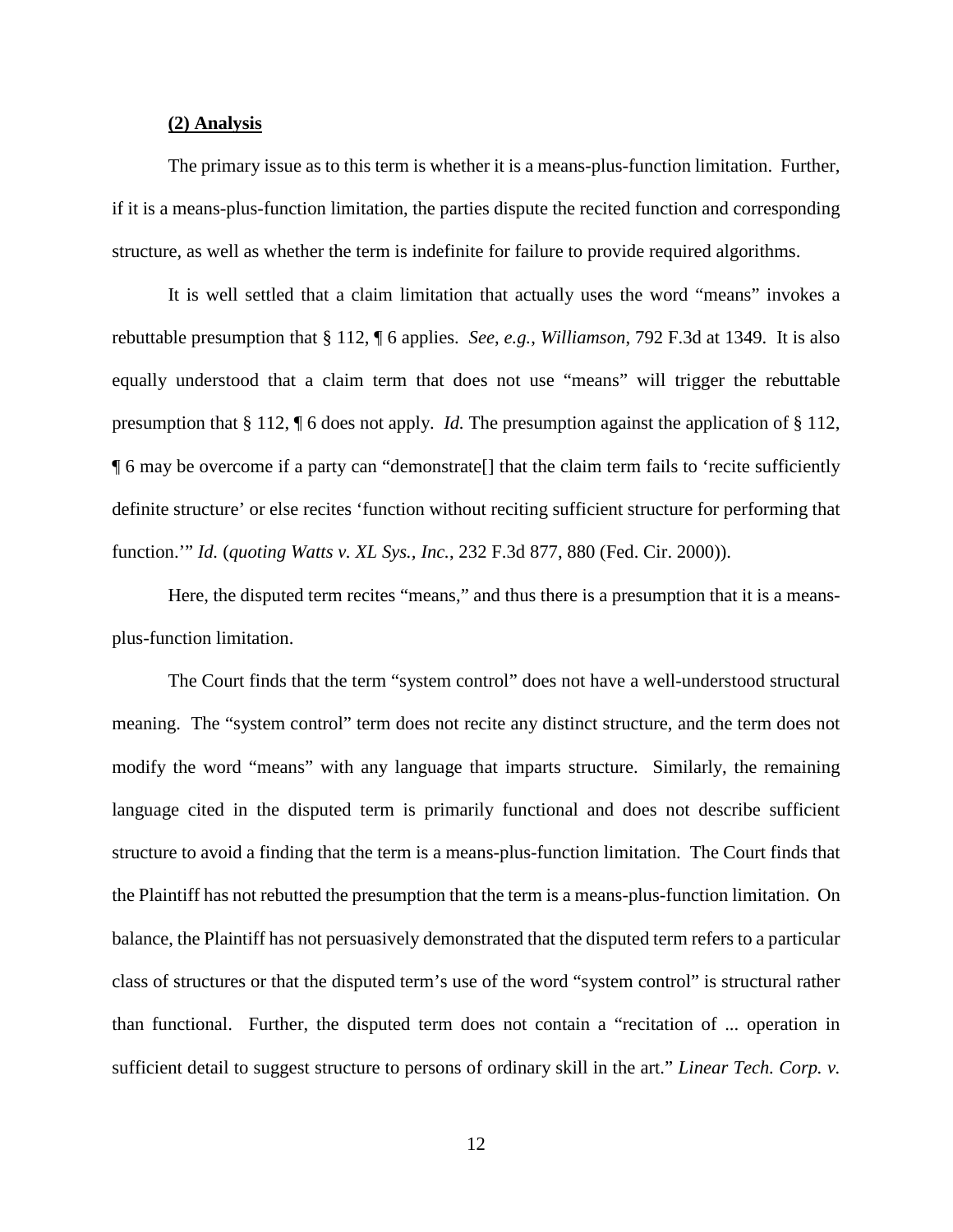*Impala Linear Corp.*, 379 F.3d 1311, 1320–21 (Fed. Cir. 2004). Thus, the term is a means-plusfunction limitation governed by 35 U.S.C  $\S 112 \text{ }\mathsf{16}$ .

As for the recited function, the Court finds that the function provided by the Defendant is aligned with the claim language. The Court rejects Plaintiff's argument that the recited function is merely "receiving and processing signals." As expressly required in the claims, the system control means must do more than merely receive and process signals, and the Court finds that Plaintiff's proposed construction would eliminate many of the functions expressly required in the disputed claim term.

As for the corresponding structure, the parties agree that the structure may be a microprocessor, a digital processor controller, and a central processing unit (CPU), but disagree as to each other's proposed structures. The '764 patent provides numerous examples for the "control unit 34," which the parties agree corresponds to the "system control means…" term. For example, the specification mentions that it may be a "stand alone controller, a single task control logic unit, or a microprocessor." '764 patent at col. 6, ll. 34-37. The specification also mentions that the microprocessor can comprise a CPU that is operably connected with an input-output inter-face, random access memory (RAM), and read only memory (ROM). '764 patent at col. 9, ll. 12-20. However, the fact that the microprocessor or CPU can be coupled to a memory or an input/output (I/O) interface does not necessarily mean that the corresponding structure is limited to only memory or an I/O interface as proposed by Plaintiff. Indeed, the Court is not convinced that simply an I/O interface or memory – by itself – would be able to perform the recited function without being coupled to a CPU or microprocessor. Thus, the Court rejects Plaintiff's proposed construction for the corresponding structure. The Court finds that Defendant's proposed construction is consistent with that disclosed in the specification.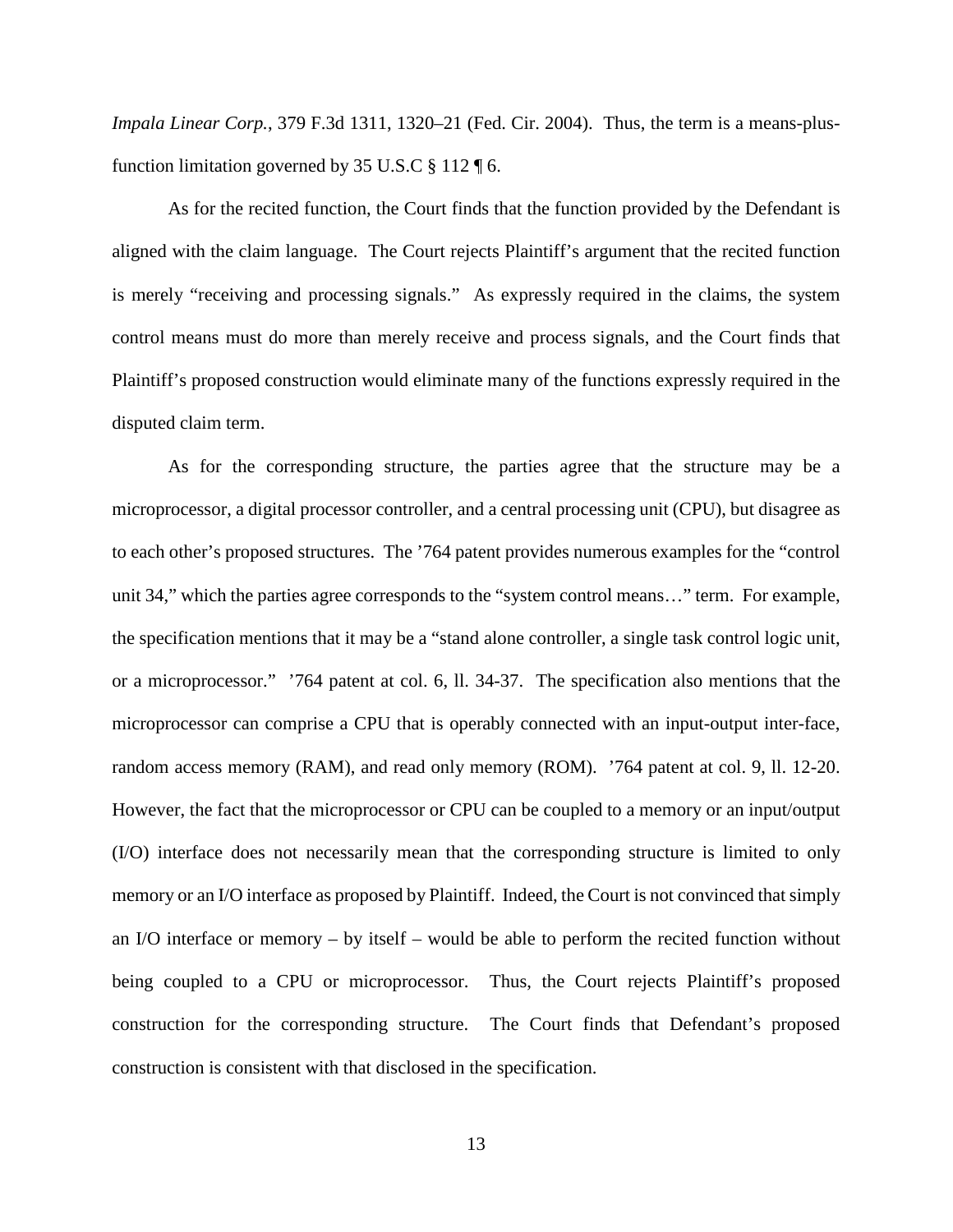The Court finds that the recited function requires more than just a general purpose computer and must include an algorithm for performing the function. *See, e.g., WMS Gaming,*  184 F.3d at 1349; *Aristocrat Techs.*, 521 F.3d at 1333; *Triton Tech of Texas, LLC v. Nintendo of America, Inc.*, 753 F. 3d 1375 (Fed. Cir. 2014). The Court rejects Plaintiff's arguments to the contrary. To the extent an algorithm is required, the parties dispute the presence (and extent) of algorithms disclosed in the specification.

Defendant argues that the term is indefinite because the specification does not disclose an algorithm for performing the recited function. While the parties seem to agree that the specification discloses the use of an algorithm for temperature control (*see, e.g.*, Figures 2A, 2B, 6), the parties dispute whether the disclosed algorithms can be applied for flow rate and volume and whether additional algorithms are needed to perform the entire recited function. The specification expressly mentions that a variety of feedback algorithms may be used to control system functions, such as "proportional, proportional plus integral, proportional plus integral plus derivative, feed forward, or other suitable control algorithm types." '764 patent, col. 9, ll. 34-38. However, Defendant argues that the specification only discloses a "class" of algorithms and not specific algorithms, and relies on *Triton Tech of Texas, LLC v. Nintendo of America, Inc.*, 753 F. 3d 1375 (Fed. Cir. 2014). The Court disagrees. While the generic term "feedback algorithm" – by itself – may indeed disclose a class of algorithms, the Court finds that the specification further lists specific feedback control algorithms, in particular "proportional, proportional plus integral, proportional plus integral plus derivative, and feed forward" algorithms. '764 patent, col. 9, ll. 36- 38. The listing of specific algorithms goes beyond the listing of a "class" of algorithms.

The Defendant then argues that the patent specification does not mention the details on these specific algorithms and whether these specific algorithms were known to one of skill in the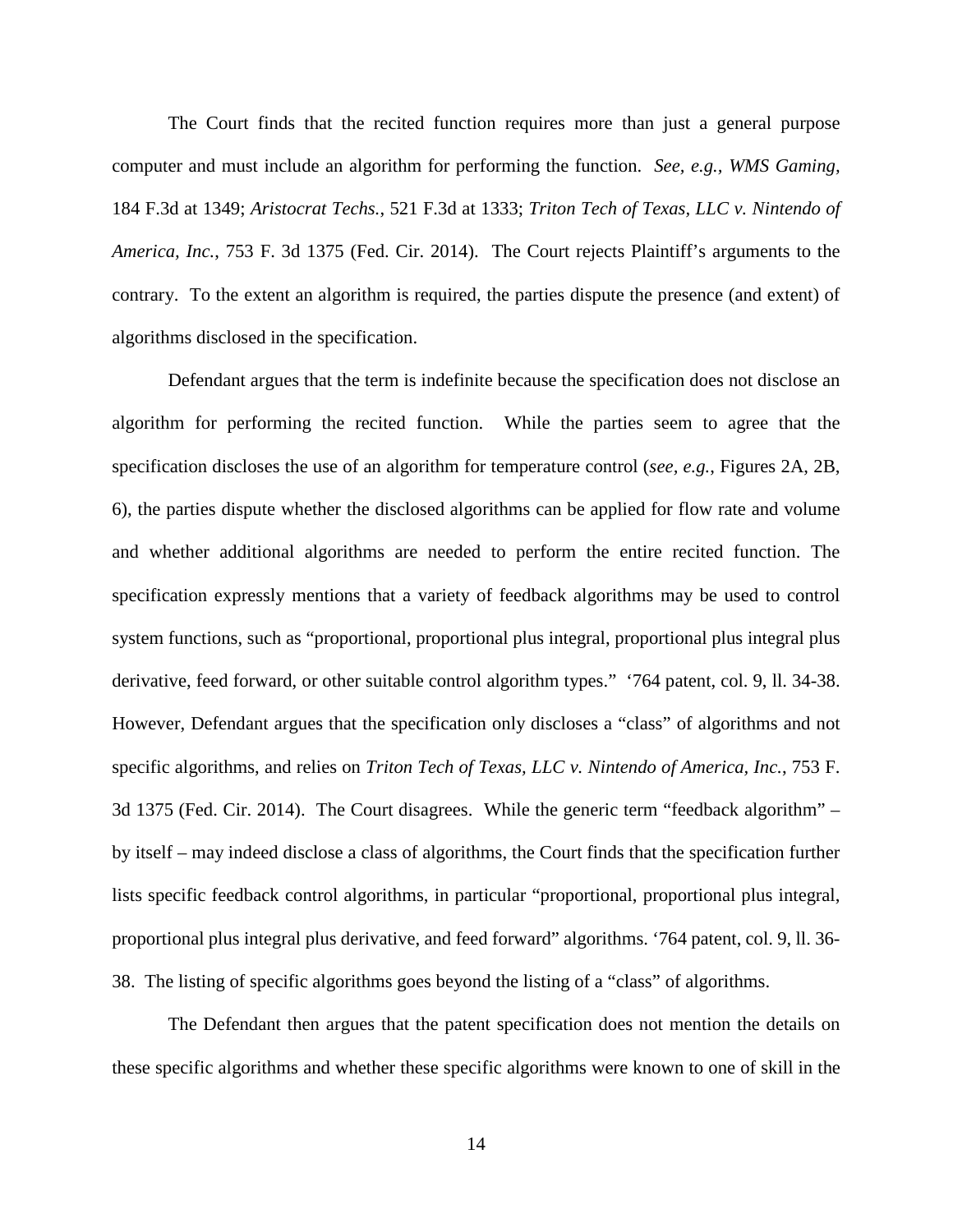art. While its position is a little unclear, Defendant never argues that these specific algorithms were not well known, but instead merely argues that the patent specification does not specifically state that the specific algorithms are well known or provide details on those algorithms. The Court finds that Defendant has not met its burden to show that the specific algorithms were not known at the time of the filing of the application leading to the '764 patent. Based on Plaintiff's representations that the algorithms are well known, the specification's reference that "other adaptive algorithms are well known in the art" (col. 9, ll. 44-46), and the Defendant's lack of evidence suggesting otherwise, the Court finds that the specifically referenced algorithms represent more than a generic class.

The listing of specific algorithms (as was done in the '764 patent) is different than *Triton Tech*, in which the court found that the term "numerical integration" is not an algorithm but is instead an entire class of different possible algorithms used to perform integration and is hardly more than a restatement of the integrating function itself. *See Triton Tech,* 753 F. 3d at 1378-79. *Triton Tech* distinguishable at least in the absence of expert testimony or other evidence from Defendant. Accordingly, the Court rejects Defendant's indefiniteness arguments that the '764 patent does not disclose algorithms.

Further, the disclosed algorithms are not limited to temperature control, as the specification mentions that feedback control algorithms can be used generally for control system functions (*e.g.*, valve function) and other fluid output parameters. *See, e.g.*, '764 patent, col. 9, ll. 33-49; *see also* col. 7, ll. 32-43, col. 11, ll. 16-34. Further, the specification makes clear that feedback control algorithms may be used to control and regulate target temperatures, flow rates, and desired volumes. '764 patent, col. 9, ll. 21-32. While controlling and regulating temperatures is one parameter controlled in the embodiments of the specification, the specification references using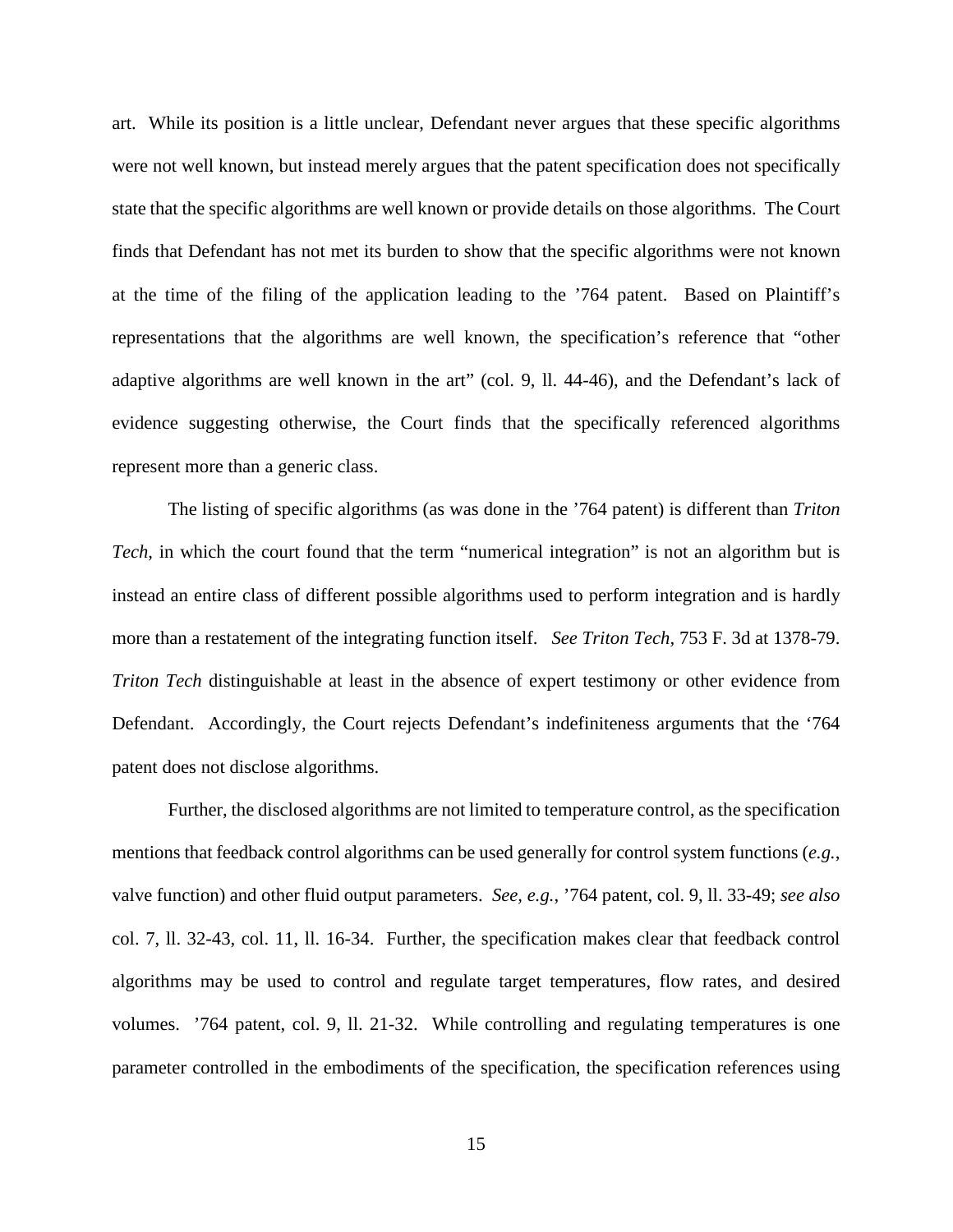feedback control algorithms for a variety of parameters, including temperature, flow rate, and volume. Thus, the Court rejects Defendants argument that the '764 patent does not clearly link the disclosed algorithms to the "flow rate" and "volume" parameters listed in the recited function as opposed to just the "temperature." Further, the Court is not persuaded by the Defendant's selective citation to inventor testimony. Accordingly, the Court rejects Defendant's indefiniteness arguments that the '764 patent does not disclose algorithms for performing the entire recited function.

The use of feedback algorithms is also discussed elsewhere in the specification. *See, e.g.*, '764 patent col. 7, ll. 32-43; col. 9, ll. 21-32. During the claim construction hearing, the Plaintiff only objected to the Court's preliminary construction for this term to the extent it did not also include the corresponding structure listed in col. 7, ll. 32-57. While that citation is related (at least in part) to feedback control algorithms and the general processing of signals, this general description does not list specific algorithms that can perform the recited function and only generally relates to feedback algorithms and control of the system. Thus, the Court rejects Plaintiff's argument that the specification at col. 7, ll. 32-57 is clearly linked as corresponding structure to the recited function.

 "It is certainly true that an algorithm can be expressed in many forms, including flow charts, a series of specific steps, mathematical formula, prose, and so on." *See Triton Tech,* 753 F. 3d at 1379 (*quoting Finisar Corp. v. DirecTV Grp., Inc.*, 523 F.3d 1323, 1340 (Fed. Cir. 2008).) Besides the specific algorithms recited in column 9 of the '764 patent, the '764 patent also provides various flow charts showing specific steps that can be implemented to control temperature. *See, e.g.*, Figures 2A, 2B, and 6. While these flowcharts are directed to temperature control, the Court finds that these flow charts are effectively algorithms that list a series of specific steps that can be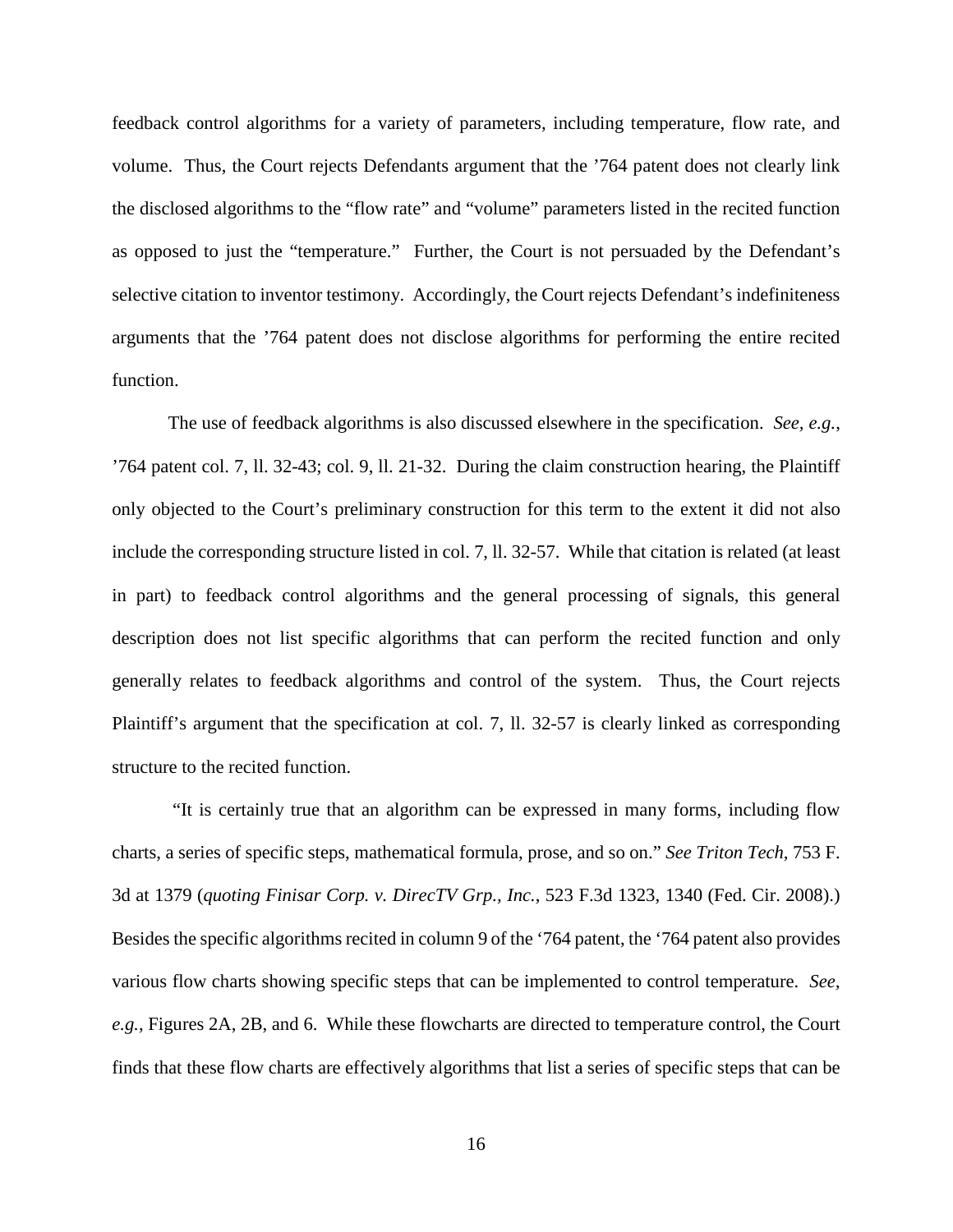implemented to perform the recited function. Thus, in addition to the specific algorithms recited at column 9, ll. 36-38, the Court finds that the figures with flowcharts (Figures 2A, 2B, 6) should likewise be included as corresponding structure.

The Court construes the term "system control means for receiving signals from said thermosensor and user interface and for processing said signals to generate appropriate control signals to control said fluid supply control valve actuator(s) and said flow control valve actuator means to achieve programmed or user-selected set temperature, flow rate and volume at said system outlet" to be a means-plus-function limitation with the following function and structure:

Function: "Receiving signals from said thermosensor and user interface and processing said signals to generate appropriate control signals to control said fluid supply control valve actuator(s) and said flow control valve actuator means to achieve programmed or user-selected set temperature, flow rate and volume at said system outlet"

Structure: "standalone controller, single task control logic unit, microprocessor, digital processor control unit, or CPU that performs the algorithms described at col. 9, ll. 36-38 and at Figures 2A, 2B, and 6, and equivalents thereof"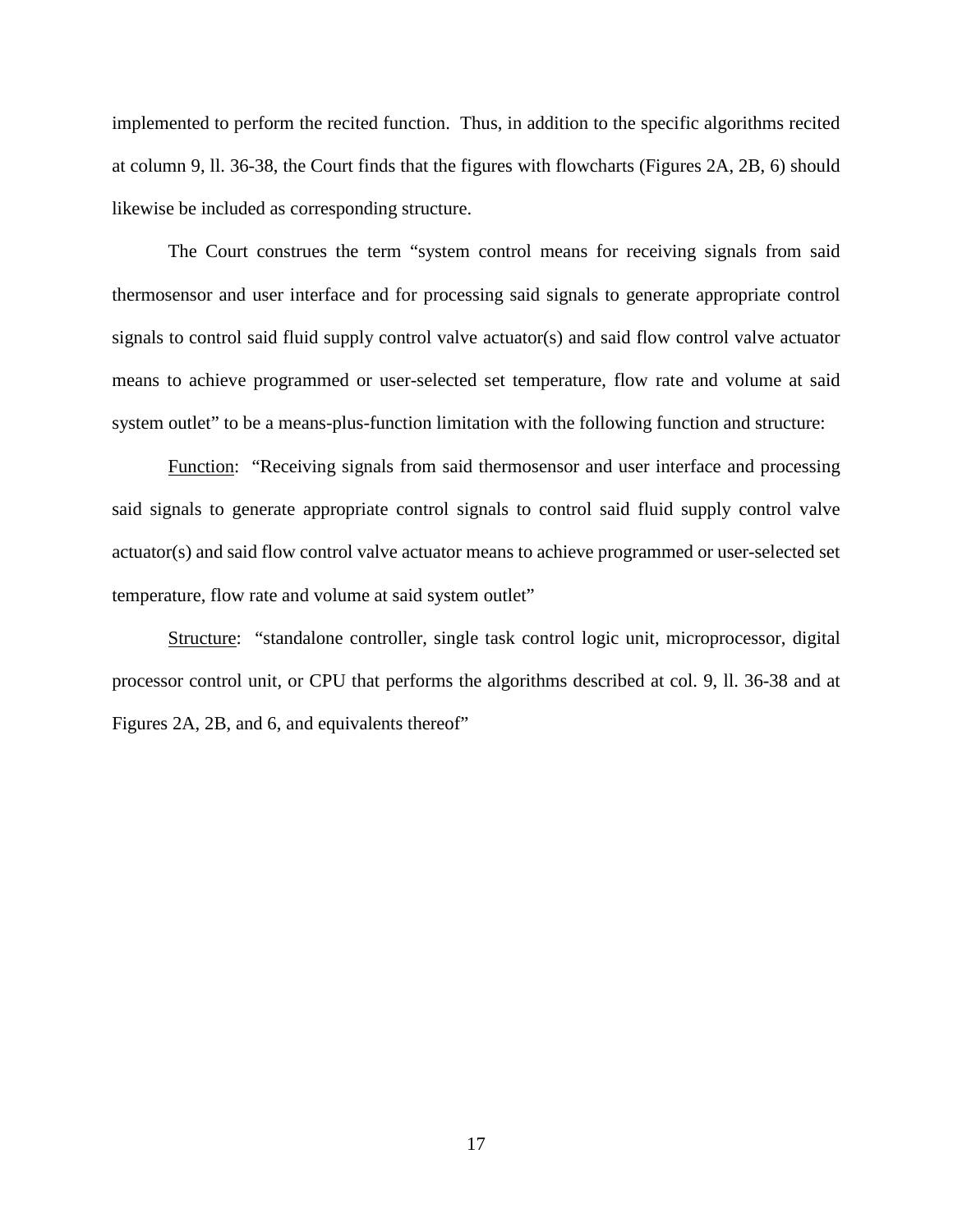## **B. "microprocessor …"**

| <b>Plaintiff's</b><br><b>Proposed Construction</b> | Defendant's<br><b>Proposed Construction</b>                                                                                                                                                                                               |
|----------------------------------------------------|-------------------------------------------------------------------------------------------------------------------------------------------------------------------------------------------------------------------------------------------|
|                                                    |                                                                                                                                                                                                                                           |
| Not a means-plus-function                          | Means-plus-function limitation                                                                                                                                                                                                            |
| claim; plain and ordinary                          |                                                                                                                                                                                                                                           |
| meaning                                            | Function: Receiving signals from said thermosensor and user                                                                                                                                                                               |
|                                                    | interface and processing said signals to generate                                                                                                                                                                                         |
|                                                    | appropriate control signals to control said fluid supply control<br>valve actuator(s) and said flow control valve actuator means to<br>achieve programmed or user-selected set temperature, flow<br>rate and volume at said system outlet |
|                                                    | Structure: This claim element is directed to software and the<br>specification fails to "disclose an algorithm for performing the<br>claimed function." Therefore, the claim is indefinite.                                               |

The disputed term "microprocessor comprising a central processing unit (CPU) operably connected with an input/output (I/O) inter-face, random access memory (RAM), and read only memory (ROM)" appears in claim 10 of the '764 patent.

## **(1) The Parties' Positions**

Plaintiff argues that because the underlying "system control means" element recited in the independent claims is not a means-plus-function limitation, then this element should likewise not be a means-plus-function limitation and should be given its plain and ordinary meaning. (*See, e.g.*, Plaintiff's Opening Claim Construction Brief, Dkt. No. 55 at 23-24.) Further, the disputed phrase does not contain the term "means" and recites additional structure for the "system control means" that clearly connote structure. (*Id.* at 24.) Such structure clearly rebuts Defendant's allegations of indefiniteness to the disputed term for alleged failure to recite an algorithm. (*Id.*)

Defendant argues that the term does not rebut the presumption that the "system control means" term recited in the independent claims is presumptively a means-plus-function limitation. (*See, e.g.*, Defendant's Responsive Claim Construction Brief, Dkt. No. 57 at 11-12.) This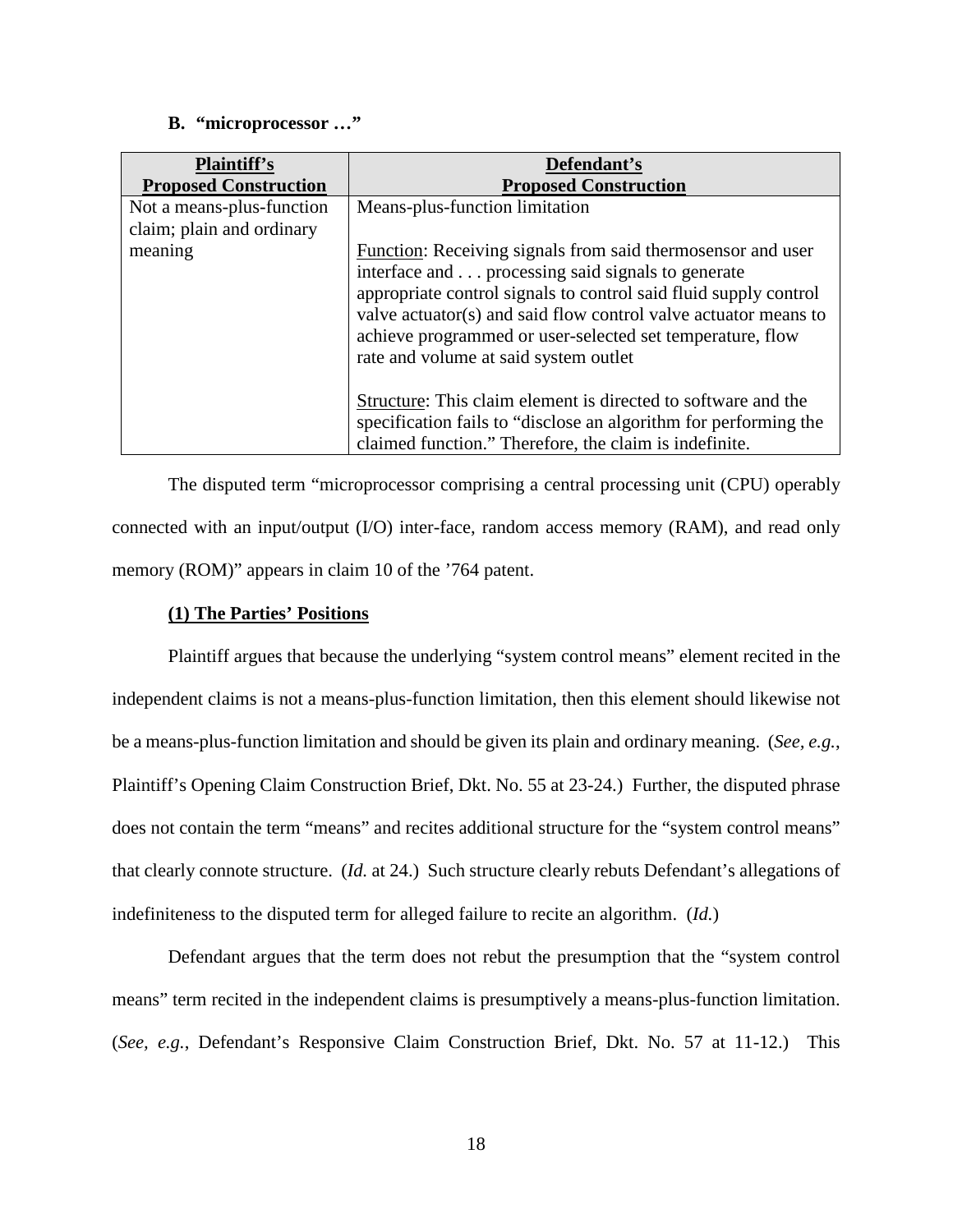dependent claim does not recite programming, it only recites generic computer components that are not sufficient to perform the claimed function in its entirety. (*Id.* at 12.) For the same reasons as the "system control means" term in independent claim 1, because the specification doesn't disclose an algorithm for performing all of the recited function in claim 1, then the claim is indefinite. (*Id.* at 12.)

In its Reply, Plaintiff argues that the claim term is not subject to the presumption and is full of structures that are well known terms to persons of skill in the art. (*See, e.g.*, Dkt. No. 59 at 3.)

#### **(2) Analysis**

The primary issue as to this term is whether it is a means-plus-function limitation. In particular, the issue appears to be whether this term is a means-plus-function limitation if the previously claimed "system control means …" term in claim 1 (which this term further modifies) is a means-plus-function limitation.

It is well settled that a claim limitation that actually uses the word "means" invokes a rebuttable presumption that § 112, ¶ 6 applies. *See*, *e.g.*, *Williamson*, 792 F.3d at 1349. It is also equally understood that a claim term that does not use "means" will trigger the rebuttable presumption that § 112, ¶ 6 does not apply. *Id.* The presumption against the application of § 112, ¶ 6 may be overcome if a party can "demonstrate[] that the claim term fails to 'recite sufficiently definite structure' or else recites 'function without reciting sufficient structure for performing that function.'" *Id.* (*quoting Watts v. XL Sys., Inc.*, 232 F.3d 877, 880 (Fed. Cir. 2000)).

Here, the disputed term does not recite the word "means." Therefore, there is a rebuttable presumption that § 112, ¶ 6 does not apply. Here, Defendant has failed to rebut the presumption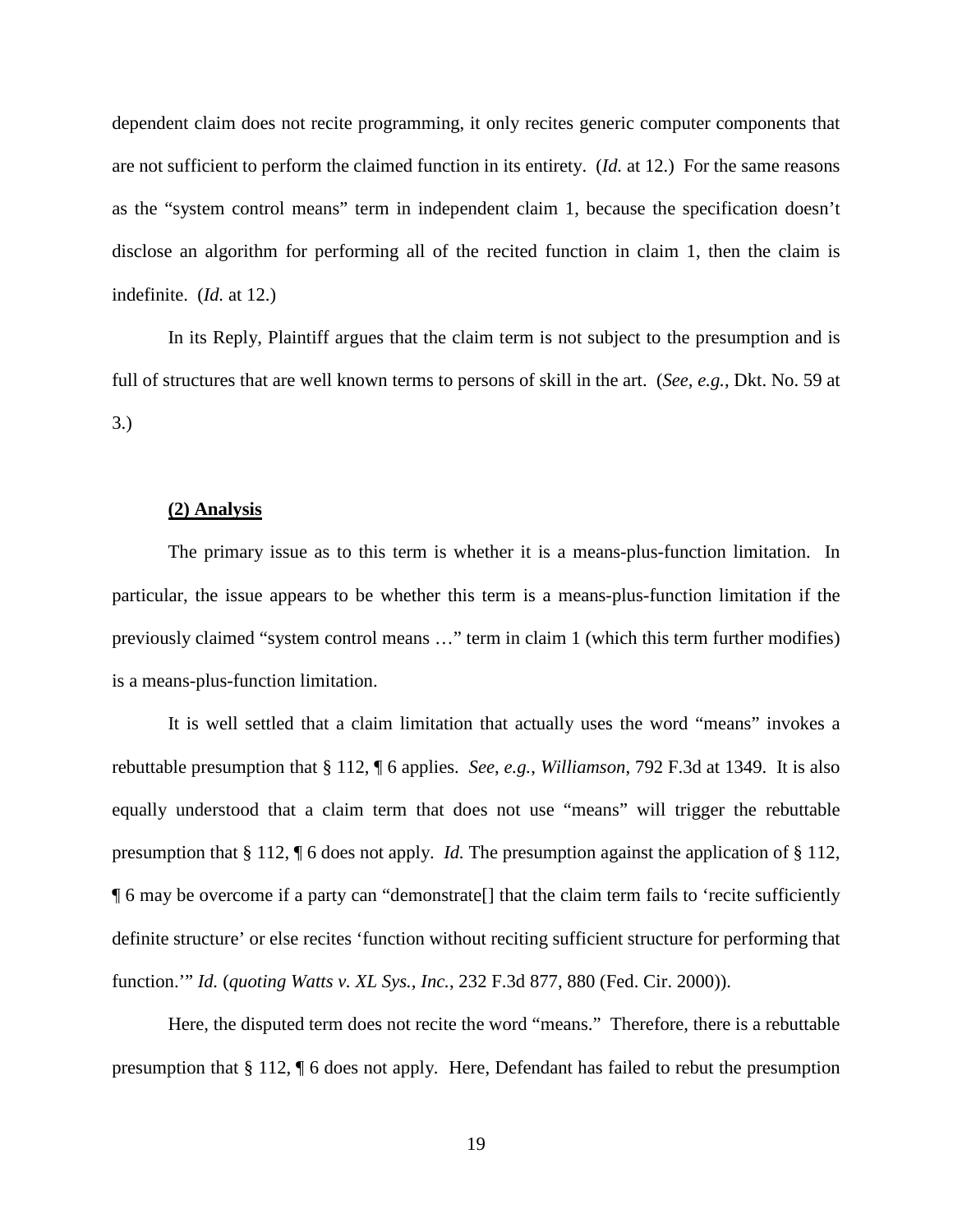because "the words of the claim are understood by persons of ordinary skill in the art to have a sufficiently definite meaning as the name for structure." *Williamson*, 792 F.3d at 1348. The disputed term does not recite any functional language. Instead, it only recites structural limitations. In particular, the disputed term provides a structure for the "control system" recited in independent claim 1 to be a "microprocessor comprising a central processing unit (CPU) operably connected with an input/output (I/O) inter-face, random access memory (RAM), and read only memory  $(ROM)$ ." Accordingly, the disputed term – by itself – neither recites function without reciting sufficient structure nor fails to recite sufficiently definite structure. *See*, *e.g.*, *Williamson*, 792 F.3d at 1349. Thus, it is clear that the disputed term – by itself – is not a means-plus-function limitation.

The Defendant appears to not argue that the disputed phrase itself is a means-plus-function limitation as opposed to the argument that because the previously recited "system control means…" term is a means-plus-function limitation that this separate term is also a means-plusfunction. The Court notes that even if the disputed phrase – by itself – is not construed as a meansplus-function limitation, that such a finding does not change the Court's ruling that the "system control means …" in independent claim 1 is a means-plus-function limitation, which would then necessarily apply to any dependent claims further defining the "system control means…" The Court's construction as to this term does not make the dependent claim somehow broader than independent claim 1, as suggested by the Defendant during the claim construction hearing. Instead, a plain and ordinary meaning finding to the disputed phrase in claim 10 simply further limits the corresponding structure of claim 1 and does not remove the application of a means-plusfunction limitation to that term in claim 1. Thus, the Court finds that the specific limitation of claim 10 (a "microprocessor comprising…") further limits the corresponding structures for the "system control means" of claim 1.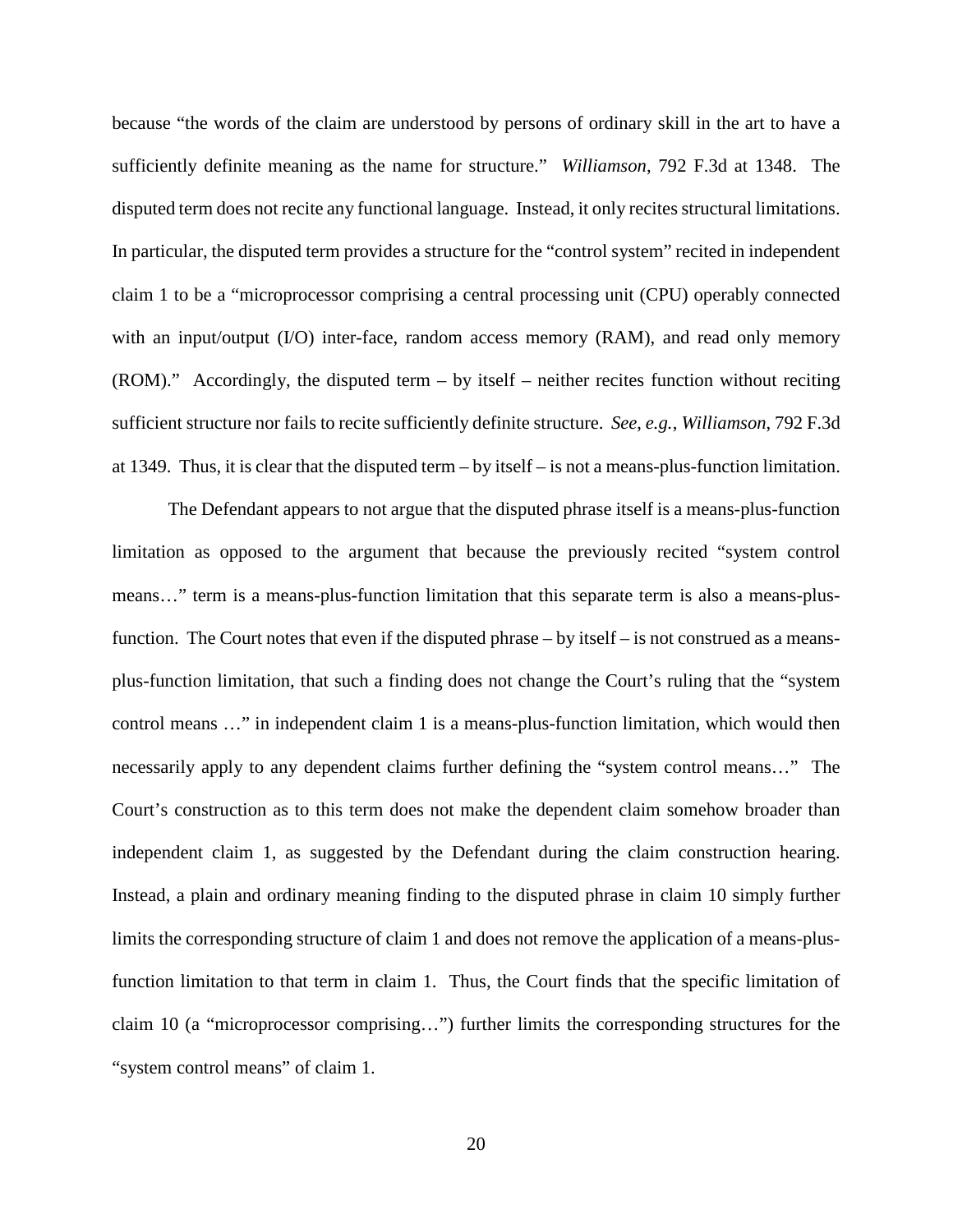The Court construes "microprocessor comprising a central processing unit (CPU) operably connected with an input/output (I/O) inter-face, random access memory (RAM), and read only memory (ROM)" to have its **plain and ordinary meaning**.

| <b>Plaintiff's</b><br><b>Proposed Construction</b>     | Defendant's<br><b>Proposed Construction</b>                                                                                                                                                                                                                                                                                                                   |
|--------------------------------------------------------|---------------------------------------------------------------------------------------------------------------------------------------------------------------------------------------------------------------------------------------------------------------------------------------------------------------------------------------------------------------|
| Not a means-plus-function<br>claim; plain and ordinary | Means-plus-function limitation                                                                                                                                                                                                                                                                                                                                |
| meaning                                                | Function: Receiving signals from said thermosensor and user<br>interface and processing said signals to generate<br>appropriate control signals to control said fluid supply control<br>valve actuator(s) and said flow control valve actuator means to<br>achieve programmed or user-selected set temperature, flow<br>rate and volume at said system outlet |
|                                                        | Structure: This claim element is directed to software and the<br>specification fails to "disclose an algorithm for performing the<br>claimed function." Therefore, the claim is indefinite.                                                                                                                                                                   |

## **C. "programmable digital processor …"**

The disputed term "programmable digital processor which implements feedback control of one or more system parameters based on a control algorithm that is selected from a proportional, proportional plus integral, proportional plus integral plus derivative, or feed forward control algorithm" appears in claim 13 of the '764 patent.

## **(1) The Parties' Positions**

Plaintiff argues that because the underlying "system control means" element recited in the independent claims is not a means-plus-function limitation, then this element should likewise not be a means-plus-function limitation and should be given its plain and ordinary meaning. (*See, e.g.*, Plaintiff's Opening Claim Construction Brief, Dkt. No. 55 at 24-25.) Further, the disputed phrase does not contain the term "means" and recites additional structure for the "system control means"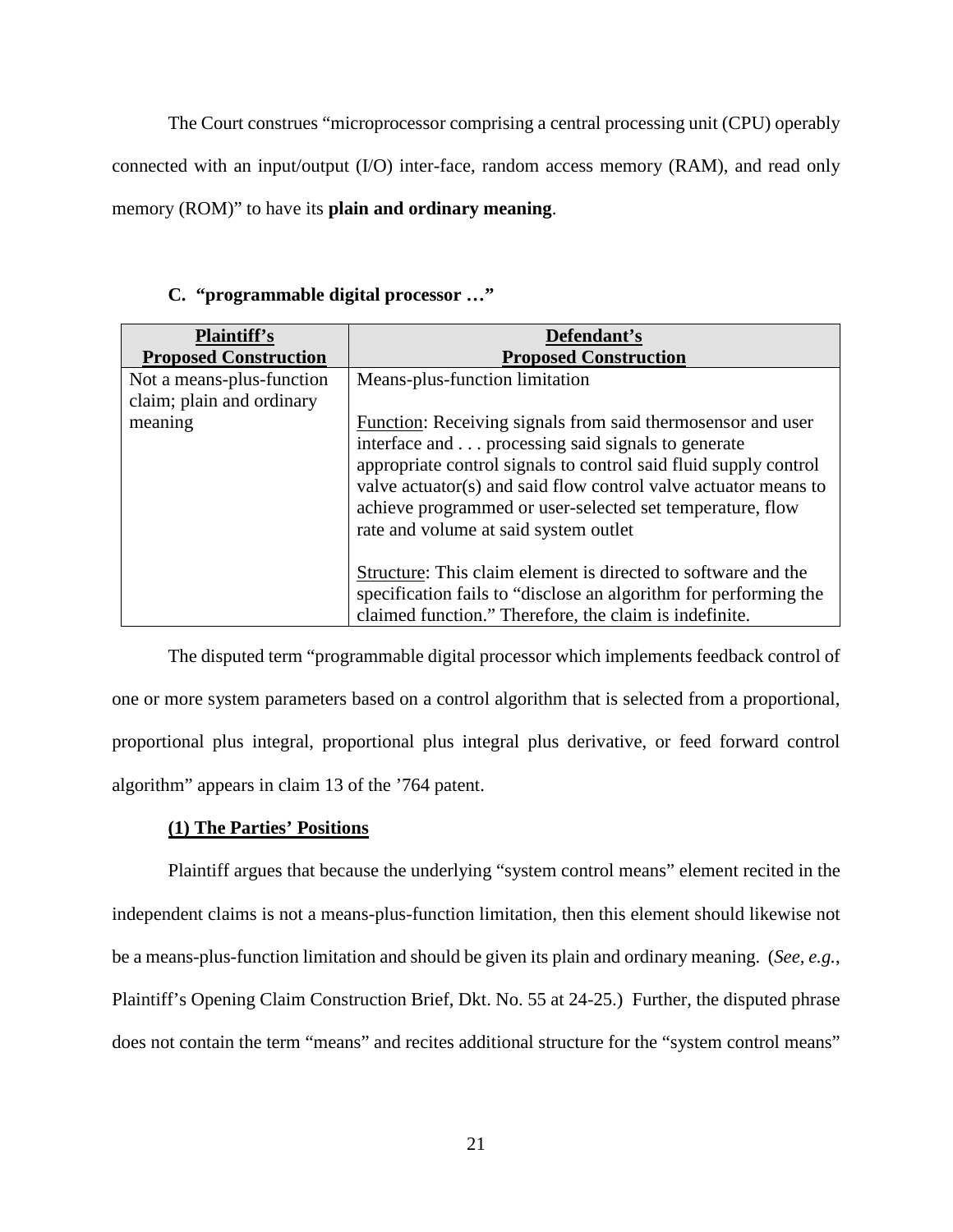that clearly connote structure. (*Id*.) Such structure clearly rebuts Defendant's allegations of indefiniteness to the disputed term for alleged failure to recite an algorithm. (*Id.*)

Defendant argues that the term does not rebut the presumption that the "system control means" term recited in the independent claims is presumptively a means-plus-function limitation. (*See, e.g.*, Defendant's Responsive Claim Construction Brief, Dkt. No. 57 at 13.) The dependent claim provides no meaningful structural limitations on the "system control means" of claim 1. (*Id.*) This dependent claim does not recite programing, it only recites generic computer components that are not sufficient to perform the claimed function in its entirety. (*Id*.) For the same reasons as the "system control means" term in independent claim 1, because the specification doesn't disclose an algorithm for performing all of the recited function in claim 1, then the claim is indefinite. (*Id*.)

In its Reply, Plaintiff argues that the claim term is not subject to the presumption and is full of structures that are well known terms to persons of skill in the art. (*See, e.g.*, Dkt. No. 59 at 3.) Plaintiff argues that sufficient structure is disclosed by the "processor" that is a "programmable digital processor." (*Id.* at 3-4.)

#### **(2) Analysis**

The primary issue as to this term is whether it is a means-plus-function limitation. In particular, the issue appears to be whether this term is a means-plus-function limitation if the previously claimed "system control means …" term in claim 1 (which this term further modifies) is a means-plus-function limitation.

It is well settled that a claim limitation that actually uses the word "means" invokes a rebuttable presumption that § 112, ¶ 6 applies. *See*, *e.g.*, *Williamson*, 792 F.3d at 1349. It is also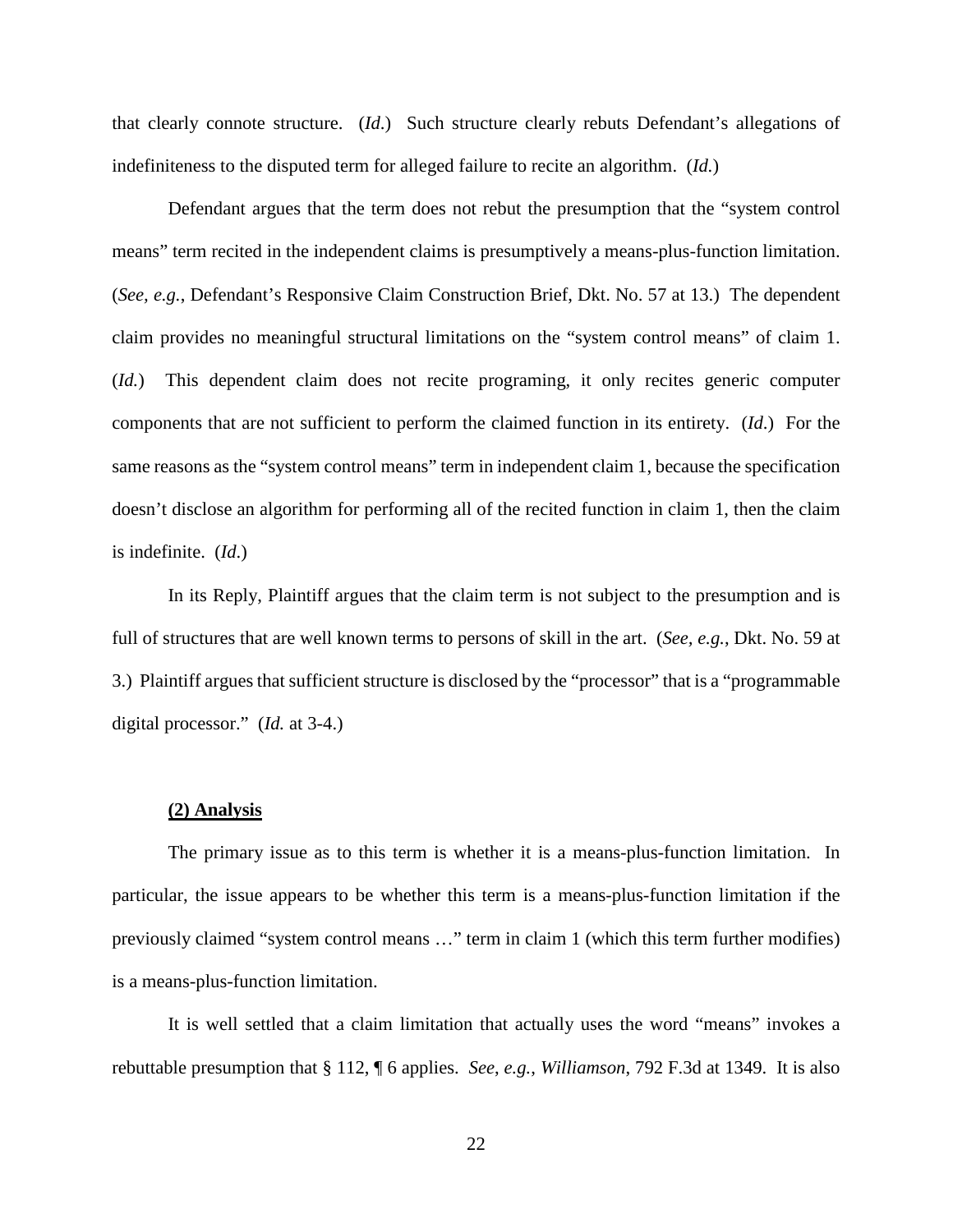equally understood that a claim term that does not use "means" will trigger the rebuttable presumption that § 112, ¶ 6 does not apply. *Id.* The presumption against the application of § 112, ¶ 6 may be overcome if a party can "demonstrate[] that the claim term fails to 'recite sufficiently definite structure' or else recites 'function without reciting sufficient structure for performing that function.'" *Id.* (*quoting Watts v. XL Sys., Inc.*, 232 F.3d 877, 880 (Fed. Cir. 2000)).

Here, the disputed term does not recite the word "means." Therefore, there is a rebuttable presumption that § 112, ¶ 6 does not apply. Here, Defendant has failed to rebut the presumption because "the words of the claim are understood by persons of ordinary skill in the art to have a sufficiently definite meaning as the name for structure." *Williamson*, 792 F.3d at 1348. The disputed term does not recite any functional language. Instead, it only recites structural limitations. In particular, the disputed term provides a structure for the "control system" recited in independent claim 1 to be a "programmable digital processor which implements feedback control of one or more system parameters based on a control algorithm that is selected from a proportional, proportional plus integral, proportional plus integral plus derivative, or feed forward control algorithm." Accordingly, the disputed term – by itself – neither recites function without reciting sufficient structure nor fails to recite sufficient definite structure. *See*, *e.g.*, *Williamson*, 792 F.3d at 1349. Thus, it is clear that the disputed term  $-$  by itself  $-$  is not a means-plus-function limitation.

The Defendant appears to not argue that the disputed phrase itself is a means-plus-function limitation as opposed to the argument that because the previously recited "system control means…" term is a means-plus-function limitation that this separate term is also a means-plusfunction. The Court notes that even if the disputed phrase – by itself – is not construed as a meansplus-function limitation, that such a finding does not change the Court's ruling that the "system control means …" in independent claim 1 is a means-plus-function limitation, which would then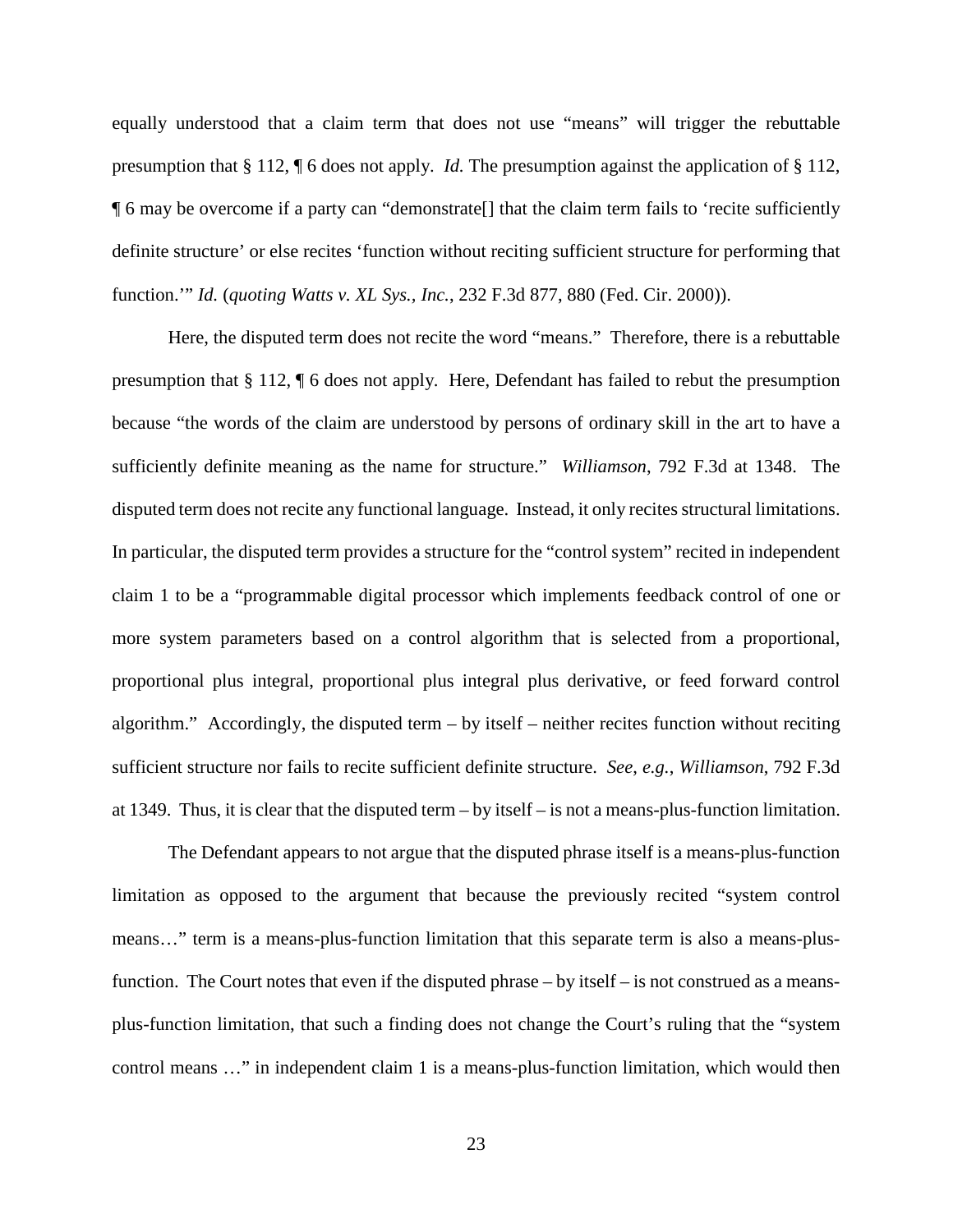necessarily apply to any dependent claims further defining the "system control means…" The Court's construction as to this term does not make the dependent claim somehow broader than independent claim 1, as suggested by the Defendant during the claim construction hearing. Instead, a plain and ordinary meaning finding to the disputed phrase in claim 13 simply further limits the corresponding structure of claim 1 and does not remove the application of a means-plusfunction limitation to that term in claim 1. Thus, the Court finds that the specific limitations of claim 13 (a "programmable digital processor which implements …") further limits the corresponding structures for the "system control means" of claim 1.

The Court construes "programmable digital processor which implements feedback control of one or more system parameters based on a control algorithm that is selected from a proportional, proportional plus integral, proportional plus integral plus derivative, or feed forward control algorithm" to have its **plain and ordinary meaning**.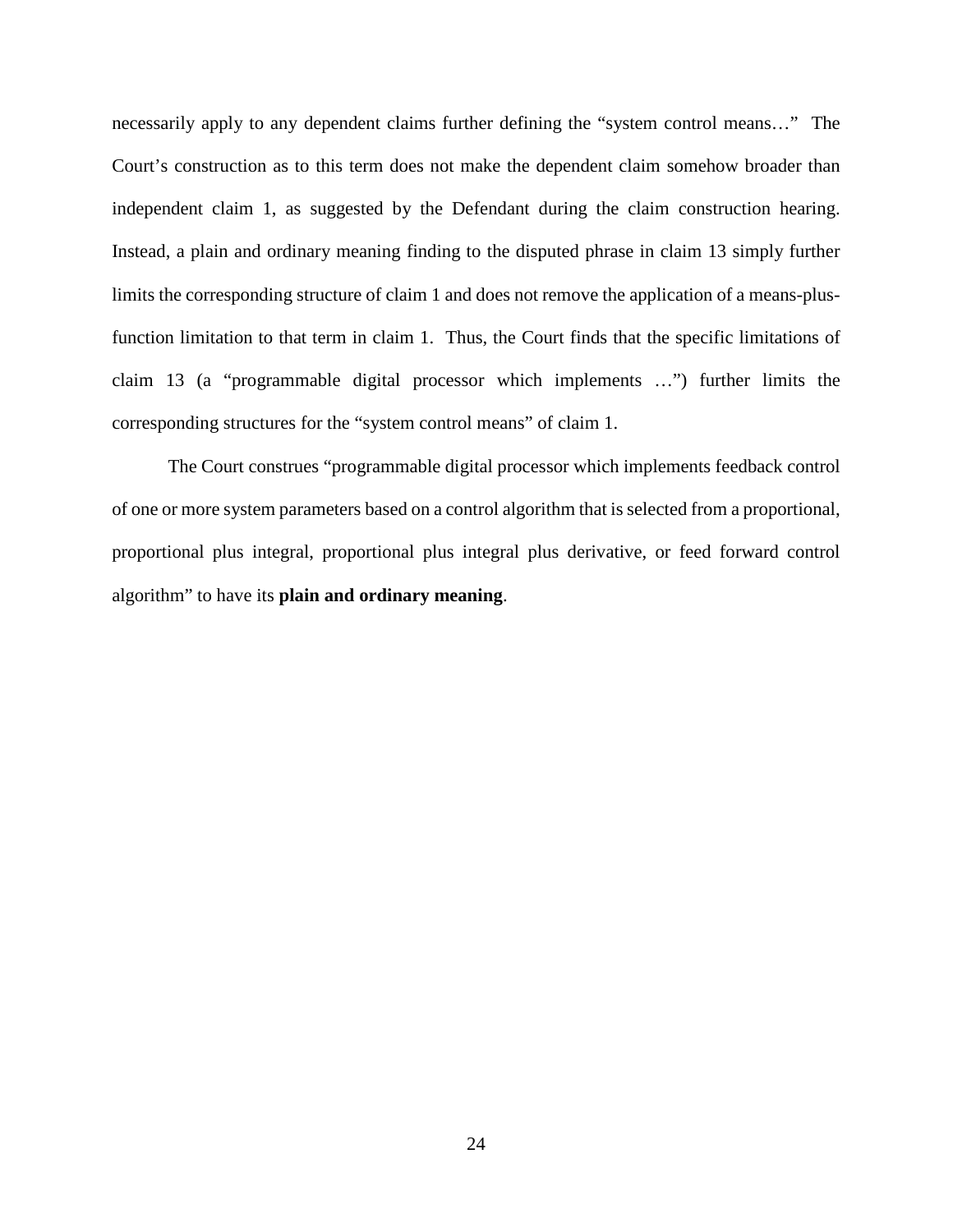| <b>Plaintiff's</b><br><b>Proposed Construction</b>     | Defendant's<br><b>Proposed Construction</b>                                                                                                                                                                                                                                                                                                                                                                                                                                                                                                               |
|--------------------------------------------------------|-----------------------------------------------------------------------------------------------------------------------------------------------------------------------------------------------------------------------------------------------------------------------------------------------------------------------------------------------------------------------------------------------------------------------------------------------------------------------------------------------------------------------------------------------------------|
| Not a means-plus-function<br>claim; plain and ordinary | Means-plus-function limitation                                                                                                                                                                                                                                                                                                                                                                                                                                                                                                                            |
| meaning                                                | Function: (i) Bidirectional data transmission and reception<br>between said remote monitoring/control device and said<br>system control means and/or system sensor(s) for remotely<br>monitoring and controlling said one or more system functions<br>or parameters; (ii) remotely generate signals to remotely select<br>said one or more system functions or parameters; and (iii)<br>receive signals from said system control means and/or said one<br>or more system sensor(s) to remotely monitor said one or more<br>system functions or parameters |
|                                                        | Structure: Personal computer, electronic day planner, or<br>computerized building management system, and structural<br>equivalents thereof                                                                                                                                                                                                                                                                                                                                                                                                                |
|                                                        | This claim element is directed to software and the specification<br>fails to "disclose an algorithm for performing the claimed<br>function." Therefore, the claim is indefinite.                                                                                                                                                                                                                                                                                                                                                                          |

**D. "remote system monitoring / control device …"** 

The disputed term "remote system monitoring/control device operable for bidirectional data transmission and reception between said remote monitoring/control device and said system control means and/or system sensor(s) for remotely monitoring and controlling said one or more system functions or parameters, wherein said remote monitoring/control device operates to remotely generate signals to remotely select said one or more system functions or parameters, and wherein said remote monitoring/control device also operates to receive signals from said system control means and/or said one or more system sensor(s) to remotely monitor said one or more system functions or parameters" appears in claim 1 of the '764 patent.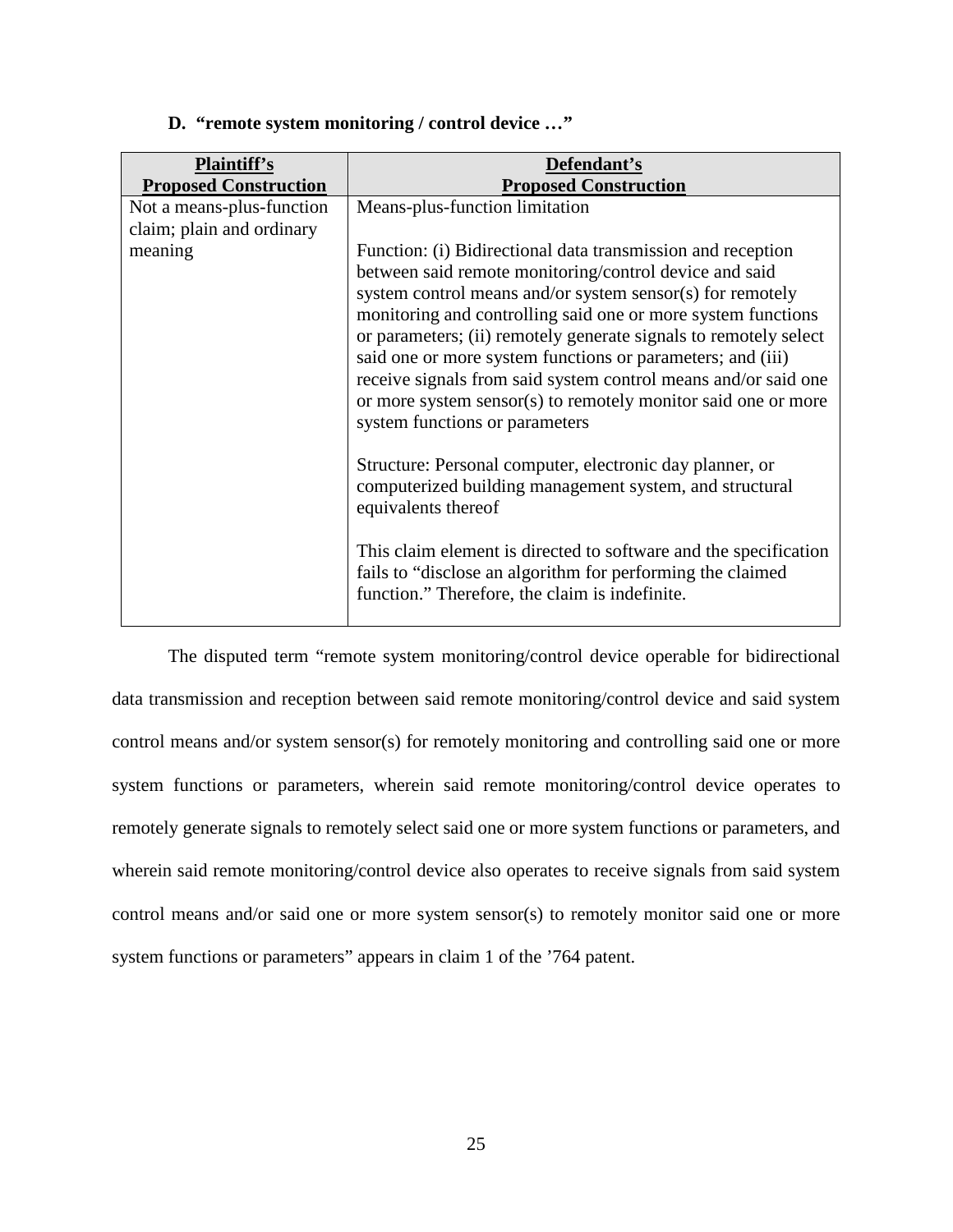#### **(1) The Parties' Positions**

Plaintiff argues that the term does not recite the term "means," should not be a means-plusfunction limitation, and should be given its plain and ordinary meaning. (*See, e.g.*, Plaintiff's Opening Claim Construction Brief, Dkt. No. 55 at 12-14.) Plaintiff further argues that no specific algorithm is required because the claim simply requires routine functions such as processing, receiving, and storing, and general computing components are sufficient structure for such routine functions. (*Id.* at 13-14.)

Defendant argues that the term "device" is a verbal construct that does not connote sufficiently definite structure just like the term "means." (*See, e.g.*, Defendant's Responsive Claim Construction Brief, Dkt. No. 57 at 14.) Defendant argues that the term "remote system monitoring/control device" provides no structure. (*Id.* at 14-15.) Because the recited functions require more than just a generic computer and the only structure disclosed is a personal computer without any software or algorithm, the term is indefinite. (*Id.*)

In its Reply, Plaintiff argues that the claim term refers to devices that are well known to persons of skill in the art. (*See, e.g.*, Dkt. No. 59 at 4-5.) Plaintiff argues that the simple function of remote monitoring and control is a generic computer function that does not require the disclosure of software or a specific algorithm. (*Id.* at 4-5.)

#### **(2) Analysis**

The parties dispute whether the term is a means-plus-function limitation.

It is well settled that a claim limitation that actually uses the word "means" invokes a rebuttable presumption that § 112, ¶ 6 applies. *See*, *e.g.*, *Williamson*, 792 F.3d at 1349. It is also equally understood that a claim term that does not use "means" will trigger the rebuttable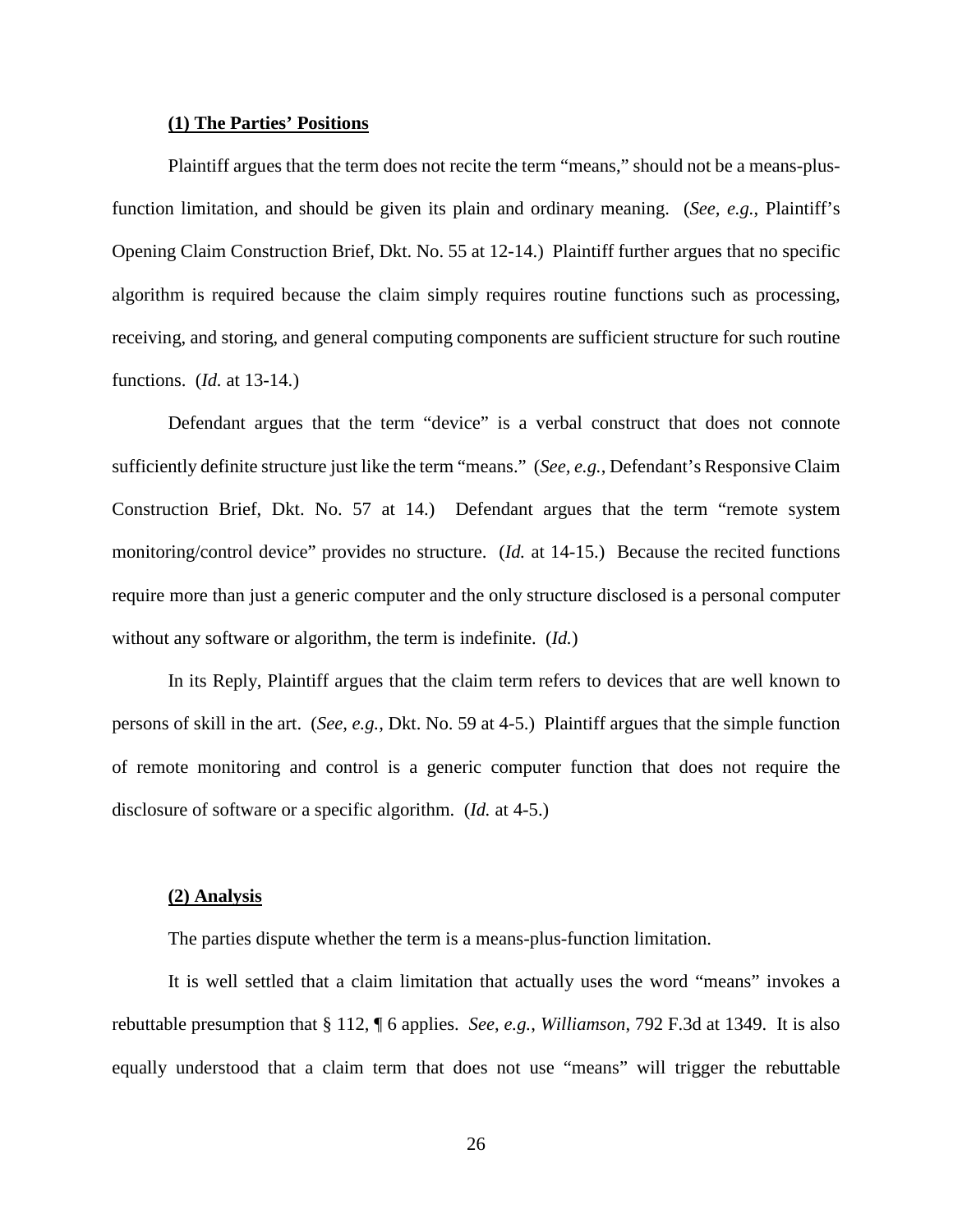presumption that § 112, ¶ 6 does not apply. *Id.* The presumption against the application of § 112, ¶ 6 may be overcome if a party can "demonstrate[] that the claim term fails to 'recite sufficiently definite structure' or else recites 'function without reciting sufficient structure for performing that function.'" *Id.* (*quoting Watts v. XL Sys., Inc.*, 232 F.3d 877, 880 (Fed. Cir. 2000)).

Here, the disputed term does not recite "means," and thus there is a rebuttable presumption that it is not a means-plus-function limitation.

Although "[g]eneric terms such as 'mechanism,' 'element,' 'device,' and other nonce words that reflect nothing more than verbal constructs may be used in a claim in a manner that is tantamount to using the word 'means,'" *Williamson,* 793 F.3d at 1350, the Court finds that this disputed term – despite the use of the word "device" – recites sufficiently definite structure given the context of the limitations in which the claim term is found. *See Apple Inc. v. Motorola, Inc.*, 757 F.3d 1286, 1299 (Fed. Cir. 2014) ("Even if a patentee elects to use a `generic' claim term, such as 'a nonce word or a verbal construct,' properly construing that term (in view of the specification, prosecution history, etc.) may still provide sufficient structure such that the presumption against means-plus function claiming remains intact."). Moreover, a modifier added to a nonce term (*e.g.*, module, element, device) can prevent the term from being construed as a means-plus-function element because the modifier "further narrows the scope of those structures covered by the claim and makes the term more definite." *Personalized Media Commc'ns, LLC v. Int'l Trade Comm'n*, 161 F.3d 696, 705 (Fed. Cir. 1998).

Regarding the term "remote system monitoring/control device," the claims themselves connote sufficiently definite structure by describing how the "remote system monitoring/control device" operates within the claimed invention to achieve its objectives. For instance, claim 1 of the '764 patent recites that it is "operable for bidirectional data transmission and reception" with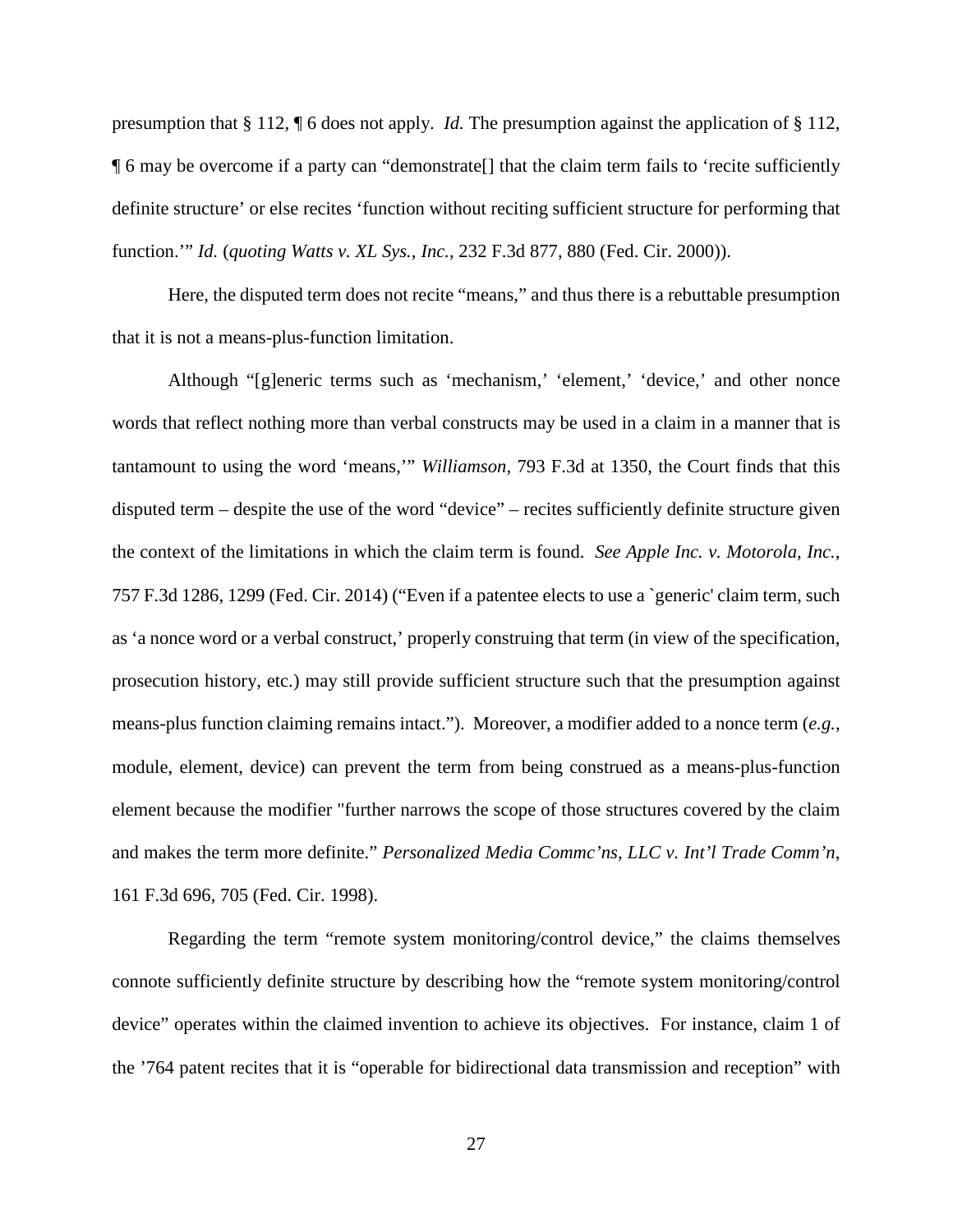the system control means and/or system sensor(s) for remotely monitoring and controlling said one or more system functions or parameters. Claim 1 also recites that it "operates to remotely generate signals to remotely select said one or more system functions or parameters." Claim 1 also recites that it "operates to receive signals from said system control means and/or said one or more system sensor(s) to remotely monitor said one or more system functions or parameters." Therefore, the claims themselves connote sufficiently definite structure by describing how the "remote system monitoring/control device" operates within the claimed invention to achieve its objectives. *See, e.g., Linear Tech. Corp. v. Impala Linear Corp.*, 379 F.3d 1311, 1319-21 (Fed. Cir. 2004) (finding "circuit [for performing a function]" to be sufficiently definite structure in part because the claim recited the "objectives" and "operations" of the circuit); *Apple Inc. v. Motorola, Inc.*, 757 F.3d 1286, 1295, 1301 (Fed. Cir. 2014) (finding "heuristic [for performing a function]" to be sufficiently definite structure in part because the patent described the operation and objectives of the heuristic).

In addition, the specification provides numerous details on the remote system monitoring/control device. *See, e.g.*, col. 12, l. 60 – col. 13, l. 28. For example, the specification states that the control device may be similar to a standard IR television remote. *Id.* at col. 13, ll. 3-7. Moreover, the use of the word "remote" in conjunction with the word "device" places an additional functional constraint on a structure otherwise adequately defined. *Personalized Media Communs., L.L.C. v. ITC*, 161 F.3d 696, 705 (Fed. Cir. 1998) (finding that the adjectival qualification "digital" further "narrows the scope of those structures covered by the claim and makes the term more definite."), *see also Williamson*, 792 F.3d at 1351 (noting that "the presence of modifiers can change the meaning of" an otherwise nonce term).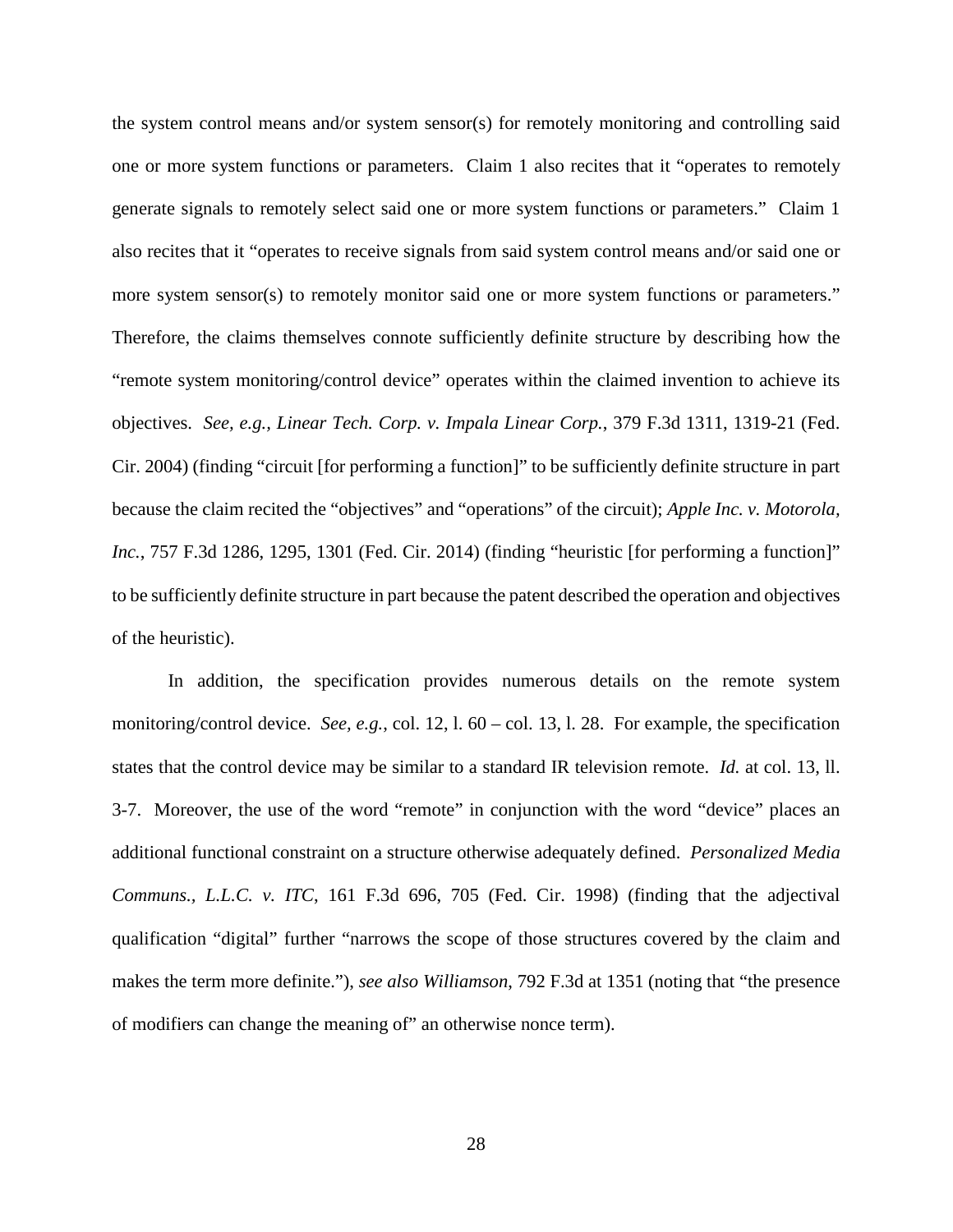On balance, the Defendant has not rebutted the presumption that the term is not subject to 35 U.S.C § 112, ¶ 6. Overall, the Court finds that a person of ordinary skill in the art would understand that "the claim language, read in light of the specification, recites sufficiently definite structure to avoid § 112, ¶ 6." *Robert Bosch, LLC v. Snap-On Inc.*, 769 F.3d 1094, 1099 (Fed. Cir. 2014). Thus, the term is a not means-plus-function limitation governed by 35 U.S.C  $\S$  112,  $\P$  6.

One of ordinary skill in the art, based upon the specification and the claims, would understand the "remote system monitoring/control device" term to have its plain and ordinary meaning. The Court rejects Defendant's arguments to the contrary. No further clarification of this term is necessary. Because this resolves the dispute between the parties, the Court finds that the term requires no further construction. *See U.S. Surgical Corp. v. Ethicon, Inc.*, 103 F.3d 1554, 1568 (Fed. Cir. 1997) ("Claim construction is a matter of resolution of disputed meanings and technical scope, to clarify and when necessary to explain what the patentee covered by the claims, for use in the determination of infringement. It is not an obligatory exercise in redundancy."); *see also O2 Micro Int'l Ltd. v. Beyond Innovation Tech. Co.*, 521 F.3d 1351, 1362 (Fed. Cir. 2008) ("[D]istrict courts are not (and should not be) required to construe every limitation present in a patent's asserted claims.") (*citing U.S. Surgical*, 103 F.3d at 1568).

The Court construes "remote system monitoring/control device operable for bidirectional data transmission and reception between said remote monitoring/control device and said system control means and/or system sensor(s) for remotely monitoring and controlling said one or more system functions or parameters, wherein said remote monitoring/control device operates to remotely generate signals to remotely select said one or more system functions or parameters, and wherein said remote monitoring/control device also operates to receive signals from said system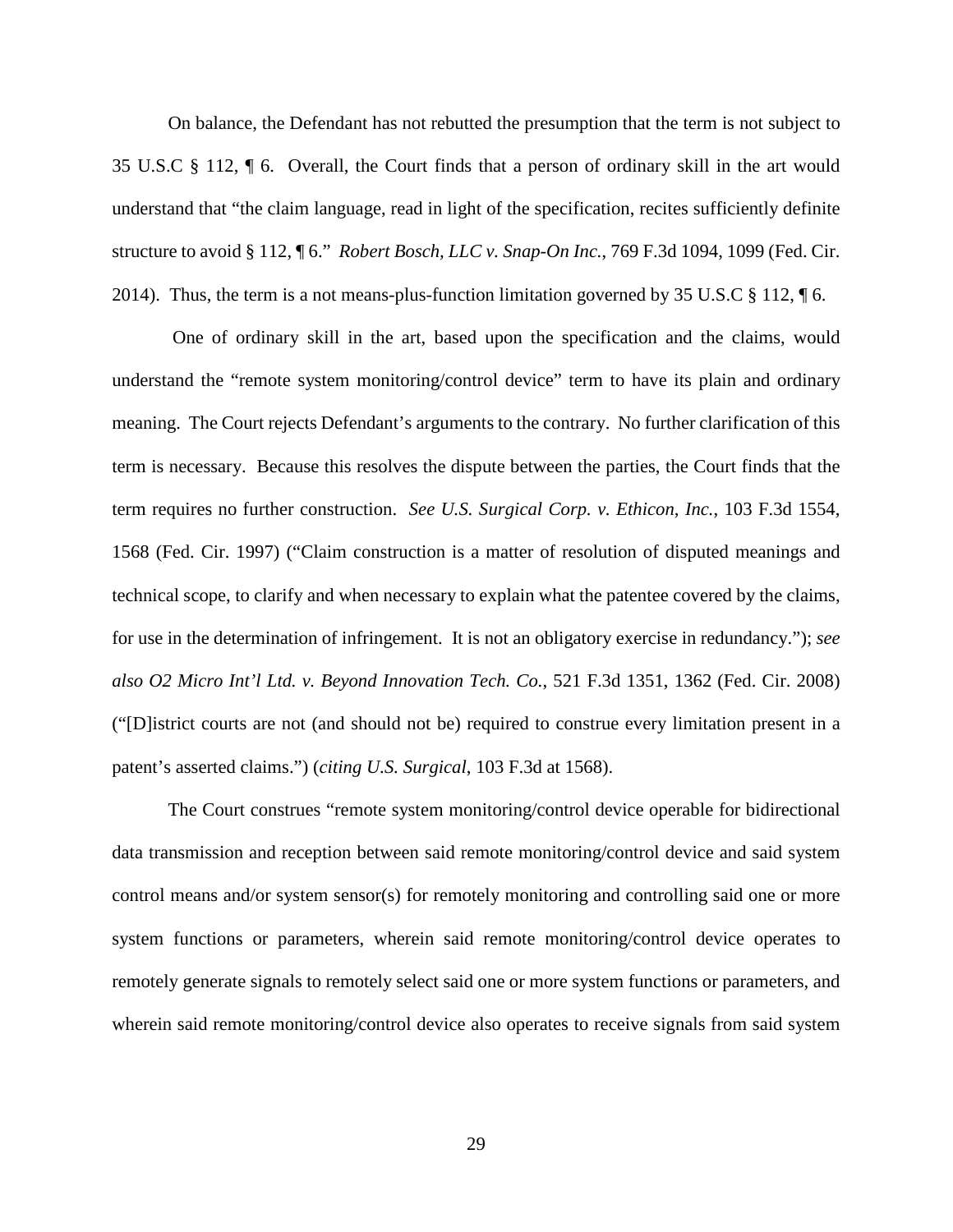control means and/or said one or more system sensor(s) to remotely monitor said one or more system functions or parameters" to have its **plain and ordinary meaning**.

| <b>Disputed Term</b> | <b>Plaintiff's</b>           | Defendant's                               |
|----------------------|------------------------------|-------------------------------------------|
|                      | <b>Proposed Construction</b> | <b>Proposed Construction</b>              |
| "fluid supply"       | Plain and ordinary meaning   | "Electronically-controlled valve capable" |
| control valve"       | In the alternative, "valve"  | of opening and closing smoothly, rapidly, |
|                      | which regulates flow from a  | and with adequate precision to achieve    |
| clains 1, 26)        | fluid supply"                | fine control of fluid supply"             |
| "fluid control"      | Plain and ordinary meaning   | "Electronically-controlled valve capable" |
| valve"               | In the alternative, "valve"  | of opening and closing smoothly, rapidly, |
|                      | which regulates the flow of  | and with adequate precision to achieve    |
| clains 1, 26         | a mixed fluid"               | fine control of flow"                     |

**E. "fluid supply control valve" and "fluid control valve"** 

The disputed terms "fluid supply control valve" and "fluid control valve" appear in at least claims 1 and 26 of the '764 patent.

## **(1) The Parties' Positions**

Plaintiff argues that the terms should be given their plain and ordinary meaning. (*See, e.g.*, Plaintiff's Opening Claim Construction Brief, Dkt. No. 55 at 3-5.) Plaintiff argues that Defendant's construction impermissibly incorporates limitations from one example of one embodiment in the specification, but such a statement is not an express disavowal. (*Id.*) Plaintiff argues that the term "fluid supply control valve" has a commonly accepted meaning as evidenced by technical dictionaries. (*Id.* at 3.) Plaintiff also argues that Defendant's arguments are even weaker for the "fluid control valve" term, as the relied upon language in the specification is not discussing a fluid control valve but instead is directed to supply valves, and dependent claim 3 would be superfluous to Defendant's construction. (*Id.* at 4-5.)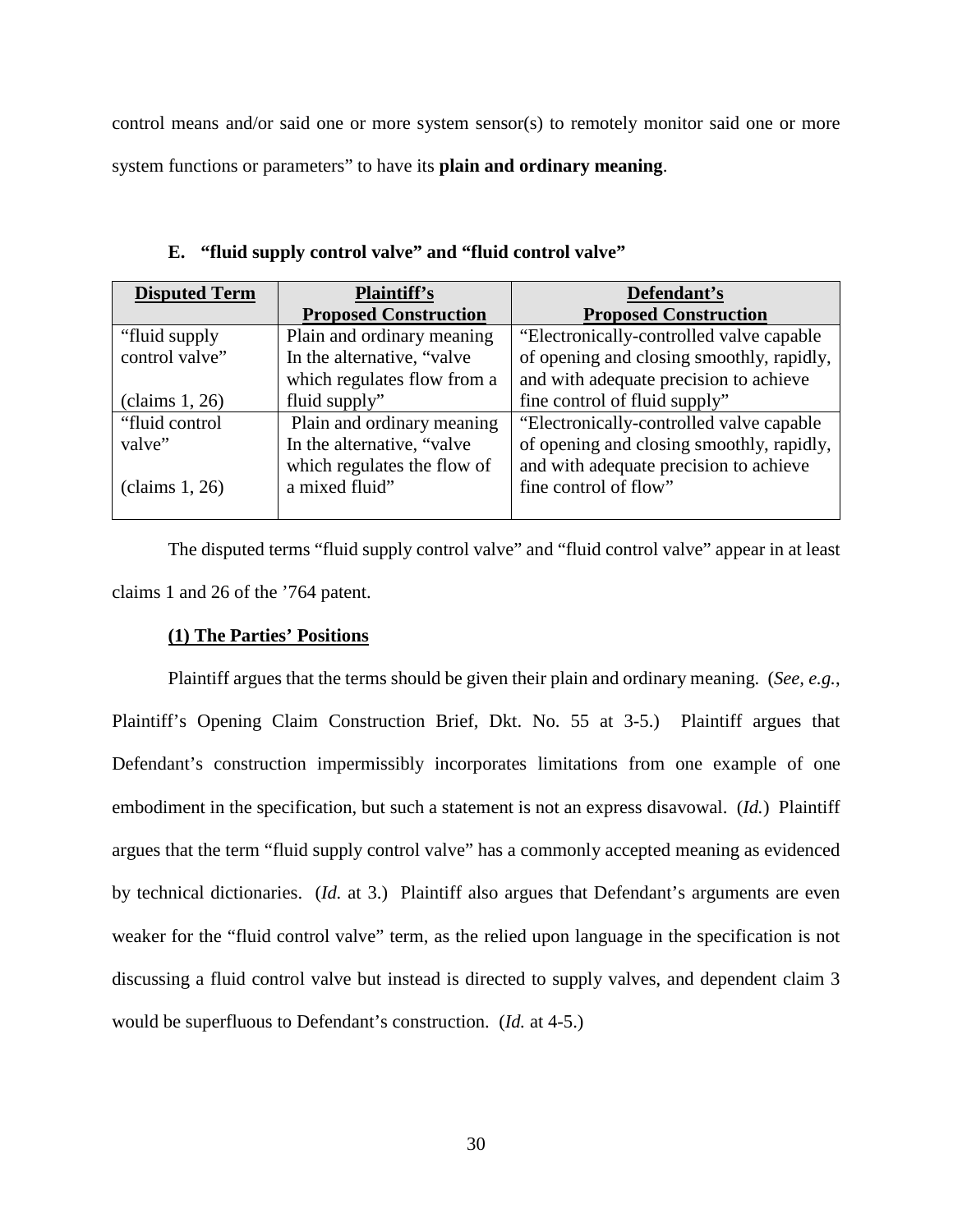Defendant argues that its proposed construction is not based solely on one disclosure of the specification but is properly based on the context and disclosures of the specification as a whole. (*See, e.g.*, Defendant's Responsive Claim Construction Brief, Dkt. No. 57 at 16, 20.) The Defendant argues that the repeated characterizations in the specification regarding the valves are effectively clear disclaimers of claim scope. (*Id.* at 17-18.) Defendant argues that Plaintiff's construction for the term "fluid supply control valve" is completely divorced from the intrinsic record and uses the undefined term "regulate." (*Id.* at 19.) Regarding "fluid control valve," Defendant argues that the specification refers to the capabilities of not only supply valves but other control valves as well. (*Id.* at 20.) Defendant argues that Plaintiff's superfluous argument regarding claim 3 is wrong and claim differentiation is maintained. (*Id.* at 20-21.)

In its Reply, Plaintiff argues that Defendant is improperly limiting the disputed term based on a single embodiment in the specification. (*See, e.g.*, Dkt. No. 59 at 5-6.) The use of "must" in the context of the specification is not a clear disavowal of claim scope. (*Id.*)

#### **(2) Analysis**

The parties dispute whether plain and ordinary meaning applies. Because the issues are the same for the "fluid supply control valve" and the "fluid control valve" terms, the Court groups these terms together in its analysis.

The claim language for the disputed terms is straightforward. The disputed terms are found in both independent claims 1 and 26. For the "fluid supply control valve" in claim 1, the following language is recited: "a fluid supply control valve for regulating flow of a first fluid and a second fluid from corresponding first and second fluid sources into a mixing port." (emphasis added.) Similarly, for the "fluid control valve" in claim 1, the following language is recited: "a fluid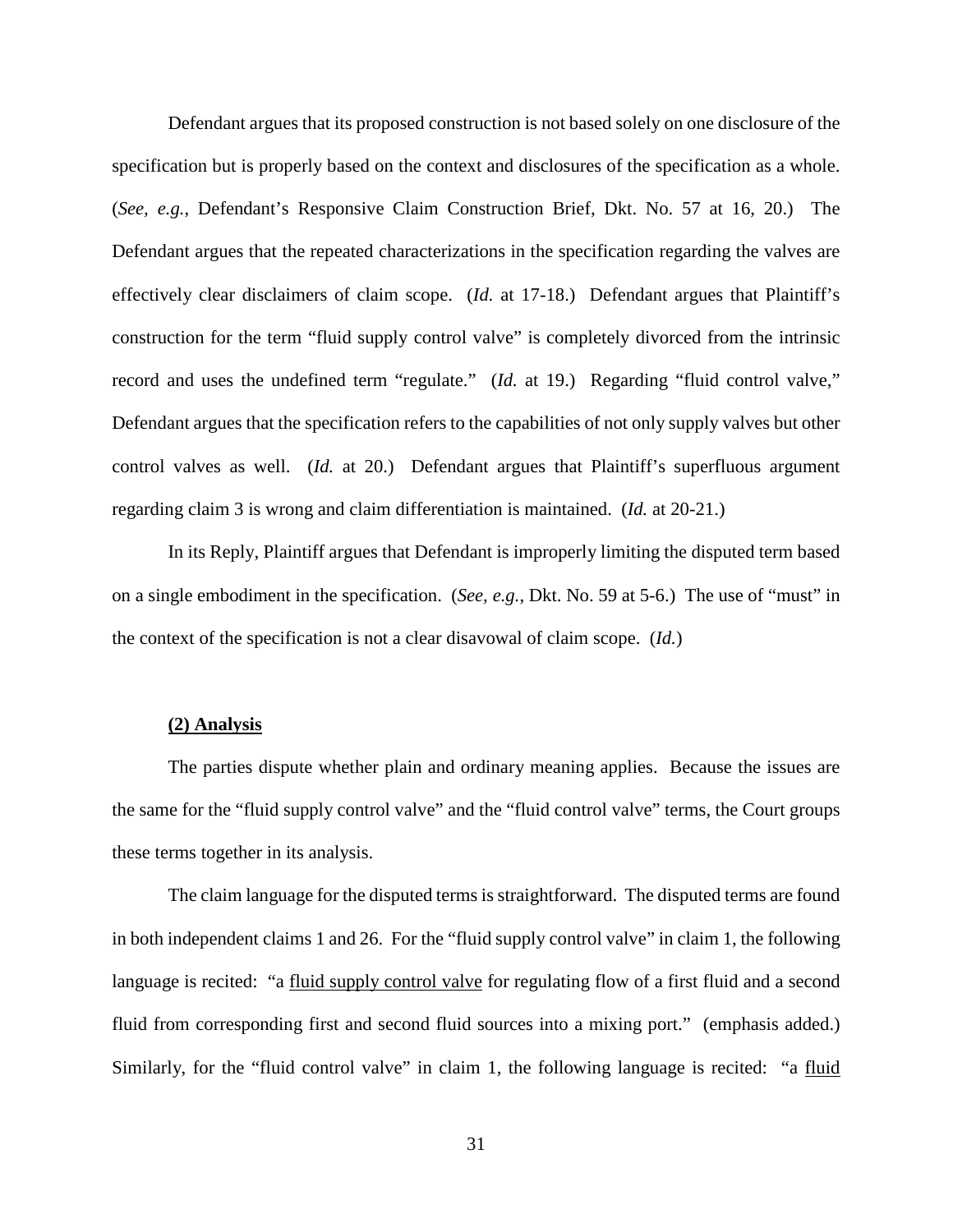control valve for regulating flow of a mixed fluid flow at said system outlet." (emphasis added.) The terms are used similarly in independent claim 26.

At no point do the claims require the valves to be "electronically controlled," nor do they require the limitation of "opening and closing smoothly, rapidly, and with adequate precision to achieve fine control of fluid supply" as proposed by the Defendant. Instead, the claim language simply requires a valve that regulates the fluid flow. This is consistent with the plain meaning of a term "valve," which is (in general) simply any device for controlling the flow of a liquid, gas, or other material through a passage, pipe, inlet, outlet, etc.

The specification also uses the term "valve" in a manner consistent with its plain and ordinary meaning. Consistent with the claims, the specification mentions that the valves may regulate (i.e., initiate, terminate, or modulate) flow of fluids:

In the embodiment of the invention illustrated in FIG. 1, the hot water source 12 and cold water source 14 are each regulated by a separate supply valve, a hot water supply valve 18, and cold water supply valve 20. Alternately, a single valve can control both hot and cold water flow into the fluid mixing port 16. Commensurate with broader aspects of the invention, these and other control valves can be selected from a variety of **conventional, electronically-controlled valves useful for regulating (i.e., initiating, terminating and modulating) flow of gases and/or fluids.** Thus, for example, the hot and cold water supply valve(s) may be motor-driven or actuated by proportional solenoid, pressure solenoid or other valve actuation means adapted for electronic valve control. The valves must be capable of opening and closing smoothly, rapidly, and with adequate precision to achieve fine control of hot and cold water supply. In this regard, the valve must be capable of being adjusted by very small increments to provide a sufficient degree of precision for user selection and adjustment of water temperature. Additionally, the valves must be adapted for rapid actuation but must not move too fast or too far upon actuation so as to result in an adjusted valve position that overshoots a target supply setting.

('764 patent, col. 5, ll. 29-51)(emphasis added). However, the specification also contains language regarding features that the valve allegedly "must" have. (*Id.*) It is these features that the Defendant is proposing in its proposed construction. The Defendant does not cite any extrinsic evidence or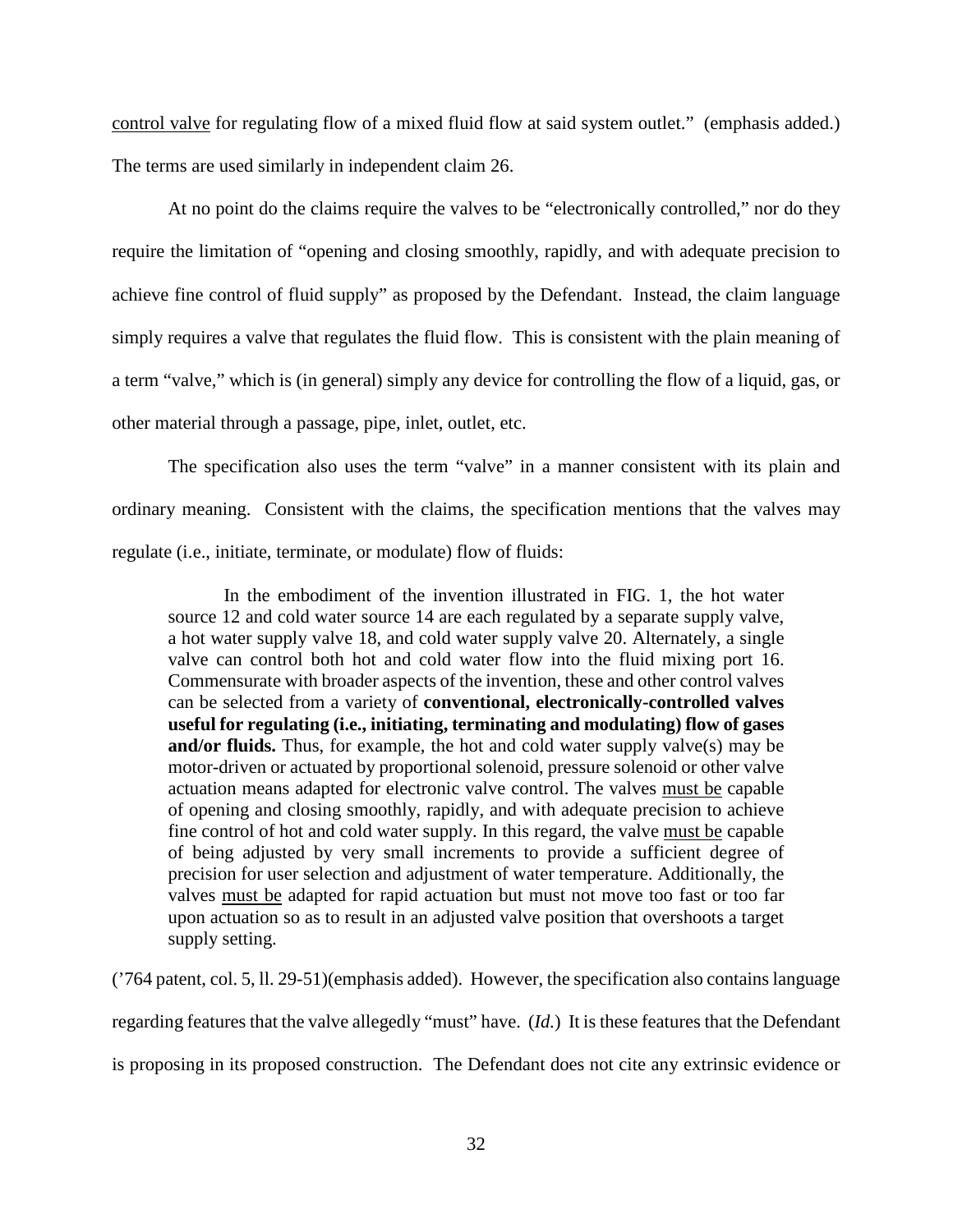common dictionary definitions in support of its construction, nor does it rely upon any part of the prosecution history for a disavowal. In other words, Defendant's sole argument is a disavowal or disclaimer argument based on the specification, and in particular the portion of the specification referenced above.

The Court is not persuaded by Defendant's arguments. The "fluid supply control valve" and "fluid control valve" are relatively simple and straightforward terms. The Court finds that these terms do not appear to have a meaning other than their plain and ordinary meaning. Had the patentee wanted to limit the terms to include the limitations proposed by Defendant, it could have easily done so. Further, the construction proposed by the Defendant includes numerous limitations that are vague, ambiguous, and potentially indefinite. The Court finds that the examples in the specification are non-limiting embodiments of the invention that should not be imported into the claims. Here, the first sentence of the paragraph relied upon by the Defendant states that the following description (with the "must" language) is merely an "embodiment." '764 patent, col. 5, l. 29. The Court rejects Defendant's arguments that the relied upon language is limited to the claimed invention or is a disavowal for the invention and/or "valve" terms. The Federal Circuit has held that "particular embodiments appearing in the written description will not be used to limit claim language that has broader effect." *Innova/Pure Water,* 381 F.3d at 1117. Even where a patent describes only a single embodiment, absent a "clear intention to limit the claim scope," it is improper to limit the scope of otherwise broad claim language by resorting to a patent's specification. *Id*.; *see also Liebel-Flarsheim Co. v. Medrad, Inc.*, 358 F.3d 898, 906 (Fed. Cir. 2004) (citing cases rejecting the contention that the claims of the patent must be construed as being limited to the single embodiment); *Comark Commc'ns, Inc. v. Harris Corp.,* 156 F.3d 1182, 1187 (Fed. Cir. 1988) ("Although the specification may aid the court in interpreting the meaning of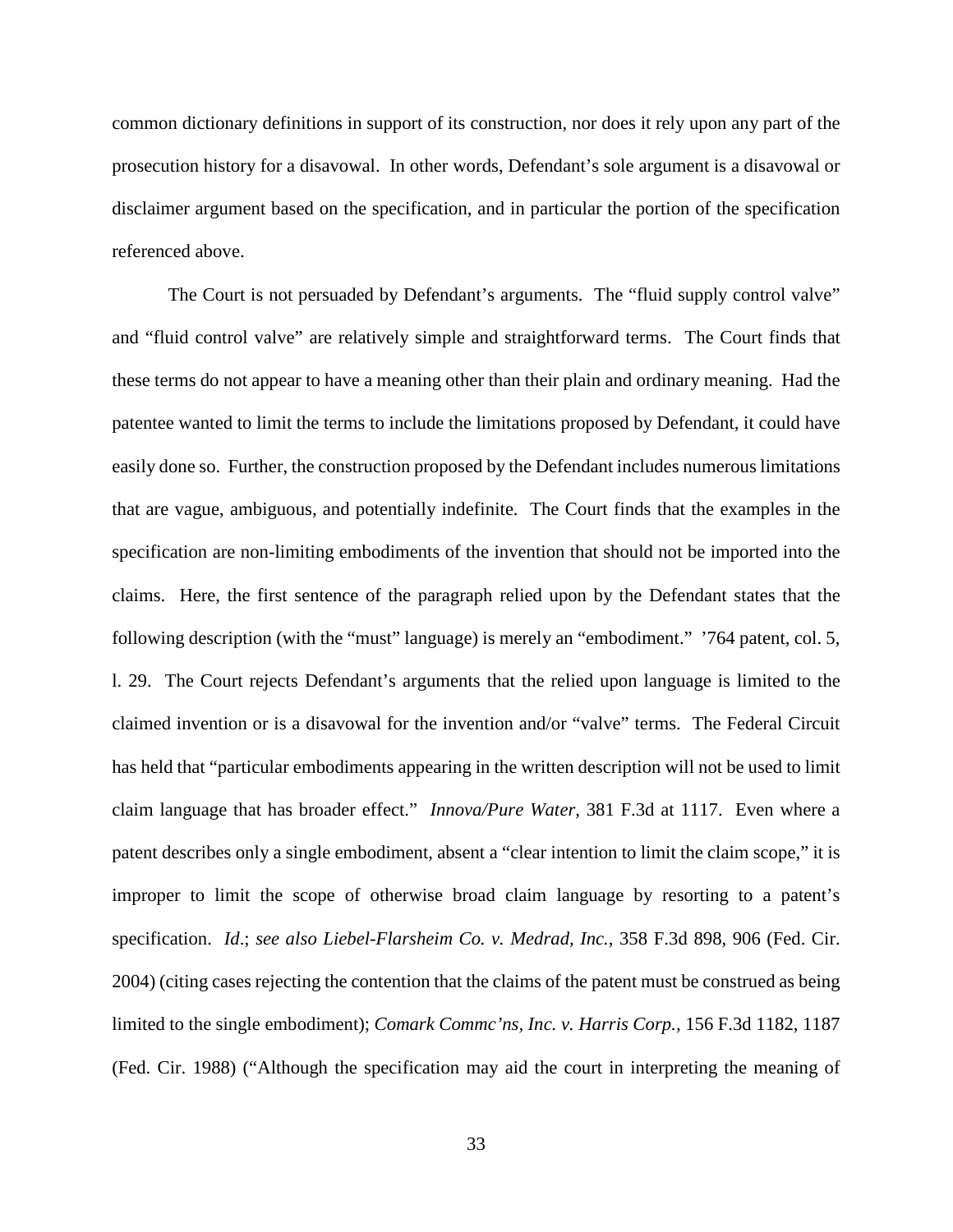disputed claim language, particular embodiments and examples appearing in the specification will not generally be read into the claims."); *Phillips*, 415 F.3d at 1323.

During the claim construction hearing, Defendant raised, for the first time, a potential antecedent basis issue regarding the "fluid control valve." Claim 1 (as well as claim 26) recites a "fluid control valve for regulating…" and then subsequently recites a "flow control valve actuator operatively connected to said flow control valve for actuating opening and closure operations thereof." While there appears to be no dispute between the parties that the previously recited "fluid control valve" is the same as the later recited "flow control valve," because this issue is not before the Court the Court need not decide the issue.

The Court finds that the terms "fluid supply control valve" and "fluid control valve" have no meaning other than their plain and ordinary meaning. The specification and claim language makes clear that the valves are simply devices used to regulate the flow of fluid, which is the plain meaning of the term "valve." The Court rejects Defendants' arguments to the contrary. Because this resolves the dispute between the parties, the Court finds that the term requires no further construction.

The Court construes **"**fluid supply control valve**"** to have its **plain and ordinary meaning.**  The Court construes **"**fluid control valve**"** to have its **plain and ordinary meaning.**

34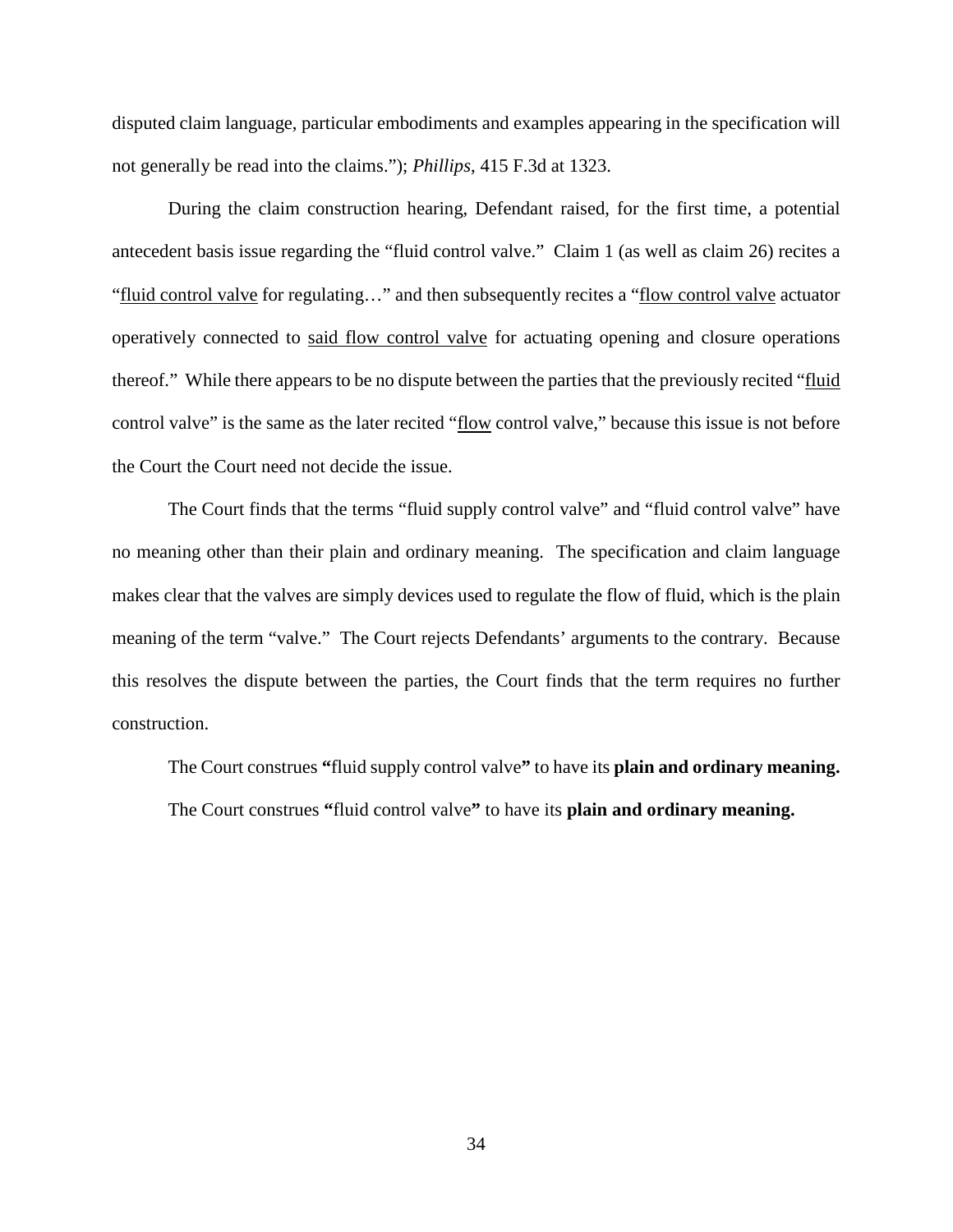| <b>Disputed Term</b>               | <b>Plaintiff's</b><br><b>Proposed Construction</b> | Defendant's<br><b>Proposed Construction</b>                                                 |
|------------------------------------|----------------------------------------------------|---------------------------------------------------------------------------------------------|
| "flow control valve"               | Not a means-plus-function                          | Means-plus-function limitation                                                              |
| actuator  for                      | claim $\rightarrow$ Plain and ordinary             |                                                                                             |
| actuating opening<br>and closure   | meaning; In the alternative,                       | <b>Function:</b> Actuating opening and closure<br>operations of a flow control valve, which |
| operations thereof"                | Function: opening or closing<br>a valve            | valve must be capable of opening and<br>closing smoothly, rapidly, and with                 |
| clains 1, 26)                      |                                                    | adequate precision to achieve fine                                                          |
|                                    | Structure: control motor,                          | control of flow, where the actuator                                                         |
|                                    | stepper motor, solenoid,                           | moves a valve member in relationship to                                                     |
|                                    | electronic valve controller,                       | an associated valve seat to open or close<br>the valve                                      |
|                                    | electric, pneumatic,<br>hydraulic, or magnetic     |                                                                                             |
|                                    | driven motor                                       | Structure: Electric, pneumatic, hydraulic,                                                  |
|                                    |                                                    | or magnetically driven motor, or                                                            |
|                                    |                                                    | solenoid, and structural equivalents                                                        |
|                                    |                                                    | thereof                                                                                     |
|                                    |                                                    |                                                                                             |
| "fluid supply"                     | Not a means-plus-function                          | Means-plus-function limitation                                                              |
| control valve                      | claim $\rightarrow$ Plain and ordinary             |                                                                                             |
| actuator  for<br>actuating opening | meaning; In the alternative,                       | Function: Actuating opening and closure<br>operations of a fluid supply control             |
| and closure                        | Function: valve actuation                          | valve, which valve must be capable of                                                       |
| operations thereof"                |                                                    | opening and closing smoothly, rapidly,                                                      |
|                                    | Structure: control motor,                          | and with adequate precision to achieve                                                      |
| clains 1, 26)                      | stepper motor, solenoid,                           | fine control of fluid supply, where the                                                     |
|                                    | electronic valve controller,                       | actuator moves a valve member in                                                            |
|                                    | electric, pneumatic,                               | relationship to an associated valve seat to                                                 |
|                                    | hydraulic, or magnetic                             | open or close the valve                                                                     |
|                                    | driven motor                                       |                                                                                             |
|                                    |                                                    | Structure: Electric, pneumatic, hydraulic,<br>or magnetically driven motor, or              |
|                                    |                                                    | solenoid, and structural equivalents                                                        |
|                                    |                                                    | thereof                                                                                     |
|                                    |                                                    |                                                                                             |

# **F. "fluid supply control valve actuator …" and "fluid control valve actuator …"**

The disputed terms "fluid supply control valve actuator …" and "fluid control valve actuator …" appear in at least claims 1 and 26 of the '764 patent.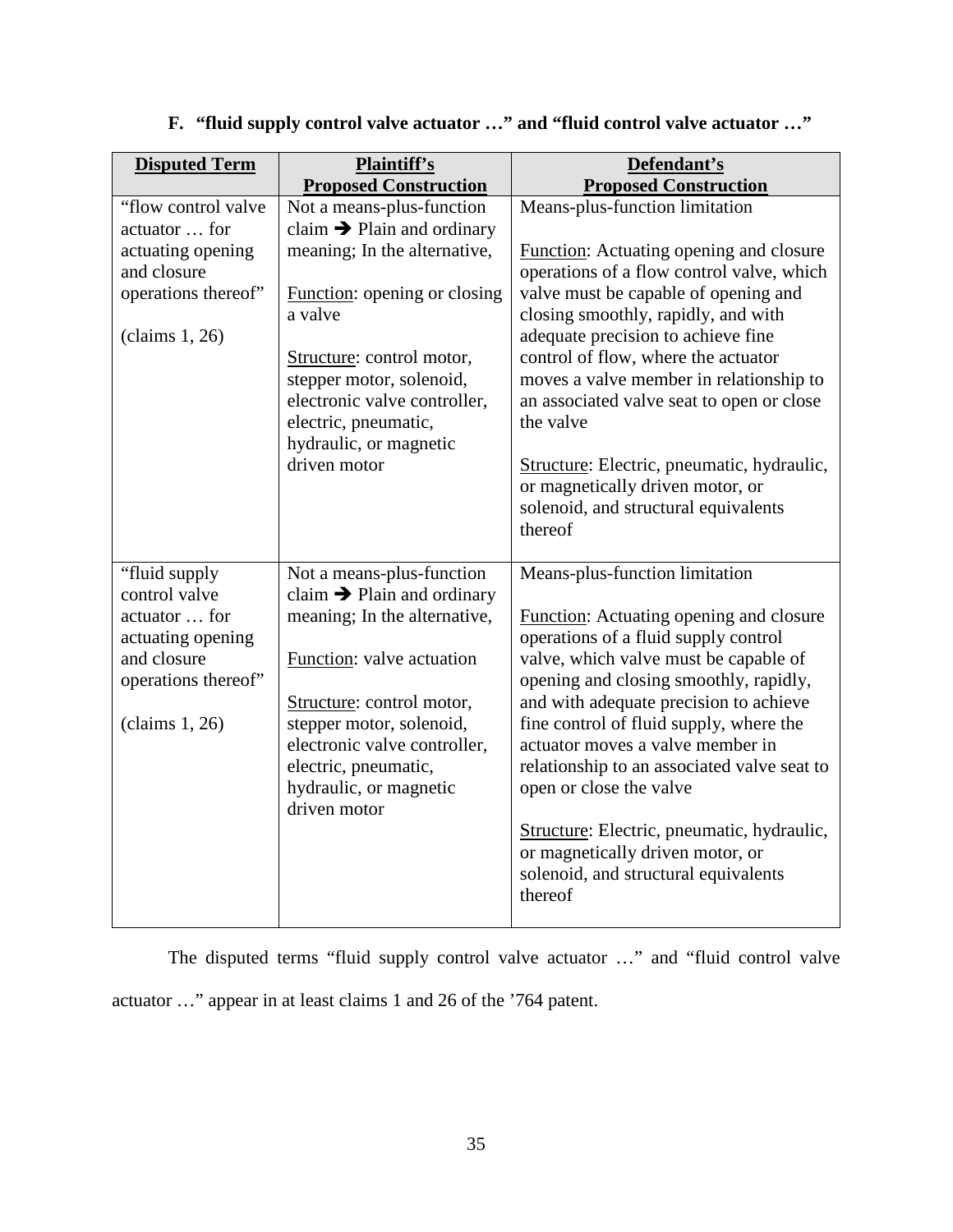## **(1) The Parties' Positions**

Plaintiff argues that the terms do not recite the term "means," should not be means-plusfunction limitations, and should be given their plain and ordinary meaning. (*See, e.g.*, Plaintiff's Opening Claim Construction Brief, Dkt. No. 55 at 9-11.) The terms provide more than sufficient description for one of ordinary skill to understand the claimed structure. (*Id.*) For example, an "actuator" is a well-defined term and provides a class of structures to a person of ordinary skill, and the rest of the claim describes how the actuator interacts with the other components. (*Id.*) Plaintiff argues that Defendant's construction seeks to improperly limit the term in the same way that it attempted on the separate "fluid control valve" and "fluid supply control valve," and such a limitation has no place for a recited function of the actuator. (*Id.*)

Defendant argues that the term "actuator" is nothing more than a verbal construct that does not connote sufficient definite structure, and is thus tantamount to using the word "means." (*See, e.g.*, Defendant's Responsive Claim Construction Brief, Dkt. No. 57 at 24-26.) The '764 patent uses the phrase "actuator means" at multiple points in the specification, confirming that it is a means-plus-function limitation. (*Id.* at 24.) Defendant argues that the Plaintiff's recited function is wrong because it is not tied to the claim language and improperly rewires the claim term, and argues that its own insertion of specific structural limitations is not altering the claimed function must just describing what the actuator must do. (*Id.* at 25.) Defendant argues that the Plaintiff's corresponding structure is wrong because while Defendant's proposed constructions are all specific examples of "control motors" (e.g., the species of control motors), while Plaintiff's proposed construction is the generally the genus of control motors. (*Id.* at 24.)

In its Reply, Plaintiff argues that the term "actuator" is not a nonce word. (*See, e.g.*, Dkt. No. 59 at 8.) Plaintiff argues that an "actuator" connotes structure to a person of ordinary skill in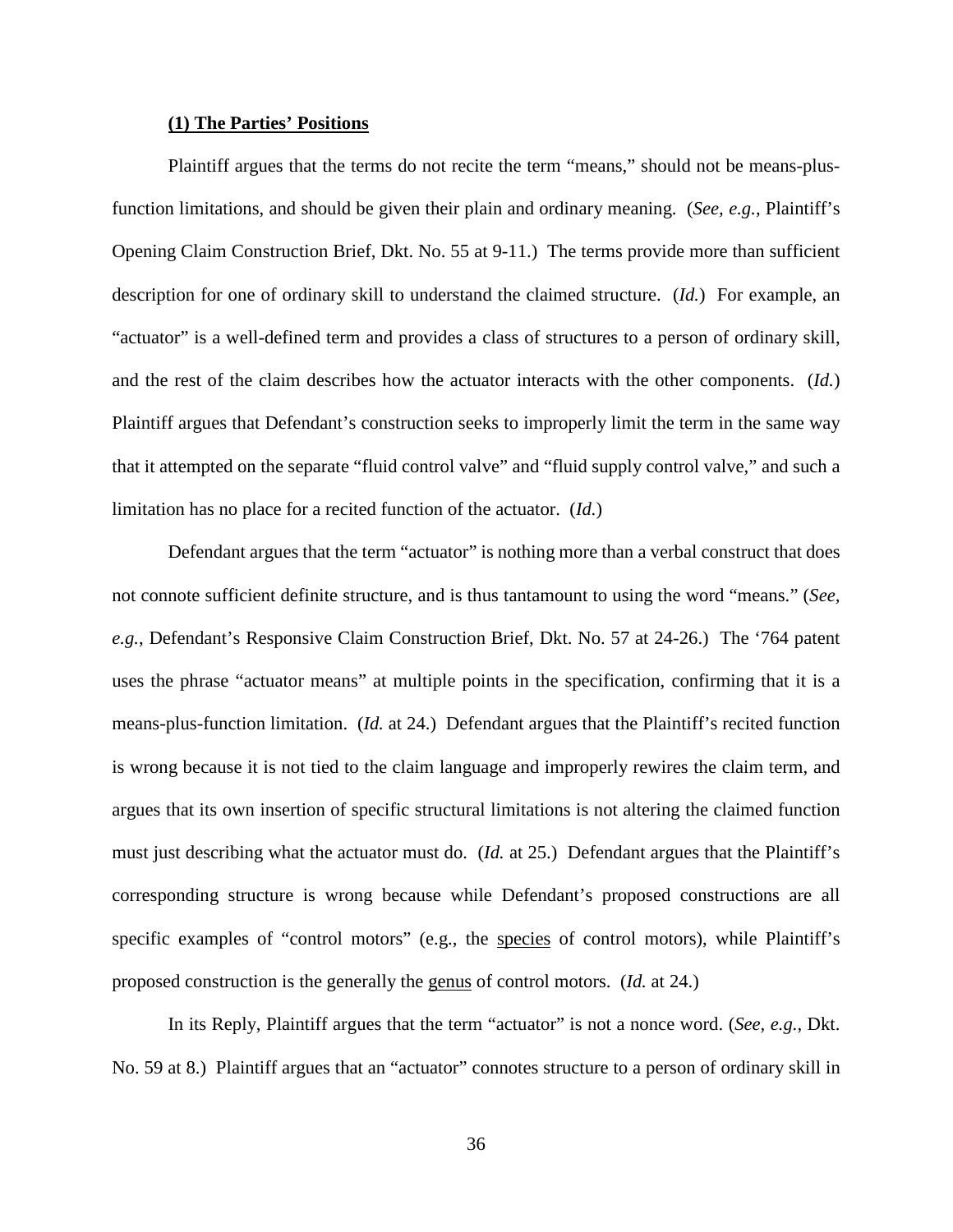the art. (*Id.*) The fact that the claim also mentions "actuating" does not transform the well known "actuator" term into a means-plus-function limitation. (*Id*.)

#### **(2) Analysis**

The primary issue as to these terms is whether they are means-plus-function limitations. Because of the similarity of issues, the separate but related terms of "flow control valve actuator …" and "fluid supply control valve actuator …" are grouped and analyzed together.

It is well settled that a claim limitation that actually uses the word "means" invokes a rebuttable presumption that § 112, ¶ 6 applies. *See*, *e.g.*, *Williamson*, 792 F.3d at 1349. It is also equally understood that a claim term that does not use "means" will trigger the rebuttable presumption that § 112, ¶ 6 does not apply. *Id.* The presumption against the application of § 112, ¶ 6 may be overcome if a party can "demonstrate[] that the claim term fails to 'recite sufficiently definite structure' or else recites 'function without reciting sufficient structure for performing that function.'" *Id.* (*quoting Watts v. XL Sys., Inc.*, 232 F.3d 877, 880 (Fed. Cir. 2000)).

Here, the disputed term does not recite the word "means." Therefore, there is a rebuttable presumption that § 112, ¶ 6 does not apply. While the Defendant argues that the use of the term "actuator" is a nonce term, the Court disagrees. The term "actuator" is not a nonce term, such as the generic terms "mechanism," "element," "device," and similar nonce words. Thus, there is a presumption that this term is not a means-plus-function limitation. And as detailed below, Defendant has failed to rebut the presumption because "the words of the claim are understood by persons of ordinary skill in the art to have a sufficiently definite meaning as the name for structure." *Williamson*, 792 F.3d at 1348. Overall, the Court finds that the disputed "actuator" terms provide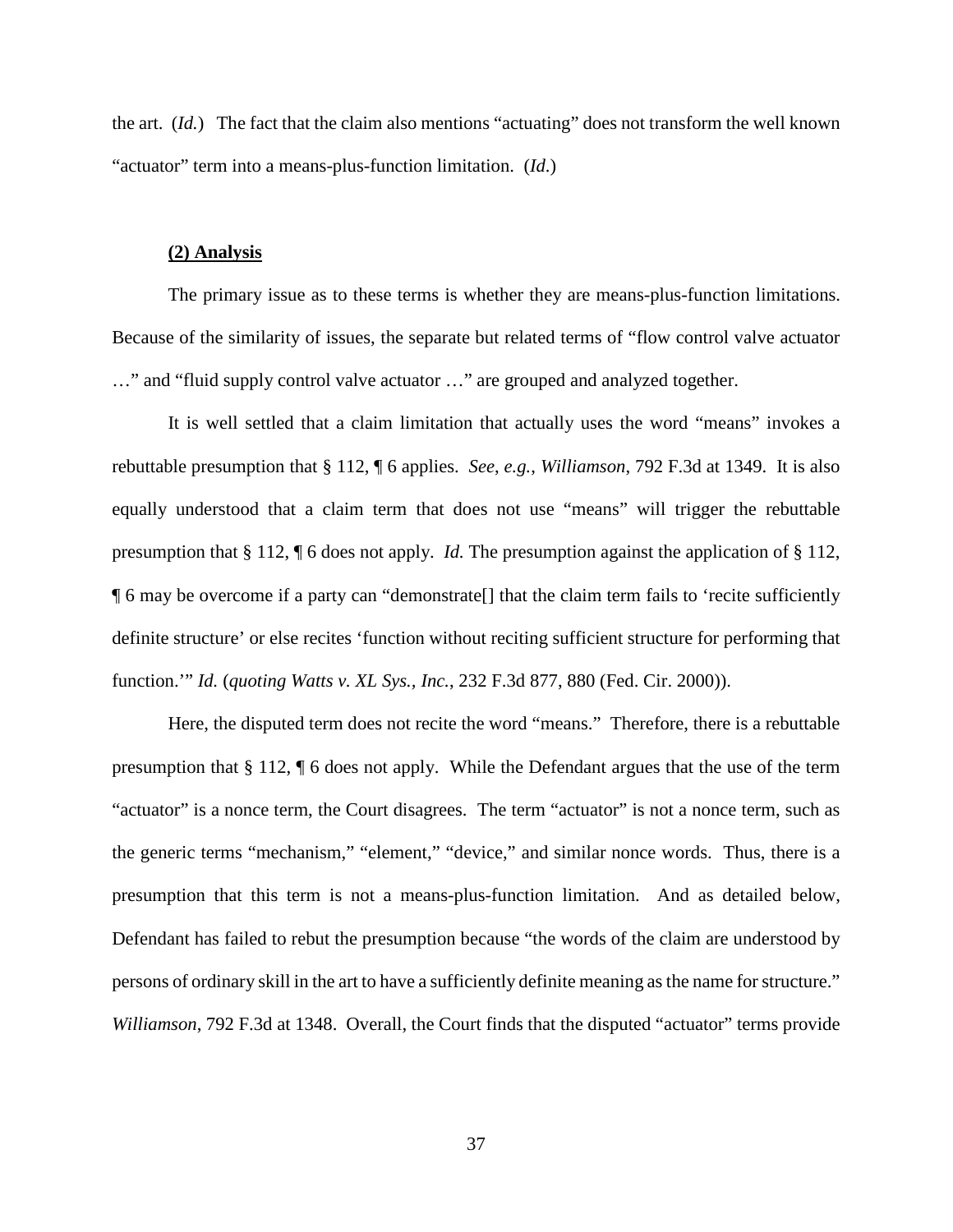sufficiently definite structure given the context of the limitations in which the claim terms are found.

As provided by the Plaintiff, "actuator" is a well known word and is defined in the Dictionary of Mechanical Engineering as "[a]n electric, hydraulic, mechanical or pneumatic device, or combination of these to effect some predetermined linear or rotating movement." The fact that a technical dictionary, which is evidence of the understandings of persons of skill in the art, provides a meaning to the "actuator" term plainly indicates that the term "actuator" connotes structure. *See Linear Tech. Corp. v. Impala Linear Corp.*, 379 F.3d 1311, 1320 (Fed. Cir. 2004) (finding structure for the term "circuit" based at least in part on "circuit" being defined in a technical dictionary). Far from being a placeholder, "actuator" defines a class of structures to a person of ordinary skill. "[I]t is sufficient if the claim term is used in common parlance or by persons of skill in the pertinent art to designate structure, even if the term covers a broad class of structures and even if the term identifies the structures by their function." *TecSec*, 731 F.3d at 1347 (*citing Lighting World, Inc. v. Birchwood Lighting, Inc.*, 382 F.3d 1354, 1359-60 (Fed. Cir. 2004)).

Consistent with this understanding, the specification provides an example of the actuator means as being any electric, pneumatic, hydraulic, or magnetically driven motor, or solenoid, as well as a stepper motor. *See, e.g.*, '764 patent, col. 5, ll. 34-66; col. 8, ll. 14-21; col. 16, ll. 10-12. Further, the claim terms provide meaningful context and describe how the "actuator" interacts with other components. For example, the "flow control valve actuator" is "operatively connected to said flow control valve for actuating opening and closure operations thereof." Similarly, the "fluid supply control actuator" is "operatively connected to said fluid supply valve for actuating opening and closure operations thereof." The Court finds that the Defendant has not rebutted the presumption that the term is not a means-plus-function limitation. On balance, the Plaintiff has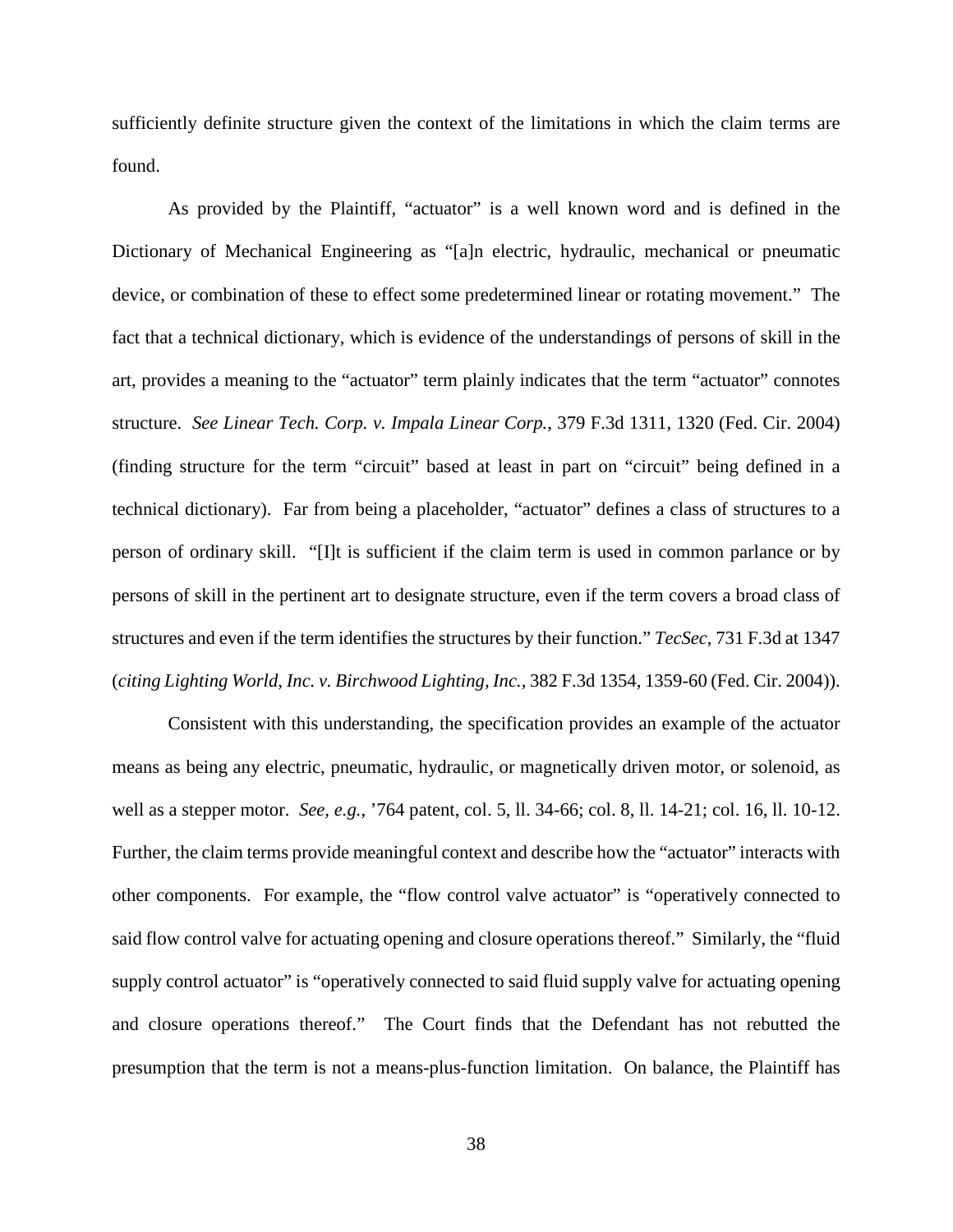persuasively demonstrated that the disputed term refers to a particular class of structures and/or that the disputed term's use of the word "actuator" (along with other limitations) is structural rather than functional. Thus, the term is a not means-plus-function limitation governed by 35 U.S.C  $§ 112, \P 6.$ 

One of ordinary skill in the art, based upon the specification and the claims, would understand the disputed terms to have their plain and ordinary meaning. The Court rejects Defendants' arguments to the contrary. No further clarification of the terms is necessary. Because this resolves the dispute between the parties, the Court finds that the term requires no further construction.

The Court construes "flow control valve actuator … for actuating opening and closure operations thereof" to have its **plain and ordinary meaning**.

The Court construes "fluid supply control valve actuator … for actuating opening and closure operations thereof" to have its **plain and ordinary meaning**.

## **G. "external data storage and input means …"**

| <b>Plaintiff's</b>                                  | Defendant's                                        |
|-----------------------------------------------------|----------------------------------------------------|
| <b>Proposed Construction</b>                        | <b>Proposed Construction</b>                       |
| Not a means-plus-function claim $\rightarrow$ Plain | Means-plus-function limitation                     |
| and ordinary meaning; In the alternative,           |                                                    |
|                                                     | Function: storing and transferring data to said    |
| Function: storing and transferring data             | system control means to control one or more        |
|                                                     | system function(s) or parameter(s)                 |
| Agreed Structure: personal computer;                |                                                    |
| electronic day planner; computerized                | Agreed Structure: personal computer; electronic    |
| building management system; external                | day planner; computerized building management      |
| data processing device; personal data               | system; external data processing device; personal  |
| storage template; hard disk; floppy disk;           | data storage template; hard disk; floppy disk; zip |
| zip or jaz drive; cd-ROM; magnetic or               | or jaz drive; cd-ROM; magnetic or optical data     |
| optical data storage devices                        | storage devices                                    |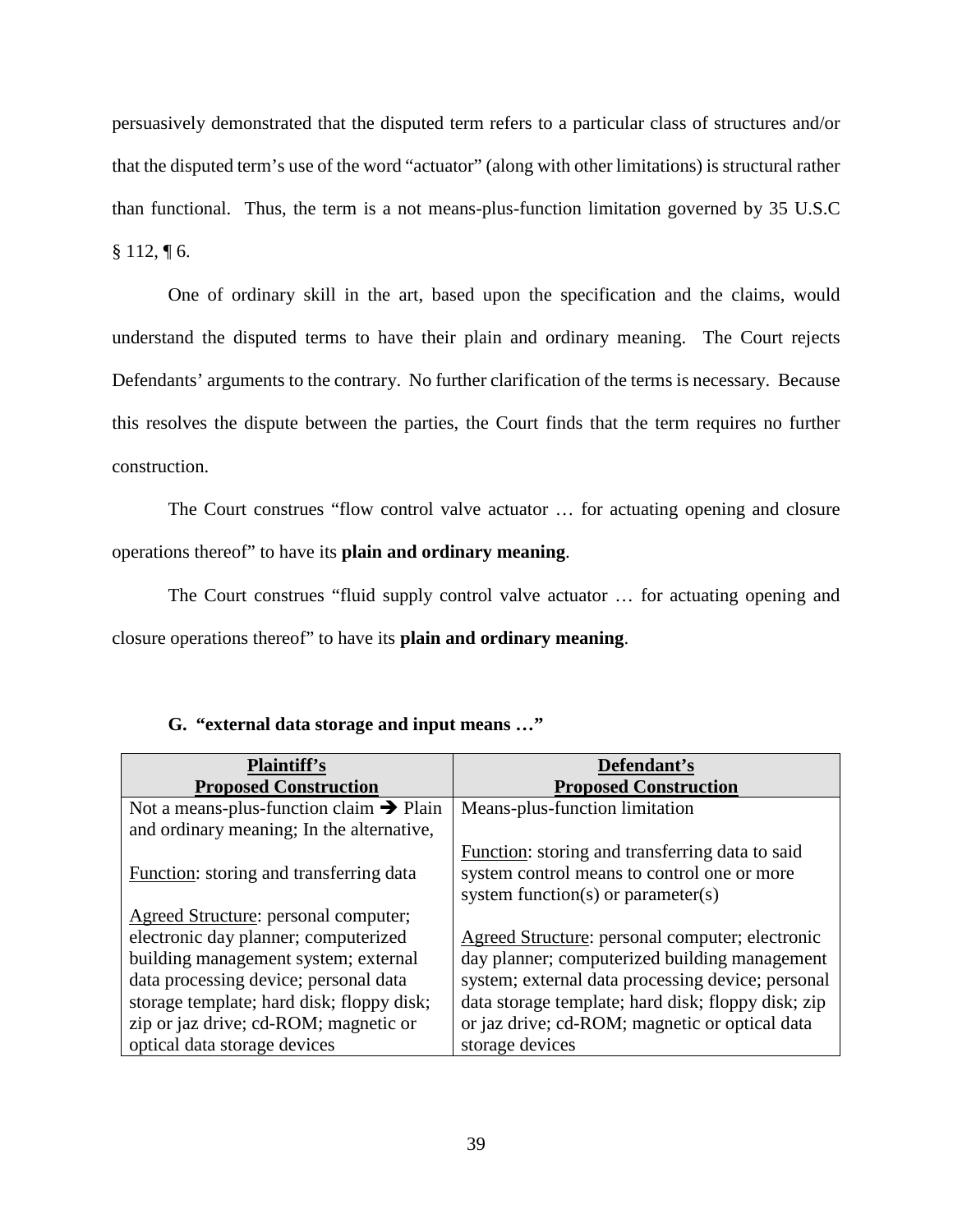The disputed term "external data storage and input means for storing and transferring data to said system control means to control one or more system function(s) or parameter(s)" appears in claim 26 of the '764 patent.

#### **(1) The Parties' Positions**

Plaintiff argues that the phrase relates to basic computing functions of data storage and transfer and thus the general structure disclosed in the claim and specification is sufficient to connote structure and rebut any means-plus-function limitation application, and thus the term should be given its plain and ordinary meaning. (*See, e.g.*, Plaintiff's Opening Claim Construction Brief, Dkt. No. 55 at 15-16.) Plaintiff agrees with the Defendant's corresponding structure to the extent it is a means-plus-function limitation. (*Id.*)

Defendant argues that the term is presumptively a means-plus-function limitation because of the included word "means." (*See, e.g.*, Defendant's Responsive Claim Construction Brief, Dkt. No. 57 at 28-29.) Defendant argues that while a general purpose computer can perform generic functions like processing, receiving, storing, etc. to avoid the need of a separate algorithm, the claim language here requires more than merely plugging in a general purpose computer and requires special programming. (*Id.* at 28.)

In its Reply, Plaintiff argues that special programming is not needed and because only generic computer functions are necessary (such as storing and transferring data), the claim term is not a means-plus-function limitation. (*See, e.g.*, Dkt. No. 59 at 10.)

#### **(2) Analysis**

The parties have two disputes. First, the parties disagree as to whether the term is a meansplus-function limitation. Second, if the term is a means-plus-function limitation, the parties agree to the corresponding structure but dispute the recited function.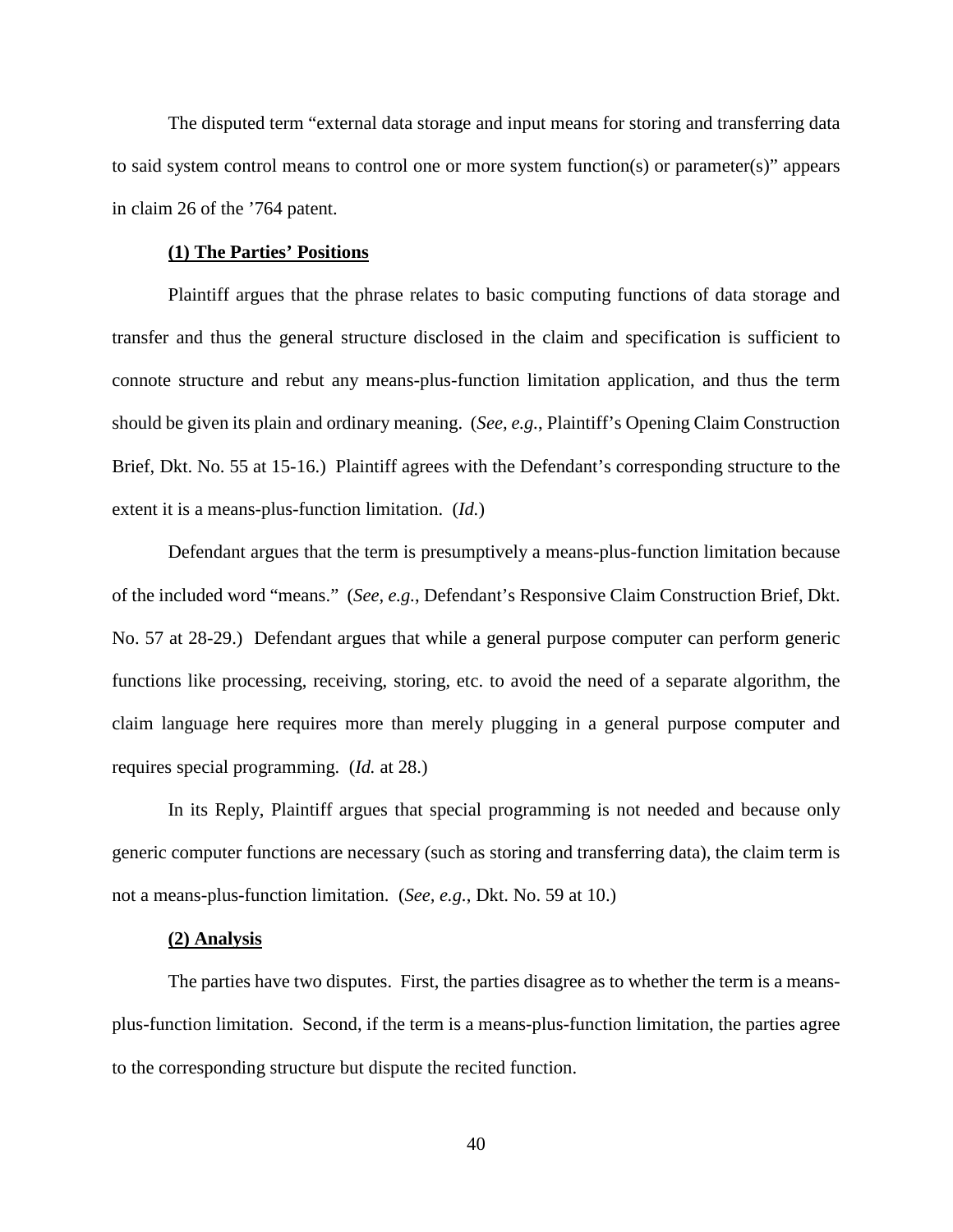Here, the disputed term clearly recites "means," and thus there is a presumption that it is a means-plus-function limitation.

The Court finds that the phrase "external data storage and input" does not have a wellunderstood structural meaning. The term "input" is generic and does not recite any distinct structure, and the term does not modify the word "means" with any language that imparts structure. Similarly, the phrase "external data storage" does not recite any distinct structure to rebut the presumption afforded by the use of the term "means." Further, the remaining language cited in the disputed term is primarily functional and does not describe sufficient structure to avoid a finding that the term is a means-plus-function limitation. In particular, the disputed term does not contain a "recitation of ... operation in sufficient detail to suggest structure to persons of ordinary skill in the art." *Linear Tech. Corp. v. Impala Linear Corp.*, 379 F.3d 1311, 1320–21 (Fed. Cir. 2004). The Court finds that the Plaintiff has not rebutted the presumption that the term is a meansplus-function limitation. On balance, the Plaintiff has not persuasively demonstrated that the disputed term refers to a particular class of structures or that the disputed term's use of the word "external data storage and input" is structural rather than functional. Thus, the term is a meansplus-function limitation governed by 35 U.S.C § 112, ¶ 6.

To the extent the term is a means-plus-function limitation, the parties agree to the corresponding structure and only dispute the recited function.

As for the recited function, the Court finds that the disputed term requires more than just "storing and transferring data" as suggested by the Plaintiff. The Court finds that Defendant's proposed function, which is consistent with the claim language, is appropriate.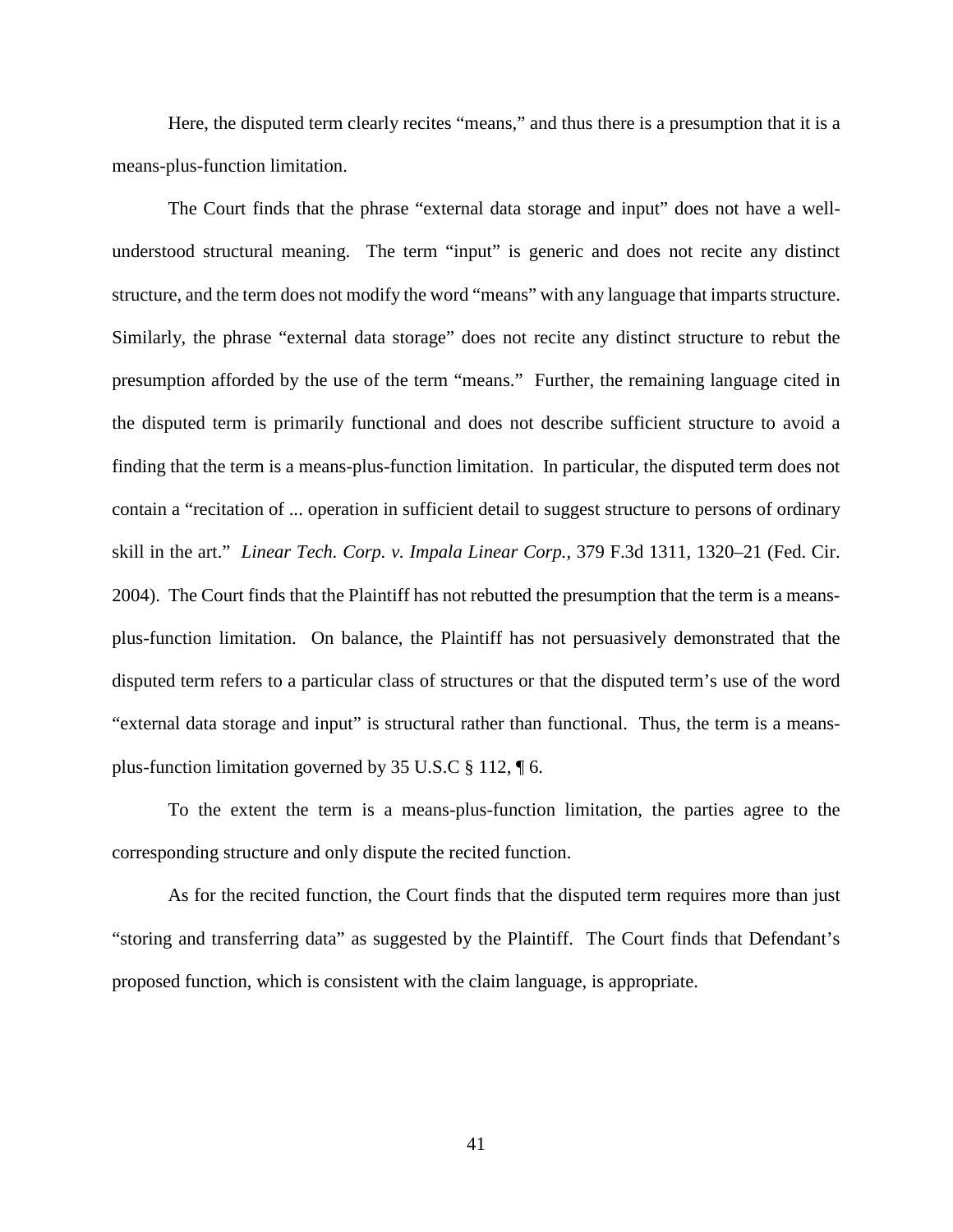The Court construes the term "external data storage and input means for storing and transferring data to said system control means to control one or more system function(s) or parameter(s)" to be a means-plus-function limitation with the following function and structure:

Function: "storing and transferring data to said system control means to control one or more system function(s) or parameter(s)"

Structure: "personal computer; electronic day planner; computerized building management system; external data processing device; personal data storage template; hard disk; floppy disk; zip or jaz drive; cd-ROM; magnetic or optical data storage devices"

| <b>Plaintiff's</b>                                  | Defendant's                                         |
|-----------------------------------------------------|-----------------------------------------------------|
| <b>Proposed Construction</b>                        | <b>Proposed Construction</b>                        |
| Not a means-plus-function claim $\rightarrow$ Plain | Means-plus-function limitation                      |
| and ordinary meaning; In the alternative,           |                                                     |
|                                                     | Function: Entry and storage of user-defined         |
| Function: entry and storage of data                 | temperature settings in a nonvolatile memory        |
|                                                     | device                                              |
| Agreed Structure: computer memory                   |                                                     |
|                                                     | Structure: This claim term fails to recite          |
|                                                     | sufficiently definite structure and the '764 patent |
|                                                     | fails to disclose any structure corresponding to    |
|                                                     | the "memory means." Therefore, the claim is         |
|                                                     | indefinite.                                         |

### **H. "memory means …"**

The disputed term "memory means for entry and storage of user-defined temperature settings" appears in at least claim 6 of the '764 patent.

## **(1) The Parties' Positions**

Plaintiff argues that the phrase relates to basic computing functions and thus the general structure disclosed in the claim and specification are sufficient to connote structure and rebut any means-plus-function limitation application, and thus the term should be given its plain and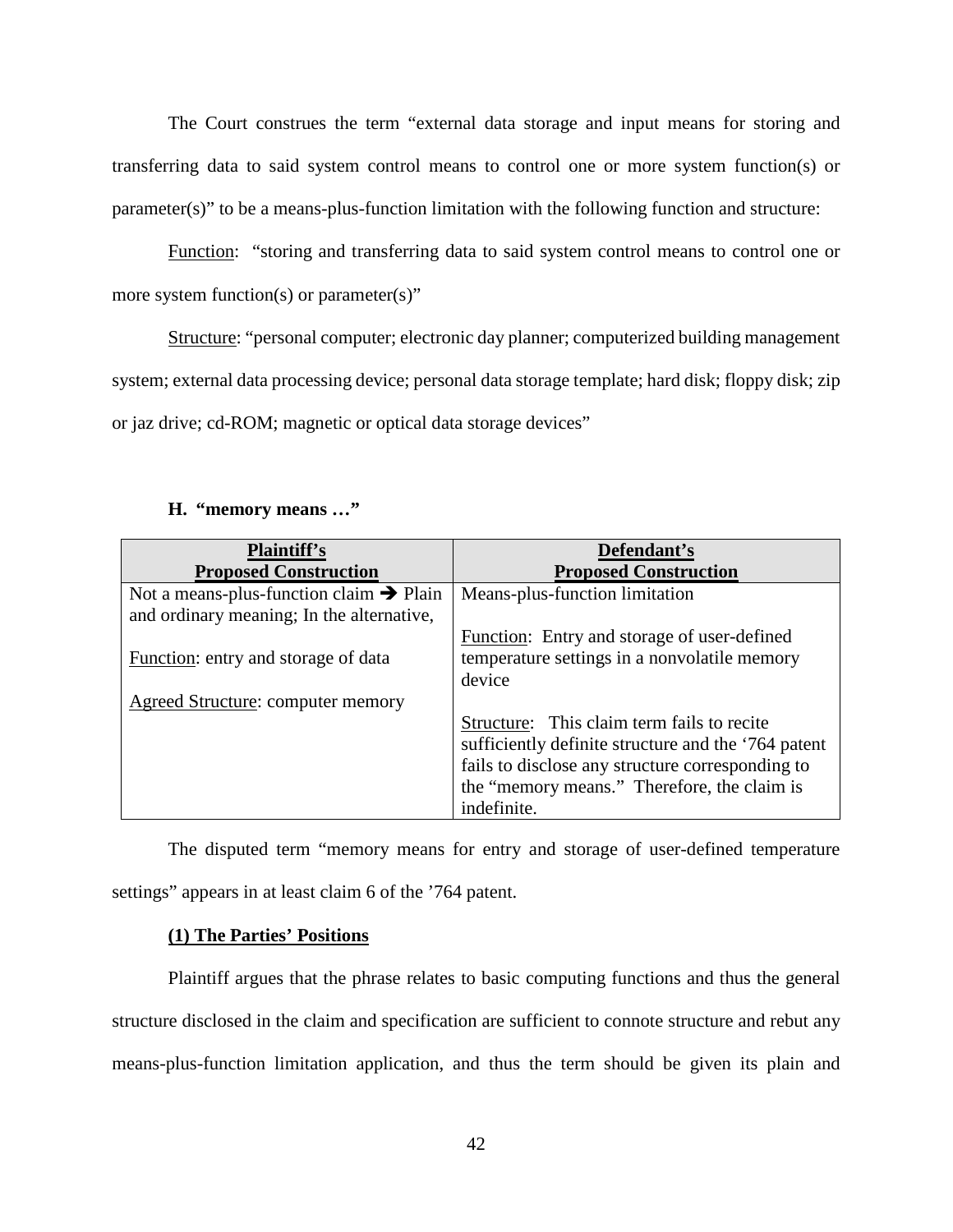ordinary meaning. (*See, e.g.*, Plaintiff's Opening Claim Construction Brief, Dkt. No. 55 at 18-19.) Plaintiff argues that the Federal Circuit has previously found the phrase "memory means" and "system memory means" to not be a means-plus-function limitation because the term "memory" has a reasonably well understood meaning to provide sufficient structure for accomplishing the recited function. (*Id.*) For the disputed term, Plaintiff argues that it is not used to perform an elaborate or peculiar function; it only requires the entry and storage of a simple type of data – temperature settings. (*Id.*) Thus, any presumption of a means-plus-function limitation is rebutted. (*Id.*) To the extent it is a means-plus-function limitation, Plaintiff argues that the phrase "nonvolatile memory" should not be included because it does not appear in the claim and the word connotes structure and not function. (*Id.* at 19.) Plaintiff also argues that nonvolatile memory provides sufficient structure of the recited function and Defendant cannot show by clear and convincing evidence that the term is indefinite. (*Id.*)

Defendant argues that the term is presumptively a means-plus-function limitation because of the included word "means." (*See, e.g.*, Defendant's Responsive Claim Construction Brief, Dkt. No. 57 at 26-27.) Defendant argues that the phrase "non-volatile" memory is required because the memory must retain the information even if the power is turned off. (Id. at 27.) Defendant argues that if there is corresponding structure, then the structure must be non-volatile computer memory. (*Id.*)

In its Reply, Plaintiff argues that it has offered evidence and case law to rebut the presumption of a means-plus-function limitation. (*See, e.g.*, Dkt. No. 59 at 8-9.) Plaintiff argues that if the term is a means-plus-function limitation, the corresponding structure is computer memory in general and not limited solely to nonvolatile memory. (*Id.*)

43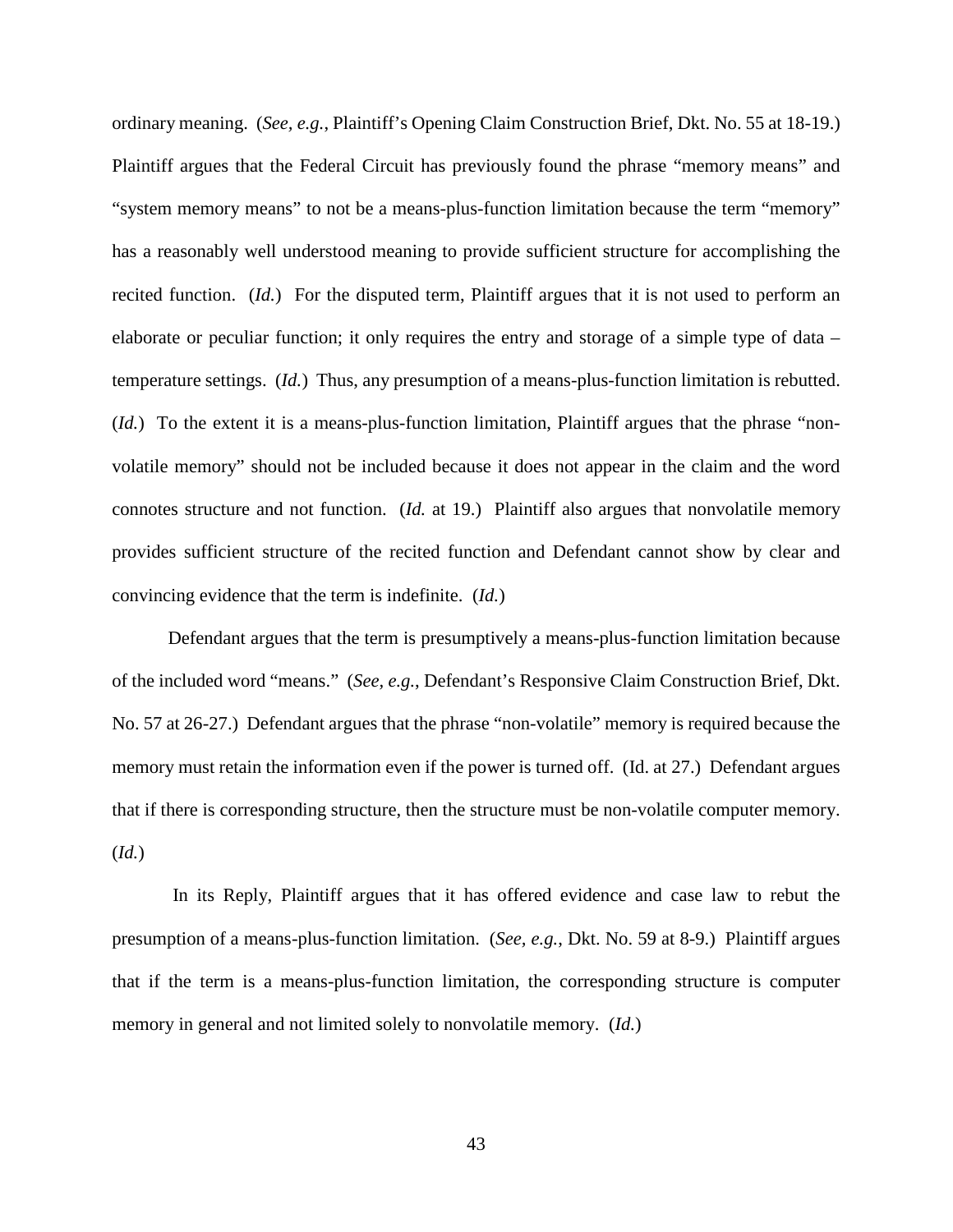#### **(2) Analysis**

The parties have two disputes. First, the parties disagree as to whether the term is a meansplus-function limitation. Second, if the term is a means-plus-function limitation, the parties dispute the corresponding structure and recited function.

Here, the disputed term clearly recites "means," and thus there is a presumption that it is a means-plus-function limitation.

However, despite the presumption, the Court finds that the term "memory" has a reasonably well-understood structural meaning and is sufficient structure for accomplishing the recited function of entering and storing user defined temperature settings. This is consistent with Federal Circuit caselaw on similar terms, such as "system memory means" and even "memory means." *See, e.g., TecSec, Inc. v. IBM Corp.*, 731 F.3d 1336, 1347 (Fed. Cir. 2013) (finding the term "system memory means" not to be a means-plus-function limitation because in part because the term "system memory" has sufficient structure); *see also Optimal Recreation Solutions. LLP v. Leading Edge Techs., Inc.*, 6 F. App'x 873 (Fed. Cir. 2001) (finding the term "memory means for storing the position of the golf cup" not to be a means-plus-function limitation because in part because the term "memory" has sufficient structure for accomplishing the recited function). "[I]t is sufficient if the claim term is used in common parlance or by persons of skill in the pertinent art to designate structure, even if the term covers a broad class of structures and even if the term identifies the structures by their function." *TecSec*, 731 F.3d at 1347 (*citing Lighting World, Inc. v. Birchwood Lighting, Inc.*, 382 F.3d 1354, 1359-60 (Fed. Cir. 2004)). The fact that the simple term "memory" may cover a broad class of structures does not mean that it does not have structure. To those of skill in the art, memory is a specific structure that stores data. Consistent with this understanding, the specification provides an example of the memory as being non-volatile memory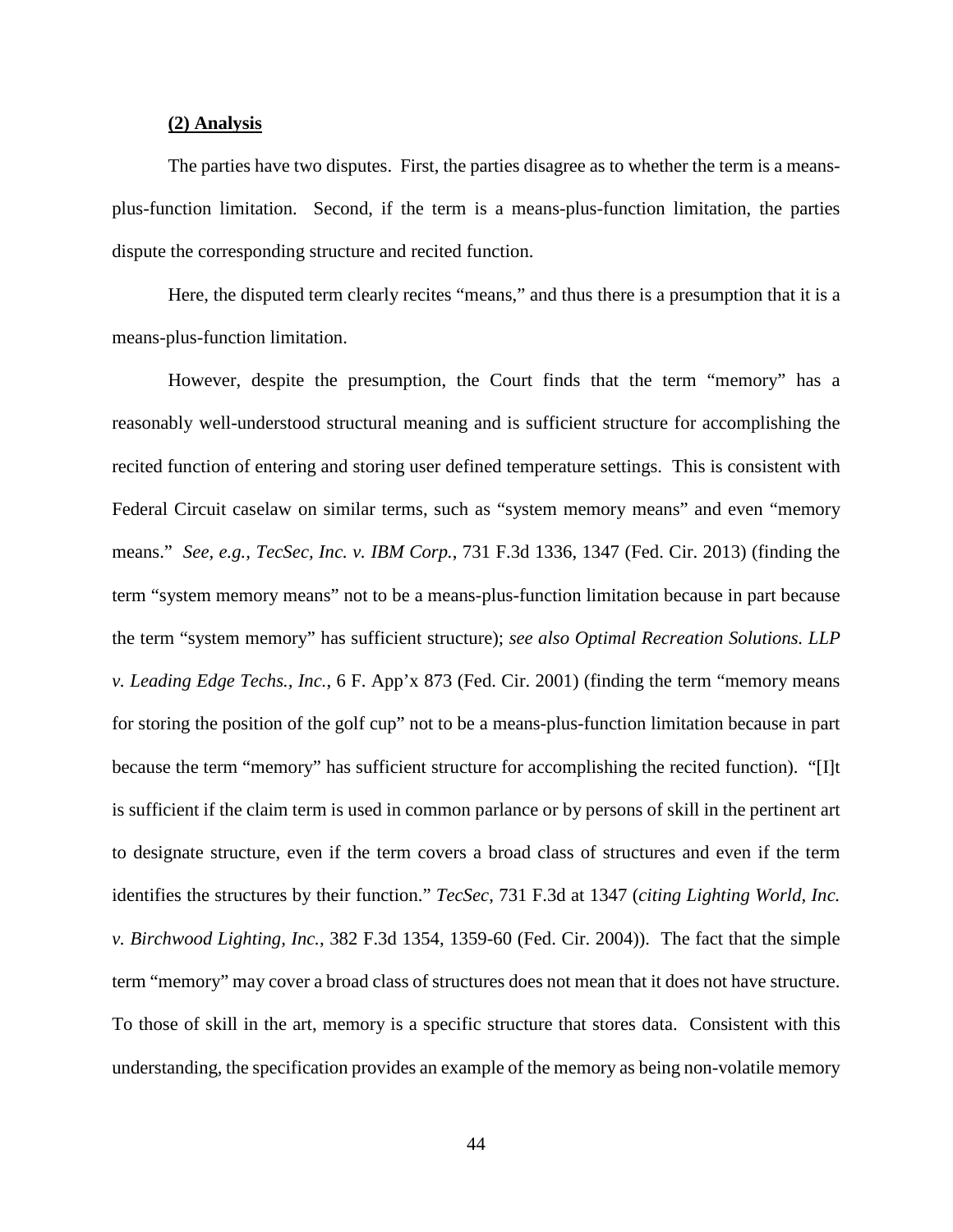that stores user-defined temperature settings. *See, e.g.*, '764 patent, col. 7, ll. 19-20. Similarly, the relevant claim language in dependent claim 6 provides more than mere functional language, and specifies that the "thermosensor" itself incorporates the "memory means." On balance, particularly in view of Federal Circuit law on the term "memory means…," the Court finds that the Plaintiff has rebutted the presumption that the term is a means-plus-function limitation. On balance, the Plaintiff has persuasively demonstrated that the disputed term refers to a particular class of structures and/or that the disputed term's use of the word "memory" is structural rather than functional. Thus, the term is a not means-plus-function limitation governed by 35 U.S.C §  $112, \P 6$ .

Further, the Court finds that the term is not necessarily limited to a non-volatile memory as argued by Defendant. Claim 6 specifies that the "thermosensor" of claim 1 has the claimed "memory means," and the Court is not convinced that the thermosensor must have a non-volatile memory to operate as opposed to volatile memory. In other words, the Court finds that the nonvolatile reference in the specification is a non-limiting embodiment of the invention that should not be imported into the claims. The Federal Circuit has held that "particular embodiments appearing in the written description will not be used to limit claim language that has broader effect." *Innova/Pure Water,* 381 F.3d at 1117.

One of ordinary skill in the art, based upon the specification and the claims, would understand the term "memory" to have its plain and ordinary meaning. The Court rejects Defendants' arguments to the contrary. Thus, no further clarification of this term is necessary. Because this resolves the dispute between the parties, the Court finds that the term requires no further construction.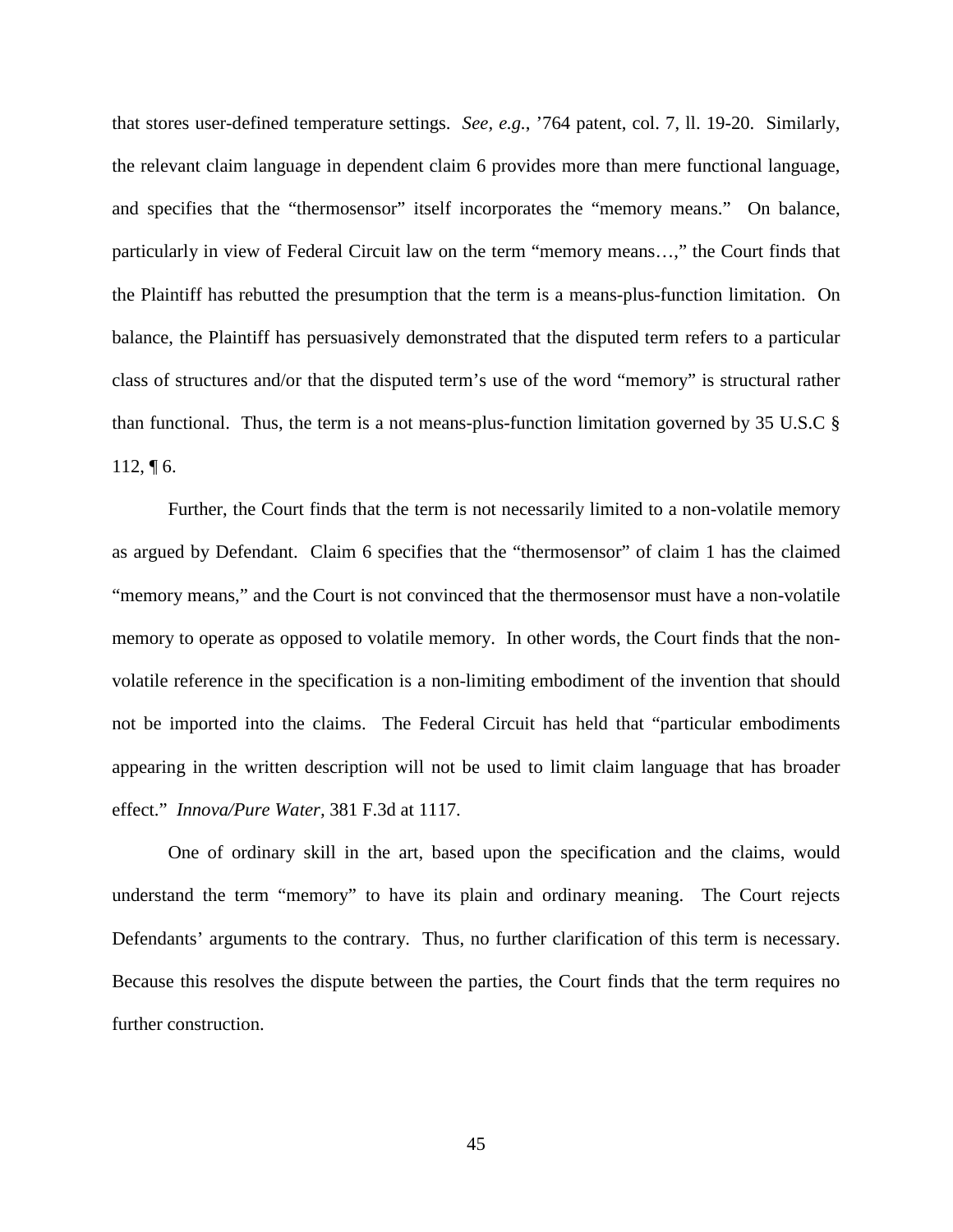The Court hereby construes "memory means for entry and storage of user-defined temperature settings" to have its **plain and ordinary meaning**.

| <b>Plaintiff's</b><br><b>Proposed Construction</b>             | Defendant's<br><b>Proposed Construction</b>                                                                |
|----------------------------------------------------------------|------------------------------------------------------------------------------------------------------------|
| Not a means-plus-function claim; plain<br>and ordinary meaning | Means-plus-function limitation                                                                             |
|                                                                | Function:                                                                                                  |
|                                                                | Structure: Fig. 1, Fig. 3, Fig. 4, and equivalents<br>thereof                                              |
|                                                                | This claim term fails to recite sufficiently<br>definite structure and thus $34$ U.S.C. 112(f)<br>applies. |

## **I. "domestic water supply system"**

The disputed term "domestic water supply system" appears in claim 24 of the '764 patent.

## **(1) The Parties' Positions**

Plaintiff argues that the term does not recite the term "means," should not be a means-plusfunction limitation, and should be given its plain and ordinary meaning. (*See, e.g.*, Plaintiff's Opening Claim Construction Brief, Dkt. No. 55 at 26-27.) The term provides more than sufficient description for one of ordinary skill to understand the claimed structure, as the phrase "domestic water supply system" would be obvious to a person of skill in the art. (*Id.*) For example, the specification (see FIG. 1 and related description) provides a schematic of domestic shower supply system 10. (*Id.* at 27.)

Defendant argues that it is unclear what claim 24 adds to claim 1, but at the least it has no plain and ordinary meaning. (*See, e.g.*, Defendant's Responsive Claim Construction Brief, Dkt. No. 57 at 27.) Defendant argues that it is either a means-plus-function limitation (but fails to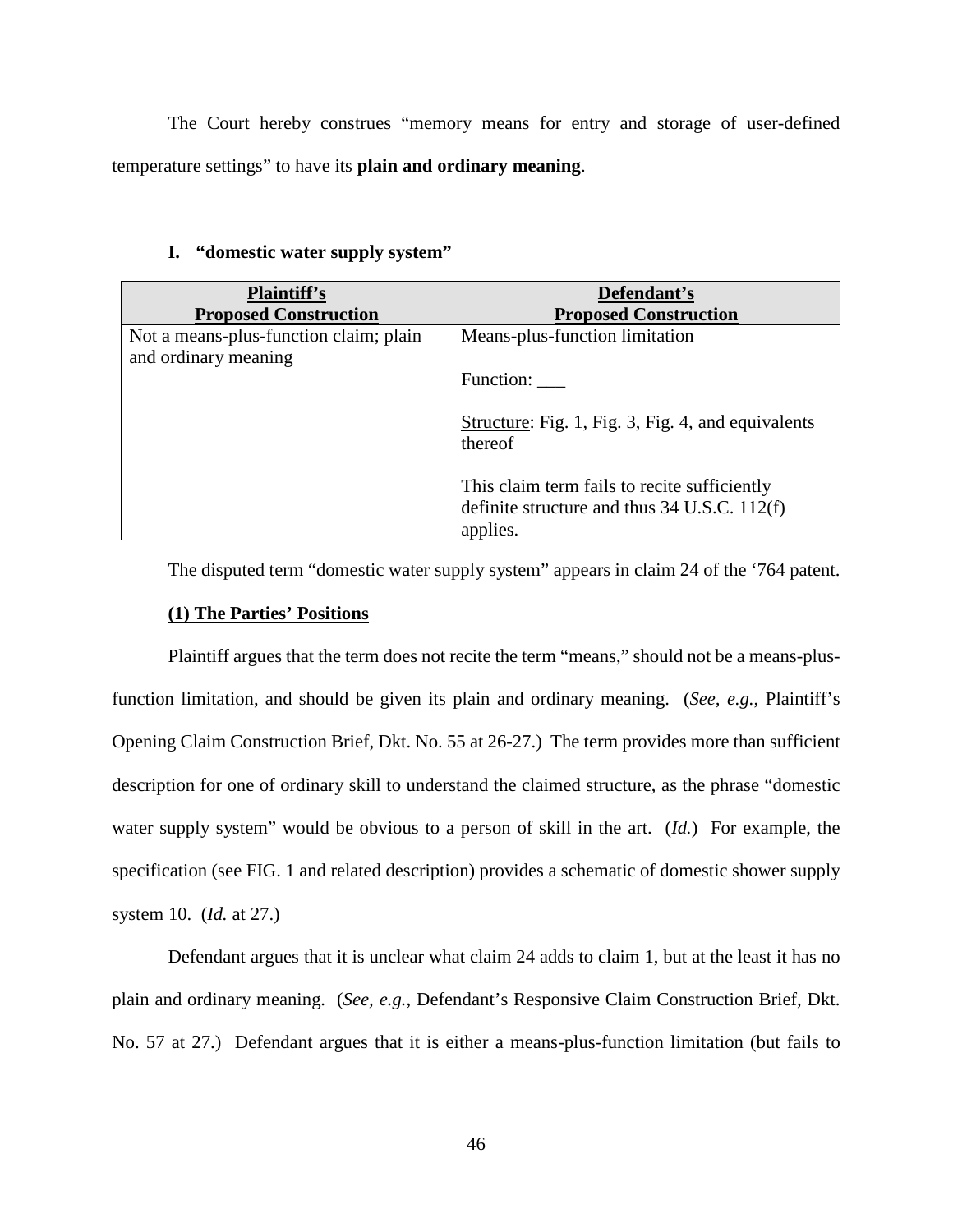provide a recited function) or that the claim term is indefinite because it is not clear to one of ordinary skill in the art. (*Id.*) Defendant then argues that, based on the specification, it appears to be referring to a single house. (*Id.*)

In its Reply, Plaintiff argues that other claims are directed to "commercial" systems, and it is clear that this term is not a means-plus-function limitation. (*See, e.g.*, Dkt. No. 59 at 9.)

#### **(2) Analysis**

The issue as to this term is whether it has plain and ordinary meaning or whether it is a means-plus-function limitation. Here, the disputed term does not recite the word "means." Therefore, there is a rebuttable presumption that § 112, ¶ 6 does not apply.

Defendant has failed to rebut the presumption because "the words of the claim are understood by persons of ordinary skill in the art to have a sufficiently definite meaning as the name for structure." *Williamson*, 792 F.3d at 1348. The disputed term does not recite any functional language; instead, it only recites structural limitations. In particular, the disputed term provides a structure for the "fluid delivery system" recited in independent claim 1 to be a "domestic water supply system." Nor does the Defendant even attempt to provide a function. Accordingly, the disputed term neither recites function without reciting sufficient structure nor fails to recite sufficient definite structure. *See*, *e.g.*, *Williamson*, 792 F.3d at 1349. Thus, it is clear that the disputed term is not a means-plus-function limitation. Defendant does not substantively argue that the term is a means-plus-function limitation; instead, Defendant's argument seems to be that because the term is "unclear," it must somehow be a means-plus-function limitation. That is not a proper application of § 112, ¶ 6, and the Court rejects Defendant's arguments on this term.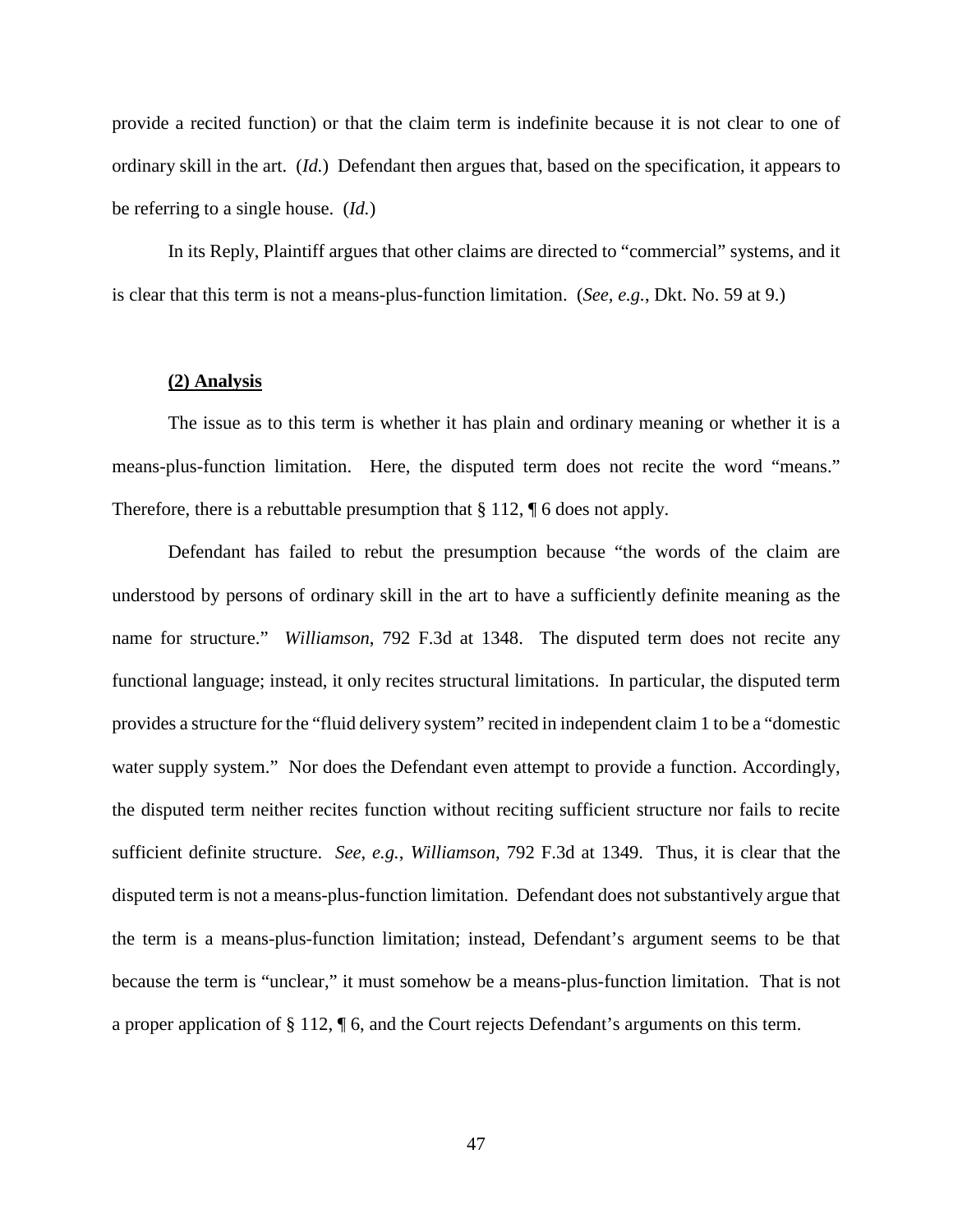The Court finds that the "domestic water supply system" term is simple and readily understood. As confirmed by the intrinsic evidence, this term has no special meaning other than its plain meaning. For example, claim 23 specifies that the fluid delivery system of claim 1 is a "domestic water supply system," The specification provides an example of a "domestic plumbing system" in Figure 1. *See, e.g.*, '764 patent, col. 5, ll. 17-20. Also, the specification states that the invention is related towards "residential and commercial supply systems." *Id.* at col. 1, ll. 5-9. The plain meaning of "domestic" implies some type of residential or household use, in contrast to a commercial or other setting. In contrast, claim 24 specifies that the fluid delivery system of claim 1 is a "central heating and cooling system," and claim 22 specifies that it is a "commercial hospitality" system.

One of ordinary skill in the art, based upon the specification and the claims, would understand the term "domestic water supply system" to have its plain and ordinary meaning. The Court rejects Defendants' arguments to the contrary. However, the Court finds that a construction for this term may be helpful for the parties and the jury. As supported in the intrinsic record and the plain meaning of the term, "domestic" water supply system is directed towards a water supply system for a home or residence. No further clarification is necessary for this term.

The Court construes "domestic water supply system" to mean "**water supply system for a residence**."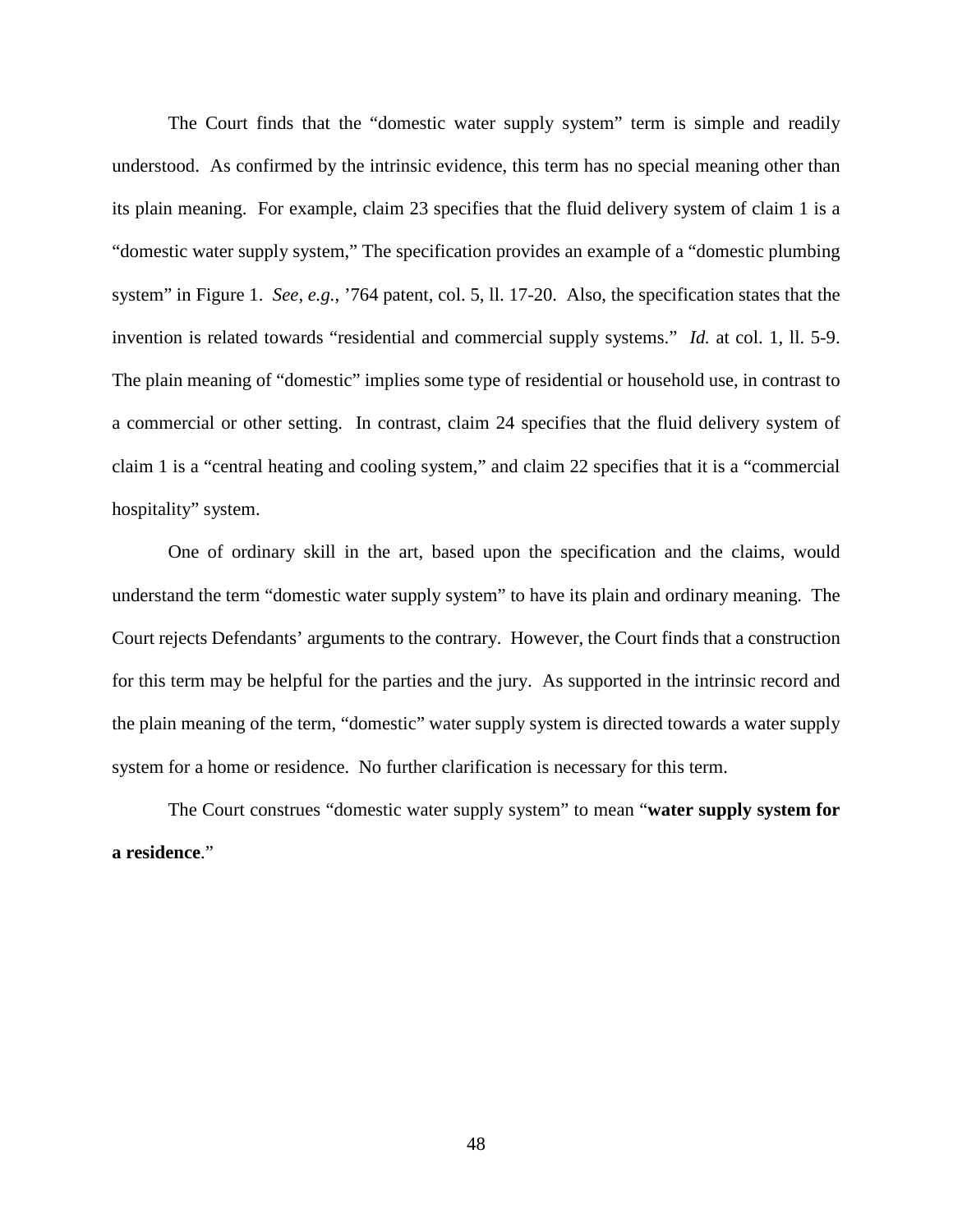#### **J. "user interface input"**

| <b>Plaintiff's</b>                                    | Defendant's                                                                                                                                                   |
|-------------------------------------------------------|---------------------------------------------------------------------------------------------------------------------------------------------------------------|
| <b>Proposed Construction</b>                          | <b>Proposed Construction</b>                                                                                                                                  |
| Plain and ordinary meaning                            | See definition of: "user input means for "                                                                                                                    |
| In the alternative, "input to the user"<br>interface" | See AGREED definition of: "User input means"<br>for $\ldots$ "                                                                                                |
|                                                       | Alternatively, claim 7 is invalid as indefinite for<br>lack of antecedent basis because there is no "user<br>interface input" recited in independent Claim 1. |

The disputed term "user interface input" appears in at least claim 7 of the '764 patent.

## **(1) The Parties' Positions**

 Plaintiff argues that the term should be given its plain and ordinary meaning or in the alternative simply mean "input to the user interface." (*See, e.g.*, Plaintiff's Opening Claim Construction Brief, Dkt. No. 55 at 7.) Plaintiff argues that Defendant's construction confuses the term with a means-plus-function limitation, which is confusing. (*Id.*) Plaintiff argues that the meaning is so plain that any construction would be confusing. (*Id.*)

Defendant argues that the term "user interface input" must be construed to mean "user input means for …," otherwise the term is invalid for lack of antecedent basis because there is no user interface input recited in independent claim 1. (*See, e.g.*, Defendant's Responsive Claim Construction Brief, Dkt. No. 57 at 21.) Defendant argues that Plaintiff's construction provides no meaningful argument to the contrary and leaves it unclear whether "user interface input" refers to the "user input means" of claim 1 or some other input. (*Id.* at 21-22.)

In its Reply, Plaintiff argues that while the term is related to the "user input means" in claim 1, they should not receive the same construction. (*See, e.g.*, Dkt. No. 59 at 7.) Plaintiff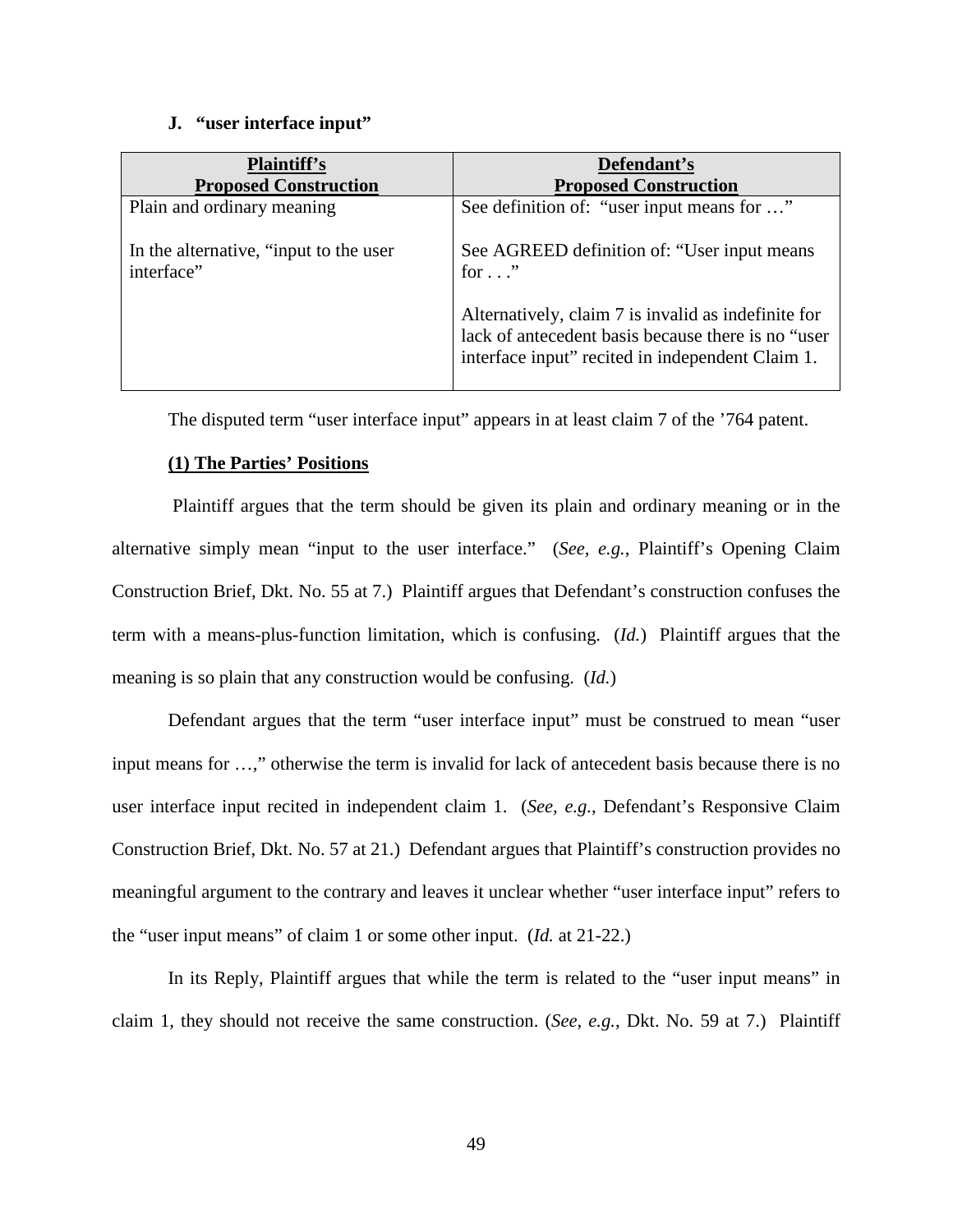argues that because of the specific structure recited, dependent claim 7 does not invoke the application of a means-plus-function limitation. (*Id*.)

#### **(2) Analysis**

The dispute here is whether this term has its plain and ordinary meaning or whether it is the same or related somehow to the agreed upon means-plus-function limitation of "input means" in claim 1. In particular, the parties dispute how to construe the term based on the lack of antecedent basis of this term in independent claim 1.

Claim 7 specifies that the "user interface input" of claim 1 is a "remote user input selected from a keypad, touchpad, joystick, roller, pen selector, voice input, or optical input integrated within the remote system monitoring/ control device." However, claim 1 does not expressly use the words "user interface input." Instead, claim 1 requires a "user interface including user input means ..." For the "input means" term in claim 1, the parties have agreed that it is a means-plusfunction limitation and have agreed to a recited function and corresponding structure. In particular, the parties agree that the corresponding structures for the "user input means" are selected from the following: "external data processing device; keypad; user display; touchpad; joystick; roller; pen selector; voice input; optical input; image input coupled with optical recognition; menu-based input template; menu of selectable functions and parameters; control panel." *See, e.g.*, Dkt. No. 61 (Joint Claim Construction Chart).

The Court finds that there is no dispute that this phrase is referring to the "user interface including user input means …" of claim 1. The parties do not genuinely dispute this fact, but disagree as to the best way to construe this term. The Court rejects both parties' constructions. Defendant generically refers back to the agreed definition for the "user input means…" It is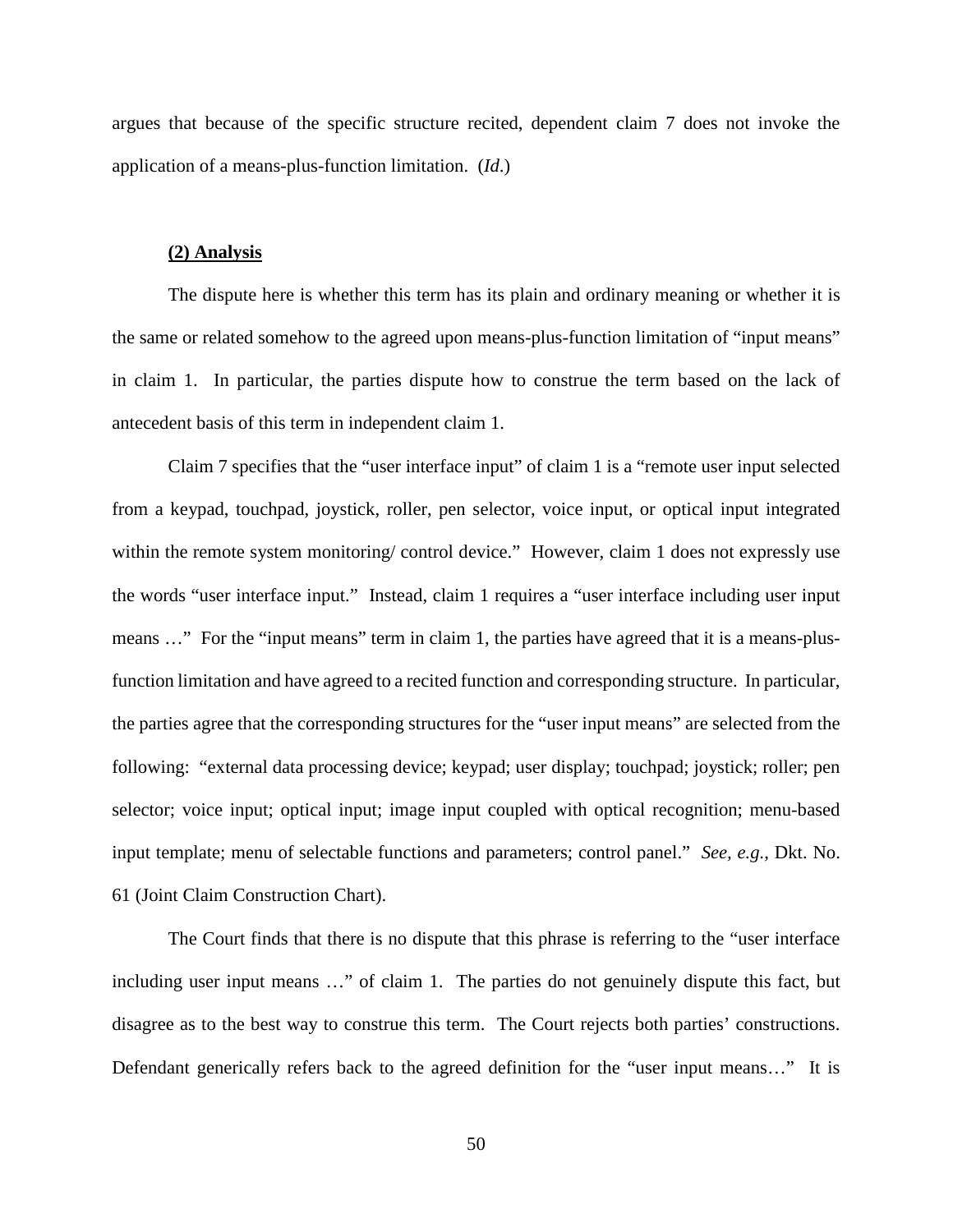unclear to what portion of the means-plus-function limitation it is referring to, and to what effect. On the other hand, Plaintiff proposes to construe the term as "input to the user interface." It is unclear if Plaintiff is arguing that the previously recited "user input means" term in claim 1 is not a means-plus-function limitation or if the "user interface input" is referring to the previously recited "user input means" at all. Both constructions are not helpful.

On balance, the Court finds that a construction is helpful as to this term to clarify the apparent antecedent issue. As stated above, the Court finds that there is no dispute that this phrase is referring to the "user interface including user input means …" of claim 1. The Court finds that the structures recited in claim 7 are merely limitations to the structures corresponding to the recited function for the "user input means." Thus, the Court finds that the most appropriate construction of this term is simply "the user input means for the user interface input."

The Court notes that a construction for this term does not change the parties' agreed upon meaning (or recited function and corresponding structures) that the "user input means …" in independent claim 1 is a means-plus-function limitation. In particular, the Court's construction as to this phrase in dependent claim 7 does not remove the application of a means-plus-function limitation to that term in claim 1. Further, the structures described in claim 7 are narrower than the agreed upon corresponding structures for the "user input means" term in claim 1, and thus there is no conflict in limiting the structures of the user input means in claim 1 to the structures disclosed in claim 7.

The Court hereby construes "user interface input" of claim 7 to mean "**the user input means for the user interface.**"